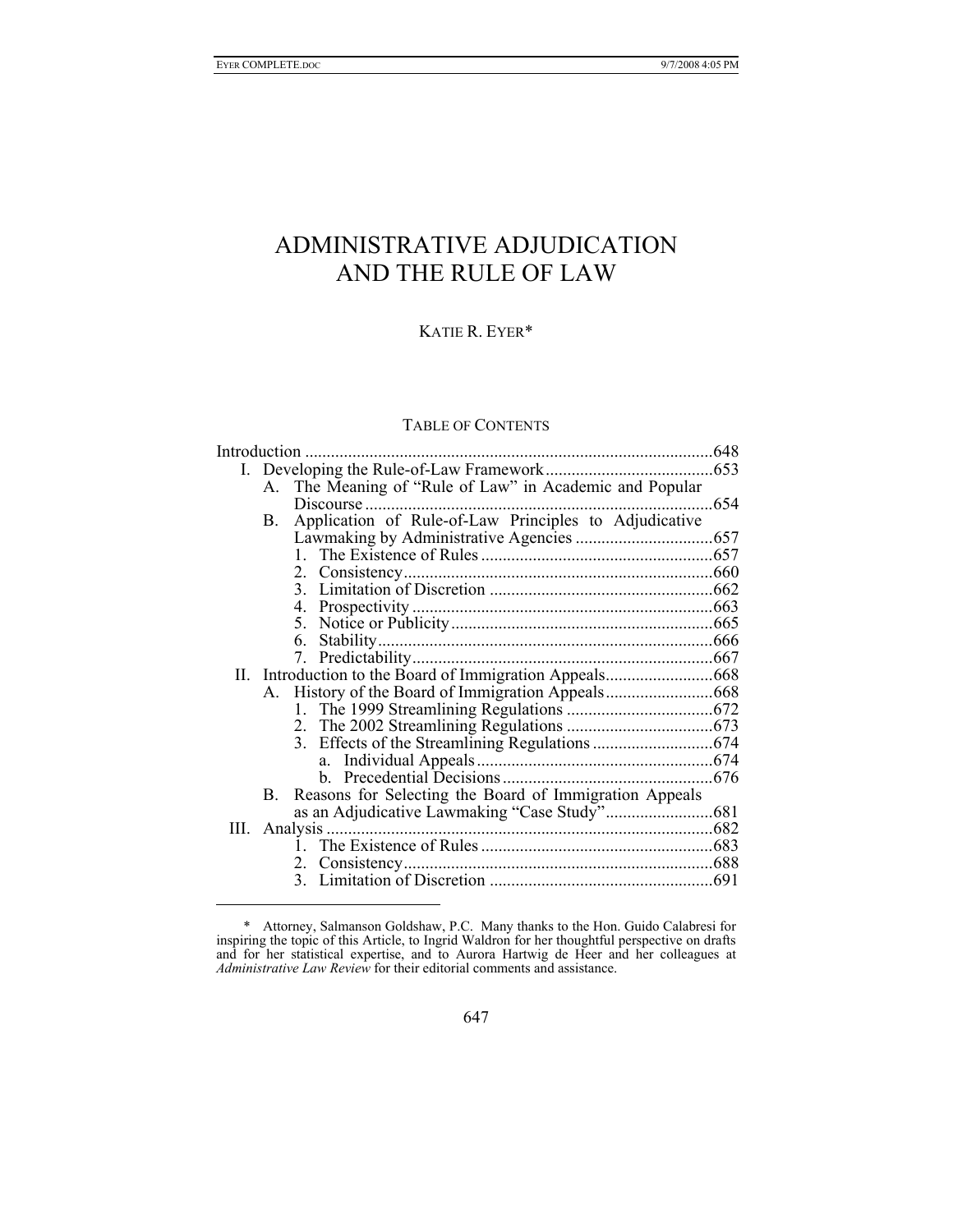#### **INTRODUCTION**

Administrative agencies have long played a substantial role in the development of American law. Although historically lawmaking responsibilities were the exclusive province of legislatures and courts, administrative agencies have regularly and substantially participated in the process for nearly a century. Statutory and judge-made rules of deference to administrative lawmaking have ensured that agency-made law is not relegated to junior-partner status, but instead may even control the decisions of ostensibly superior entities (such as the federal courts).<sup>1</sup> Thus, administrative agencies have come to be a major player in the creation of law in the American legal system, and often are responsible for creating the rules that govern important aspects of life and government.

In fulfilling these important lawmaking functions, agencies—unlike courts and legislatures—have typically been empowered to elect between proceeding legislatively (by issuing regulations), or adjudicatively (by creating a new legal rule in the context of an adjudication). Many agencies, particularly in recent decades, have opted to exercise their lawmaking authority primarily or exclusively legislatively through the issuance of regulations.<sup>2</sup> Despite this trend toward legislative lawmaking by administrative agencies, some agencies—most notably the National Labor Relations Board (NLRB) and the Board of Immigration Appeals (BIA or Board)—have continued to use adjudication as the exclusive or predominant means of establishing new legal principles.<sup>3</sup>

<sup>1</sup>*. See, e.g.*, Chevron U.S.A. Inc. v. Natural Res. Def. Council, Inc., 467 U.S. 837, 842–45 (1984) (establishing that agency-made law is entitled to deference from the federal courts, where the underlying statute is silent or ambiguous on the issue under consideration, and the agency's interpretation is reasonable).

<sup>2</sup>*. See* Alan B. Morrison, *The Administrative Procedure Act: A Living and Responsive*  Law, 72 VA. L. REV. 253, 255 (1986) (noting that over the last twenty years, agencies have shifted from using adjudicative lawmaking to legislative lawmaking).

<sup>3</sup>*. See, e.g.*, Michael J. Hayes, *After "Hiding the Ball" Is Over: How the NLRB Must Change Its Approach to Decision-Making*, 33 RUTGERS L.J. 523, 565 (2001); Peter H.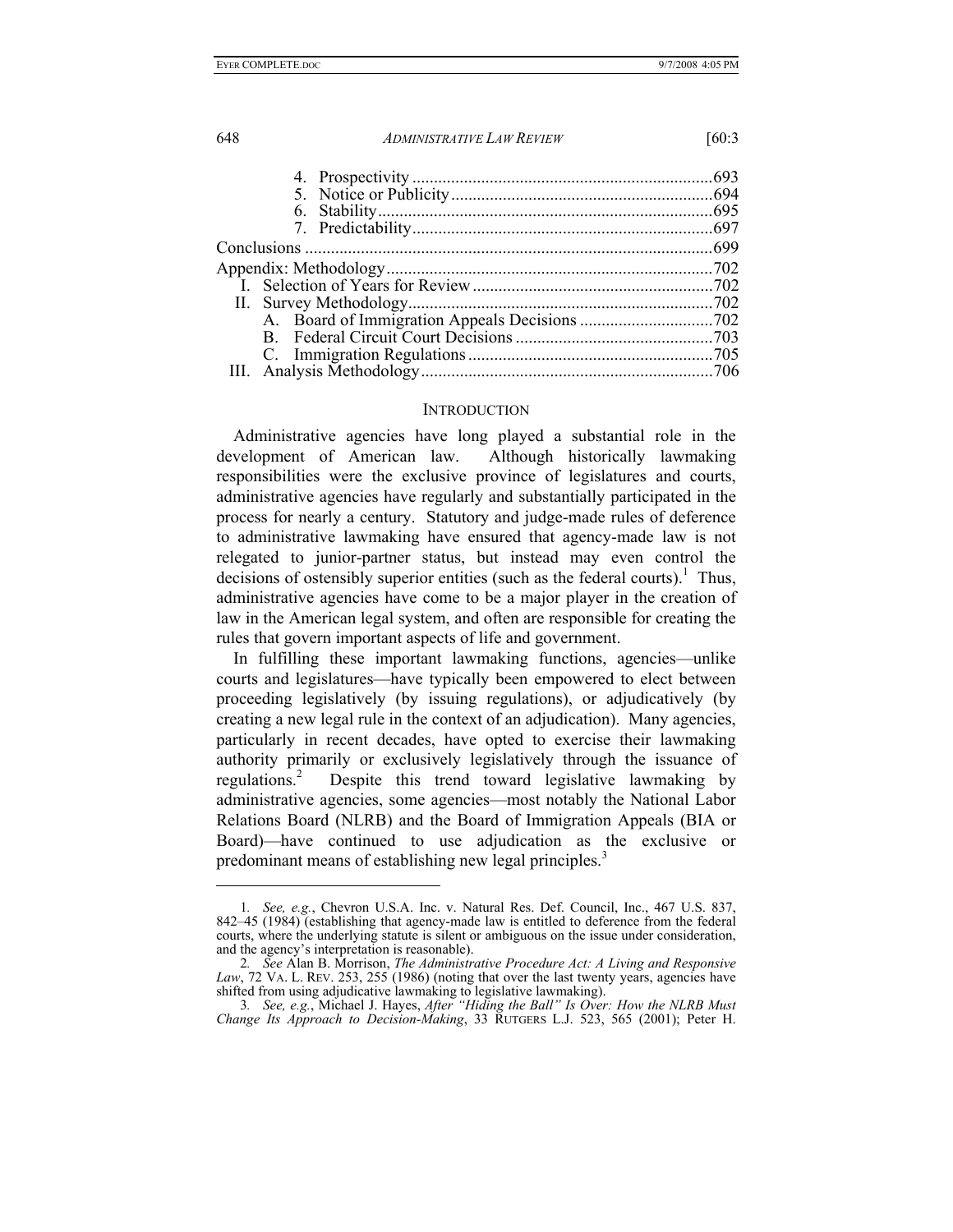$\overline{a}$ 

The use of administrative adjudication as a significant means of agency lawmaking has been the subject of sustained academic critique.<sup>4</sup> In a series of articles spanning more than a half century, academic commentators have argued that agency lawmaking through adjudication suffers from a number of significant drawbacks—including decreased public participation, a lack of prospectivity, lesser transparency or predictability for regulated entities, and a tendency to arise in fact-bound circumstances—which make it inferior to legislative lawmaking by administrative agencies.<sup>5</sup> As a result,

4*. See, e.g.*, Merton C. Bernstein, *The NLRB's Adjudication-Rule Making Dilemma Under the Administrative Procedure Act*, 79 YALE L.J. 571, 621–22 (1970); Mark H. Grunewald, *The NLRB's First Rulemaking: An Exercise in Pragmatism*, 41 DUKE L.J. 274, 279, 281 (1991) (discussing a growing consensus that legislative lawmaking by administrative agencies is preferable to lawmaking through adjudication, and describing criticism of the NLRB for continuing to adhere to its practice of making law exclusively through adjudication); Milton Handler, *Unfair Competition*, 21 IOWA L. REV. 175, 259–61 (1936) (suggesting that it would be preferable for the Federal Trade Commission to make law through legislative lawmaking rather than through adjudication); William T. Mayton, *The Legislative Resolution of the Rulemaking Versus Adjudication Problem in Agency Lawmaking*, 1980 DUKE L.J. 103, 103 (noting that the "consensus" is that agency lawmaking via legislation is superior to adjudication); Carl McFarland, *Landis' Report: The Voice of One Crying in the Wilderness*, 47 VA. L. REV. 373, 433–38 (1961) (criticizing agencies' use of adjudication instead of legislative lawmaking to develop policy); Richard J. Pierce, Jr., *Two Problems in Administrative Law: Political Polarity on the District of Columbia Circuit and Judicial Deterrence of Agency Rulemaking*, 1988 DUKE L.J. 300, 308–09 (noting the "near-universal" consensus among judges and scholars that legislative lawmaking by administrative agencies is superior to adjudicative lawmaking, and discussing the reasons for this consensus); *see also* David L. Shapiro, *The Choice of Rulemaking or Adjudication in the Development of Administrative Policy*, 78 HARV. L. REV. 921, 972 (1965) (arguing that the distinction between legislative and adjudicative lawmaking by administrative agencies has been overstated, but also noting that legislative lawmaking is superior in a number of contexts). *But cf.* E. Donald Elliott, *Re-Inventing Rulemaking*, 41 DUKE L.J. 1490, 1491–92 (1992) (arguing that there are circumstances in which each form of agency policymaking is preferable); Jeffrey J. Rachlinski, *Rulemaking Versus Adjudication: A Psychological Perspective*, 32 FLA. ST. U. L. REV. 529, 550–53 (2005) (same); Glen O. Robinson, *The Making of Administrative Policy: Another Look at Rulemaking and Adjudication and Administrative Procedure Reform*, 118 U. PA. L. REV. 485, 514–28 (1970) (critiquing the traditional reasons posited for favoring legislative lawmaking by agencies over adjudicative lawmaking).

5*. See* William D. Araiza, *Agency Adjudication, the Importance of Facts, and the Limitations of Labels*, 57 WASH. & LEE L. REV. 351, 372–75 (2000) (asserting the potential for unfair retroactivity that results where an agency relies on adjudicative lawmaking instead of legislative lawmaking); Bernstein, *supra* note 4, at 587–98 (discussing the limitations of adjudicative lawmaking in the context of the NLRB); Grunewald, *supra* note 4, at 278–81 (exploring the reasons why scholars consider legislative lawmaking to be superior to adjudicative lawmaking by administrative agencies); Handler, *supra* note 4, at 259–61 (discussing the reasons why it would be preferable for the Federal Trade Commission to make law through legislative lawmaking, rather than through adjudication); Mayton, *supra*  note 4, at 103 (describing the reasons for preferring legislative lawmaking to adjudicative lawmaking); McFarland, *supra* note 4, at 433–38 (same); Pierce, *supra* note 4, at 308–09 (noting the "near-universal" consensus among judges and scholars that legislative lawmaking by administrative agencies is superior to adjudicative lawmaking, and discussing

Schuck & E. Donald Elliott, *To the* Chevron *Station: An Empirical Study of Federal Administrative Law*, 1990 DUKE L.J. 984, 1014 (indicating that the National Labor Relations Board (NLRB) and the Immigration and Naturalization Service (INS) almost exclusively use adjudication to make rules).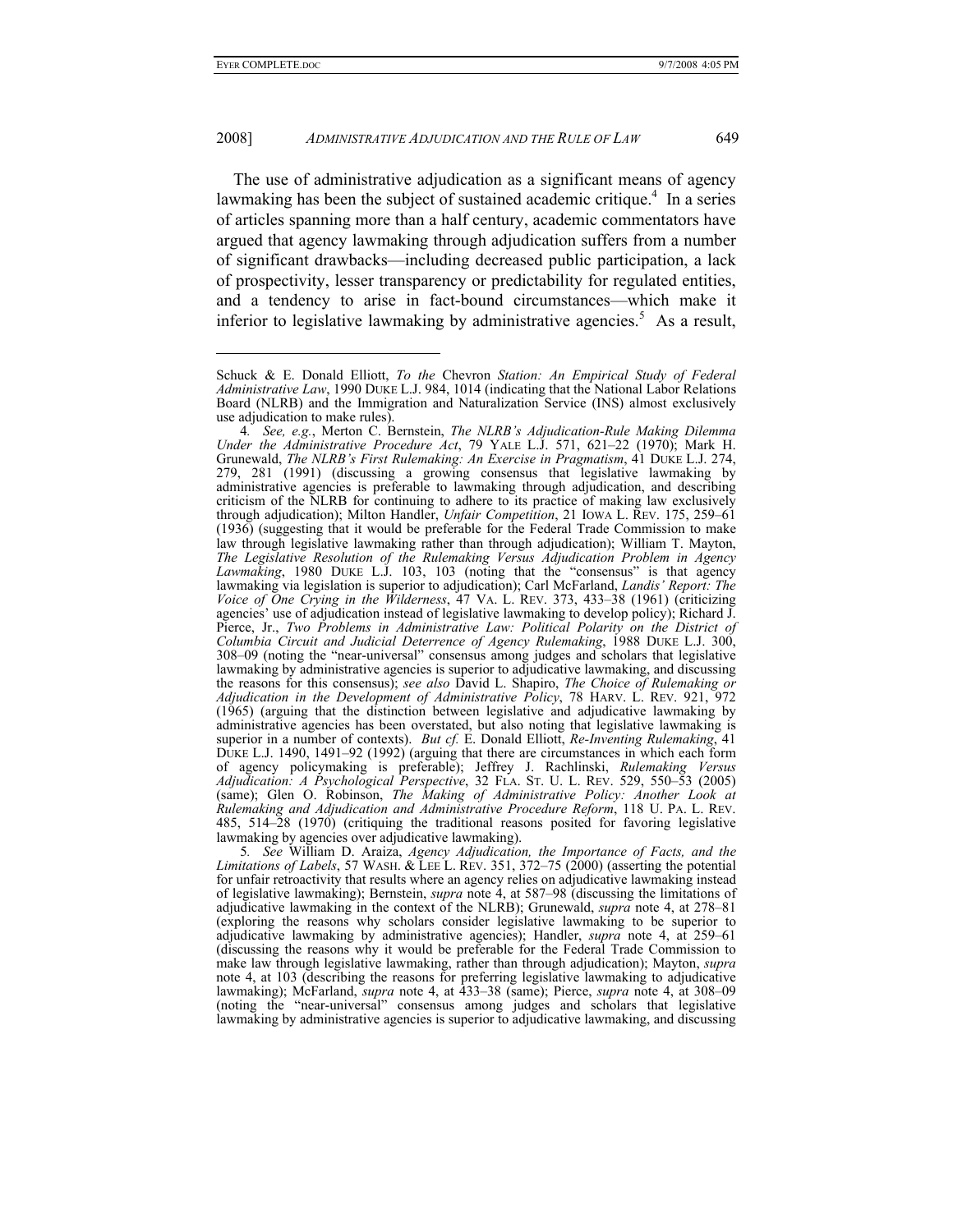many authors have contended that agency lawmaking through adjudication should be discouraged in all but very limited circumstances. $6$ 

In contrast to this rich critical literature, scholars have written very little regarding the potential benefits of agency lawmaking through adjudication.<sup>7</sup> In particular, essentially no scholarship has addressed the "absolute"—i.e., noncomparative—benefits of adjudicative lawmaking by administrative agencies. This tendency to ignore the absolute benefits of adjudicative lawmaking—benefits that might also be achieved through agency legislative lawmaking—is perhaps unsurprising given the literature's largely comparative focus. Nonetheless, it has had important effects, allowing the continuation of the widespread portrayal of adjudicative lawmaking as undesirable and to be avoided or discouraged if at all possible.

Of equal significance, very little of the existing literature has endeavored to empirically assess the comparative benefits and drawbacks of adjudicative lawmaking.<sup>8</sup> Thus, while authors have critiqued such lawmaking from a theoretical perspective, the true nature or extent of the theorized drawbacks remains largely speculative. Similarly, essentially no empirical data regarding potential benefits of adjudicative lawmaking has been gathered.

These limitations of the existing literature—and the corresponding negative view of adjudicative lawmaking they have fostered—have had a number of significant consequences. Most obviously, they have led certain

the reasons for this consensus); *see also* Elliott, *supra* note 4, at 1491 (noting the general preference for legislative lawmaking among American academics).

<sup>6</sup>*. See, e.g.*, Bernstein, *supra* note 4, at 621–22; Handler, *supra* note 4, at 259–61; McFarland, *supra* note 4, at 433–38; Pierce, *supra* note 4, at 308; *see also* Mayton, *supra*  note 4, at 133–35 (arguing that Congress intended legislative lawmaking to be the sole means of lawmaking available to administrative agencies under the Administrative Procedure Act).

 <sup>7.</sup> A few articles have critiqued the traditional view that legislative lawmaking by administrative agencies is superior to adjudicative lawmaking. These articles have tended to either criticize the assumptions underlying the claim that legislative lawmaking is superior to adjudicative lawmaking or argue that the distinction between legislative or adjudicative lawmaking is exaggerated and that other factors account for the observed deficiencies in agency lawmaking. *See, e.g.*, Elliott, *supra* note 4, at 1491–92; Robinson, *supra* note 4, at 514–26; *see also* William E. Kovacic, *Administrative Adjudication and the Use of New Economic Approaches in Antitrust Analysis*, 5 GEO. MASON L. REV. 313, 320 (1997) (concluding that the Federal Trade Commission could use administrative adjudication to integrate new theories and methods into the resolution of antitrust disputes).

<sup>8</sup>*. See, e.g.*, Araiza, *supra* note 5, at 372–75 (discussing the advantages of legislative lawmaking over adjudicative lawmaking, without the application of an empirical methodology); Grunewald, *supra* note 4, at 278–79, 281 (same); Handler, *supra* note 4, at 259–61 (same); Mayton, *supra* note 4, at 103 (same); McFarland, *supra* note 4, at 436–38 (same); Pierce, *supra* note 4, at 308 (same); *see also* Bernstein, *supra* note 4, at 620 (arguing in support of the conclusion that legislative lawmaking was preferable to adjudicative lawmaking in the NLRB context, but noting that this conclusion was "based primarily on supposition").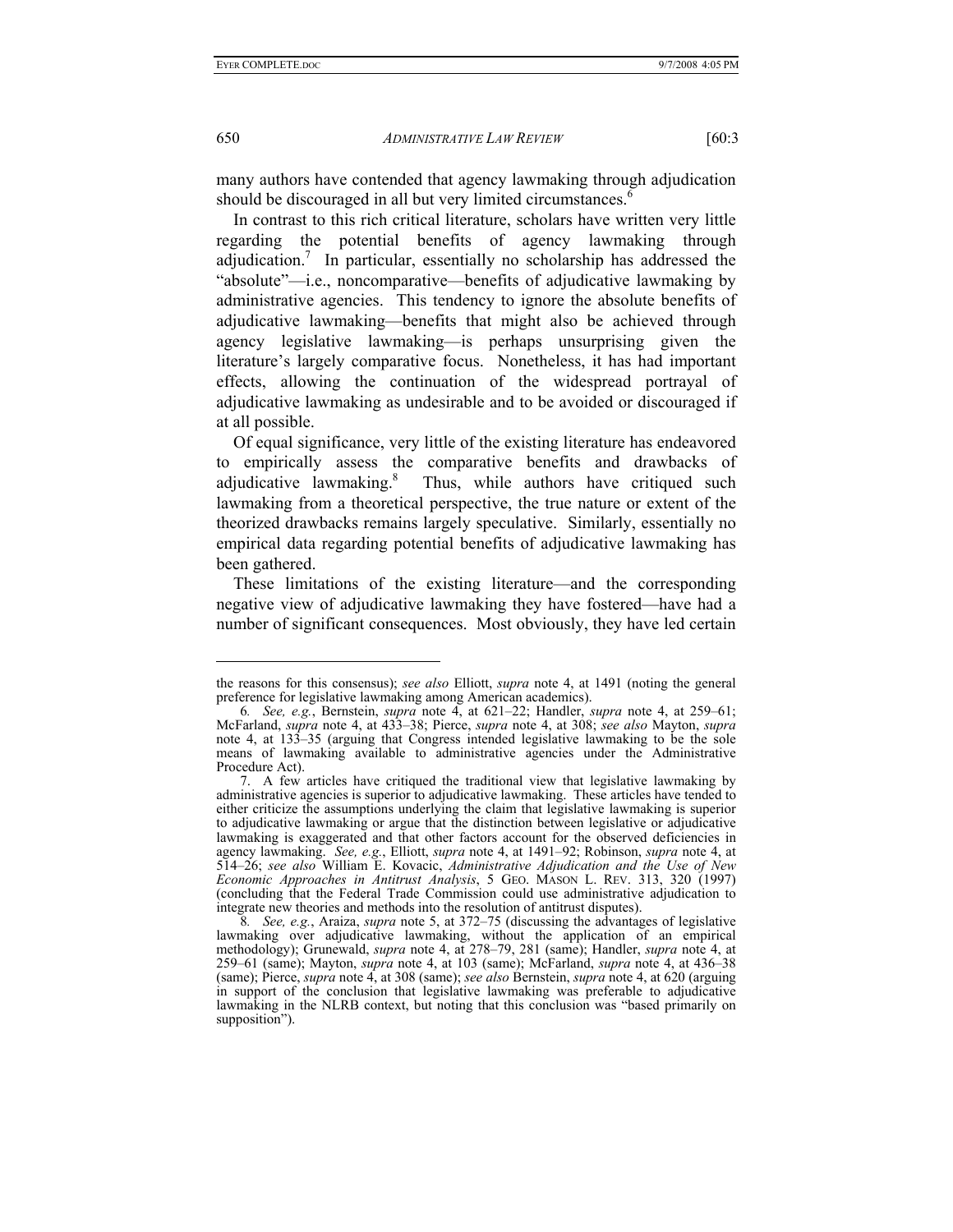academic commentators to conclude prescriptively that the courts or Congress should restrain use of adjudicative lawmaking by administrative agencies through a variety of means.<sup>9</sup> Perhaps more importantly, they have caused academic commentators to be apathetic, or even appreciative, of real world declines in agencies' creation of legal rules via adjudication. Correspondingly, there is a dearth of critical academic commentary addressing the potential consequences of significant declines in the use of adjudicative lawmaking by administrative agencies.

In this Article, I posit that this apathetic (or sometimes hostile) attitude toward adjudicative lawmaking may not be as unambiguously appropriate as the current literature would seem to suggest. Specifically, I hypothesize that adjudicative lawmaking theoretically has the potential to further a number of important rule-of-law goals. For example, adjudicative lawmaking by administrative agencies theoretically has the capacity to increase consistency in the legal standards applied to individual cases, promote predictability through rule creation, and restrain otherwise arbitrary discretion. Using a case study of the Board of Immigration Appeals—the primary administrative body that has historically been responsible for creating new immigration rules—I examine whether these rule-of-law goals have, in fact, been promoted by administrative adjudication, or are simply theoretical benefits of adjudicative lawmaking.

I ultimately conclude that—judged by rule-of-law standards—there are significant benefits to adjudicative lawmaking by administrative agencies. While adjudicative lawmaking by the BIA has not uniformly succeeded in furthering hypothetical rule-of-law goals, it unquestionably has, in many circumstances, forwarded the hypothesized goals. For example, the BIA has played an important role in developing consistency in the standards applied across the immigration legal system, in furthering predictability in results for individual immigrants, and in restricting otherwise arbitrary exercises of government discretion. Thus, while the Board has not been a perfect actor in furthering rule-of-law goals within the immigration law system, its overall impact has been positive and substantial. While it is plausible that the Board might have achieved even greater benefits through a comparable program of legislative lawmaking, in the absence of that alternative, the elimination of adjudicative lawmaking would have prevented the furthering of important rule-of-law objectives.

<sup>9</sup>*. See, e.g.*, Araiza, *supra* note 5, at 396 (arguing for a limited judicial role in policing the use of agency adjudication, where that adjudication would result in retroactivity concerns); Bernstein, *supra* note 4, at 620–21 (contending that the APA already requires the NLRB to engage in legislative lawmaking and that additional legislation may be appropriate to address the unique circumstance of legislative lawmaking by the NLRB); *see also*  Mayton, *supra* note 4, at 133–35 (concluding that the APA requires that agencies make rules through legislative lawmaking and not through adjudication).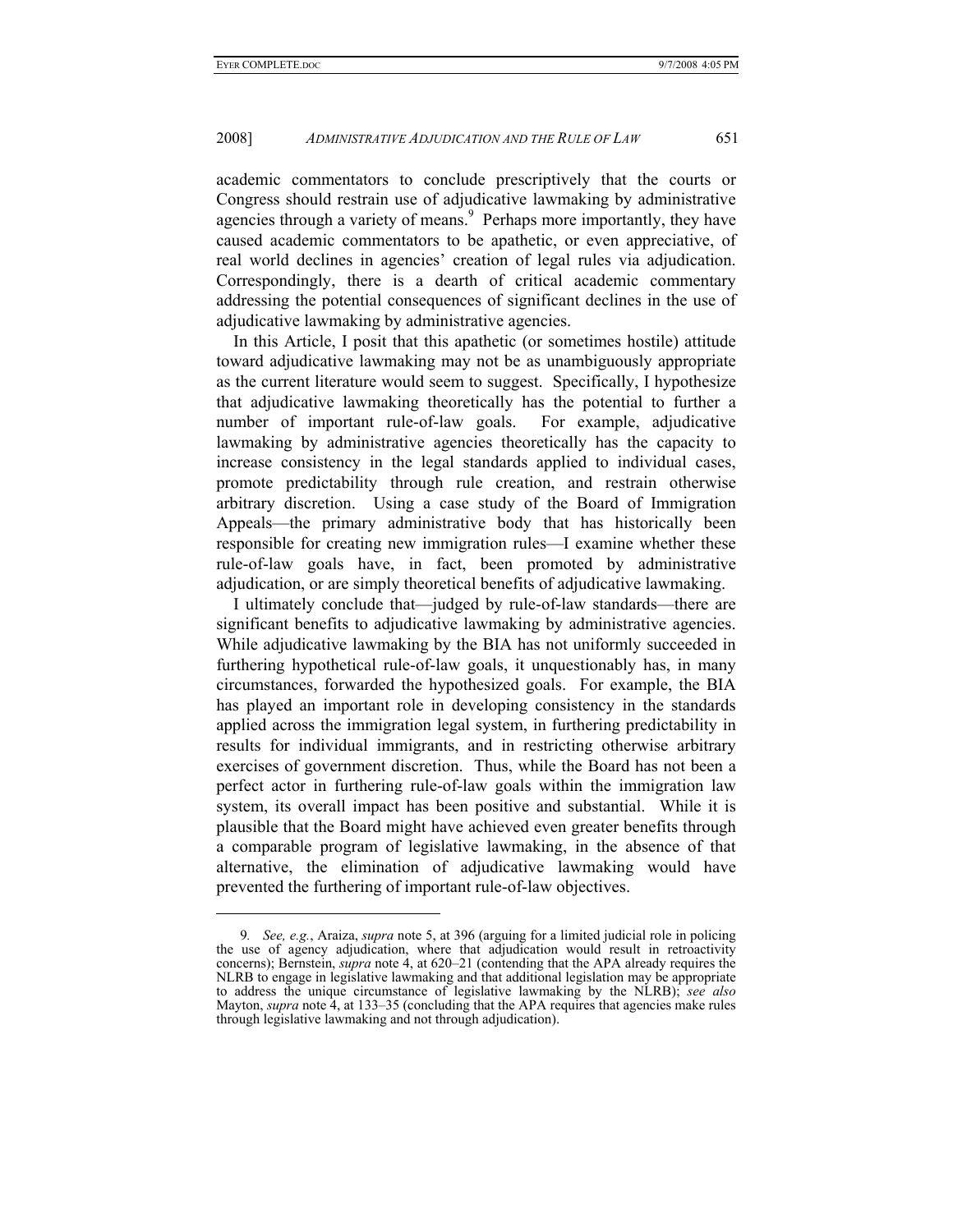This conclusion, of course, has significant implications for the historically tepid academic view of adjudicative lawmaking by administrative agencies. At a minimum, it suggests that this view is unwarranted—and is, in fact, dangerous—in cases where a decline in adjudicative lawmaking is unlikely to be accompanied by the creation of a legislative lawmaking program of comparable scope and vigor. Where such comparable substitutes are unlikely to be forthcoming, a reduction in an agency's use of adjudicative lawmaking is likely to have substantial negative effects, which should be cause for concern among academics, the Legislature, and the Judiciary. This concern should, in turn, lead to exploration of how the decline in adjudicative lawmaking can be reversed or arrested. While "exchanges" of increased legislative lawmaking for less adjudication may be cause for lesser concern, they too should be viewed with a critical eye to ensure that the legislative lawmaking program

accounts for the range of rule-of-law goals promoted by the eliminated body of adjudicative lawmaking. All of these conclusions differ dramatically from those that result from the traditionally negative academic view of adjudicative lawmaking by agencies.

In Part I of this Article, I discuss the rule-of-law goals that adjudicative lawmaking could theoretically promote and elaborate the specific contexts in which administrative agencies are confronted by opportunities for furthering those goals. Part II briefly introduces the BIA and discusses why the Board was selected as the case study for this Article. Part III discusses the history of adjudicative lawmaking by the BIA, and the extent to which adjudicative lawmaking by the BIA has in fact promoted the posited rule-of-law goals. Finally, I provide general conclusions and address specific prescriptive suggestions that can be made in light of the preceding sections.

Before proceeding, a brief note regarding terminology is in order. Throughout the Article, the term "adjudicative lawmaking" is used to refer to agency lawmaking through adjudication. "Legislative lawmaking" is used to refer to agency lawmaking through the issuance of regulations. (Note that "legislative lawmaking," instead of the traditional administrative law term "rulemaking" or "notice-and-comment rulemaking," has been used in order to avoid conflating the issues of whether a rule was created by the agency and how the rule was created). The term "rule" is used to refer to a legally enforceable standard set forth in either regulations or caselaw, and will not be used in its traditional administrative law sense (i.e., as a synonym for regulations). "Rule-of-law goals" (or "rule-of-law objectives") is used to describe features commonly associated with the "rule of law." Finally, the term "absolute benefits" is used to refer to benefits that might be achieved either through adjudicative lawmaking or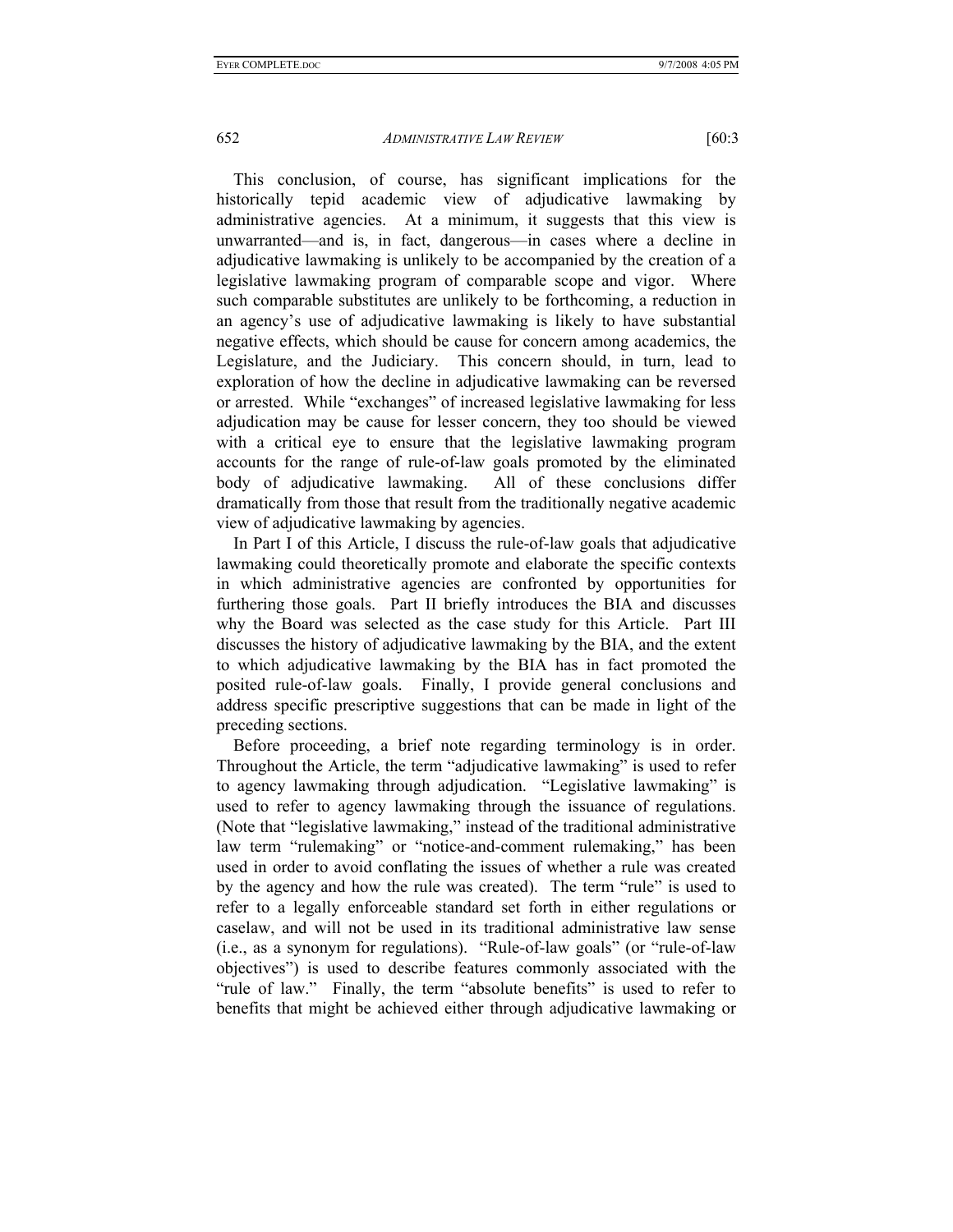through legislative lawmaking.

#### I. DEVELOPING THE RULE-OF-LAW FRAMEWORK

Evaluating the absolute benefits of adjudicative lawmaking by agencies presents a significant challenge. The most obvious means of evaluating administrative adjudications—i.e., the substantive outcomes of such adjudications—provides an inherently contestable set of criteria. In virtually every case, different agency stakeholders will possess differing views of the merits of the adjudication's substantive outcomes. Because none of these views is inherently normatively "correct," selecting a neutral set of substantive outcome-based criteria for evaluation is difficult, if not impossible.

Fortunately, there are some relatively "neutral" means by which one can evaluate the goods afforded by agency adjudicative lawmaking. Most notably, rule-of-law goals can be used as a benchmark by which to assess whether adjudicative lawmaking by administrative agencies may have absolute benefits. Although the meaning of "rule of law" is often contested in academic and popular discourse, there is—as discussed at greater length below—a general consensus regarding desirability of a core set of rule-oflaw goals. Because this general consensus exists, evaluation of these consensus rule-of-law goals provides a relatively straightforward and unbiased measure of the benefits of agency adjudicative lawmaking. This Article will accordingly focus on an examination of consensus rule-of-law goals as the evaluative measure for agency adjudicative lawmaking.

As set forth below, there are a significant number of rule-of-law goals that might theoretically be promoted by a robust agency program of adjudicative lawmaking. Among other things, agency adjudication should theoretically have the ability to (1) increase consistency in the legal standards that are applied across the legal system, (2) promote predictability for regulated entities through rule creation, and (3) restrict government discretion that might otherwise be entirely unchecked. The reasons why these specific goals are theoretically likely to be promoted by administrative adjudication—as well as the rule-of-law goals that administrative adjudication may not promote—are discussed in turn below.

Before turning to this more in-depth discussion, however, it is necessary to initially identify the consensus goals that will form the basis for the discussion. Because there is significant dissensus among scholars, judges, and members of the public as to what "rule of law" means, it is necessary to specify which rule-of-law criteria will be considered, and which are excluded from the evaluation.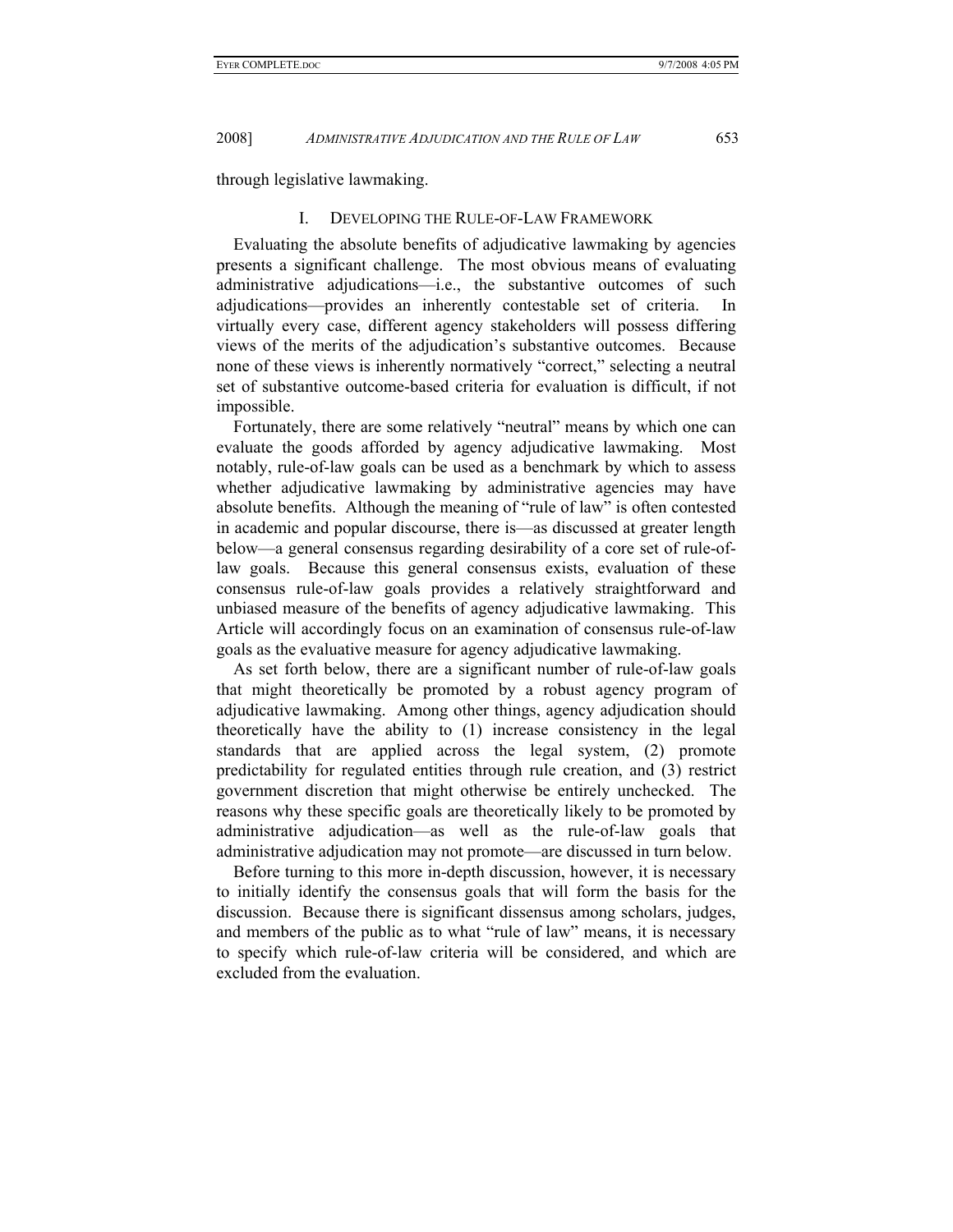# *A. The Meaning of "Rule of Law" in Academic and Popular Discourse*

As many authors have noted, the rule of law is "an essentially contested concept."<sup>10</sup> No single consensus formulation of the rule of law exists, and indeed there is broad disagreement among scholars and popular users regarding the necessary components of a rule-of-law society.<sup>11</sup> Everything from the predictability of legal norms to the extent of liberalization of the economy and the existence of laws guaranteeing basic substantive human rights is designated by some (but not all) rule-of-law theorists as necessary components of the rule-of-law ideal.<sup>12</sup> This proliferation of rule-of-law understandings unsurprisingly can render meaningful use of the term "rule of law" difficult.

Fortunately, there are some basic components of the rule of law that are generally agreed upon and that can form the basis for a stripped-down "consensus understanding" of the rule of law. These basic components collectively comprise what some authors have referred to as "thin" theories of the rule of law, or what others have referred to as the "instrumental" or "formal" conception of the rule of law.<sup>13</sup> Among other things,  $14$  these

 <sup>10.</sup> Randall Peerenboom, *Let One Hundred Flowers Bloom, One Hundred Schools Contend: Debating Rule of Law in China*, 23 MICH. J. INT'L L. 471, 472 (2002); *see also*  Mark Bennett, *"'The Rule of Law' Means Literally What It Says: The Rule of Law": Fuller and Raz on Formal Legality and the Concept of Law*, 32 AUSTL. J. LEGAL PHIL. 90, 92 (2007); Margaret J. Radin, *Reconsidering the Rule of Law*, 69 B.U. L. REV. 781, 791 (1989).

<sup>11</sup>*. See* JOSEPH RAZ, *The Rule of Law and Its Virtue*, in THE AUTHORITY OF LAW: ESSAYS ON LAW AND MORALITY 210–11 (1979); Bennett, *supra* note 10, at 92–95; David Kairys, *Searching for the Rule of Law*, 36 SUFFOLK U. L. REV. 307, 308 (2003); Radin, *supra* note 10, at 781.

<sup>12</sup>*. See, e.g.*, RAZ, *supra* note 11, at 210–11; Bennett, *supra* note 10, at 92–95; Kairys, *supra* note 11, at 312–13.

<sup>13</sup>*. See, e.g.*, Joel M. Ngugi, *Policing Neo-Liberal Reforms: The Rule of Law as an Enabling and Restrictive Discourse*, 26 U. PA. J. INT'L ECON. L. 513, 533–35 (2005) (contrasting "formal" and "substantive" conceptions of the rule of law, and describing the elements of each); Peerenboom, *supra* note 10, at 472, 477–79 (characterizing the components of "thin" theories of the rule of law); Radin, *supra* note 10, at 783–85 (describing the components of the instrumental conception of the rule of law); *see also* Benedict Sheehy, *Fundamentally Conflicting Views of the Rule of Law in China and the West and Implications for Commercial Disputes*, 26 NW. J. INT'L L. & BUS. 225, 246–48 (2006) (discussing Peerenboom's thin formulation of the rule of law).

 <sup>14.</sup> There are a number of other consensus criteria which are generally considered to comprise part of thin or "instrumental" theories of rule of law, but which are not particularly helpful in evaluating the role of adjudicative lawmaking, and therefore are not discussed here. For example, agencies' faithfulness in the application of existing legal rules to specific individual cases is important from a rule-of-law perspective, but should not be affected (positively or negatively) by agency lawmaking. *See, e.g.*, LON L. FULLER, THE MORALITY OF LAW 39 (rev. ed. 1977) (identifying agency faithfulness in the application of existing legal rules as an important rule-of-law criteria). Similarly, the independence of adjudicative actors, while an important aspect of most formal conceptions of the rule of law, is not a value that is likely to be impacted by lawmaking by administrative agencies. *See, e.g.*, Ngugi, *supra* note 13, at 535 (identifying the independence of adjudicative actors as an important rule-of-law criteria). For an expanded discussion of these, and other criteria comprising thin or instrumental theories of the rule of law, see Peerenboom, *supra* note 10, at 478–80 and Radin, *supra* note 10, at 783–85.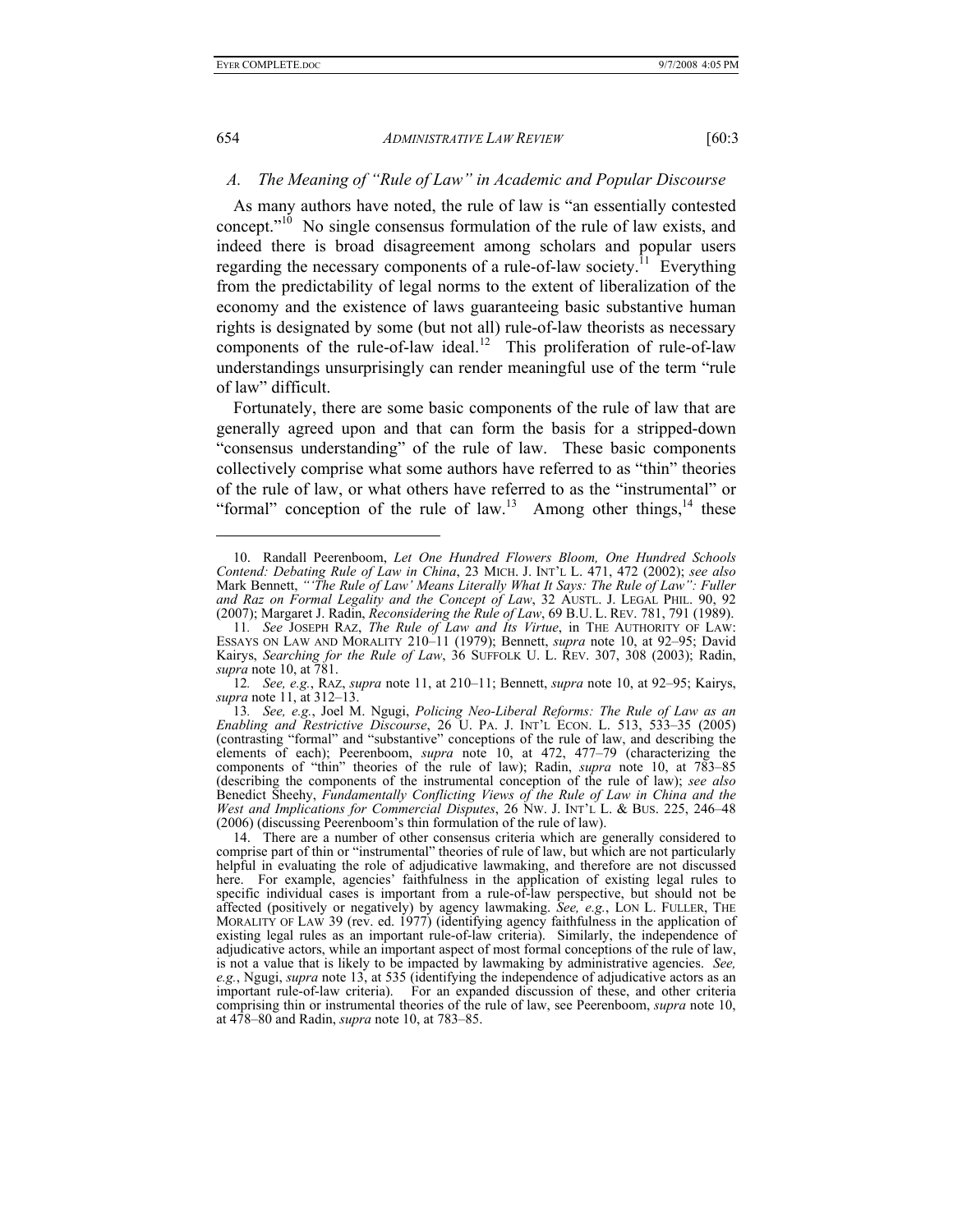shared consensus rule-of-law components include principles such as the following:

(1) The Existence of Rules: Most basically, any system hoping to achieve the ideal of rule of law must have fixed general rules by which individual and government conduct can be judged.<sup>15</sup>

(2) Consistency: The same rules should apply to everyone (including, *inter alia*, all similarly situated litigants and the government).<sup>16</sup>

(3) Limitation of Discretion: Law should meaningfully restrain the discretion of government actors, particularly the discretion of government adjudicators.<sup>17</sup>

(4) Prospectivity: The rules by which conduct is judged should exist prior to the application of those rules, so that the individuals governed by them have the opportunity to conform their conduct to them.

(5) Notice or Publicity: Rules should not be secret or hidden; those who are governed by them should have access to their content.<sup>19</sup>

(6) Stability: The law should be relatively consistent and stable, so as to facilitate the ability of those governed by it to plan for the future.<sup>20</sup>

(7) Predictability: Individuals should be able to know what the law proscribes and order their affairs in accordance with the law.<sup>21</sup>

As is evident from the above listing, these consensus rule-of-law components do not focus on the substantive content of the law, its initial method of creation (democratic versus nondemocratic), or its outcomes. They thus ignore any number of rule-of-law requirements that have been

<sup>15</sup>*. See* FULLER, *supra* note 14, at 39; Kairys, *supra* note 11, at 312; Radin, *supra* note 10, at 785; *see also* Richard H. Fallon, Jr., *"The Rule of Law" as a Concept in Constitutional Discourse*, 97 COLUM. L. REV. 1, 15–16 (1997) (discussing various authors' arguments for why fixed determinate rules are important in a rule-of-law context); Antonin Scalia, *The Rule of Law as a Law of Rules*, 56 U. CHI. L. REV. 1175, 1187 (1989) (arguing that judges should create definite and broad legal rules in rendering decisions, and discussing the rule-of-law values that are served by this approach).

<sup>16</sup>*. See* Kairys, *supra* note 11, at 312; *see also* Peerenboom, *supra* note 10, at 478 (noting the importance of having "generally applicable" rules that "treat similarly situated people equally").

<sup>17</sup>*. See* Kairys, *supra* note 11, at 313 (asserting the rules should limit government actors' conduct); John C. Reitz, *Export of the Rule of Law*, 13 TRANSNAT'L L. & CONTEMP. PROBS. 429, 440, 444–45, 482 (2003) (noting the importance of limiting government discretion in promoting rule-of-law values); Scalia, *supra* note 15, at 1176–87 (arguing that judges should create rules that restrict the discretion of future adjudicators).

<sup>18</sup>*. See* Peerenboom, *supra* note 10, at 478; Reitz, *supra* note 17, at 440; *see also*  FULLER, *supra* note 14, at 39 (identifying retroactive laws as one of the principal evils that can interfere with the rule of law); Ngugi, *supra* note 13, at 535 (same).

<sup>19</sup>*. See* FULLER, *supra* note 14, at 39; Kairys, *supra* note 11, at 312; Peerenboom, *supra*  note 10, at 478; Radin, *supra* note 10, at 785; Reitz, *supra* note 17, at 440.

<sup>20</sup>*. See* FULLER, *supra* note 14, at 39; Fallon, *supra* note 15, at 8; Peerenboom, *supra*  note 10, at 478; Radin, *supra* note 10, at 785; Reitz, *supra* note 17, at 440.

<sup>21</sup>*. See* Scalia, *supra* note 15, at 1179 (noting the importance of predictability to the rule of law); *see also* Radin, *supra* note 10, at 786 (noting the importance of the "knowability" of the law to conceptions of rule of law).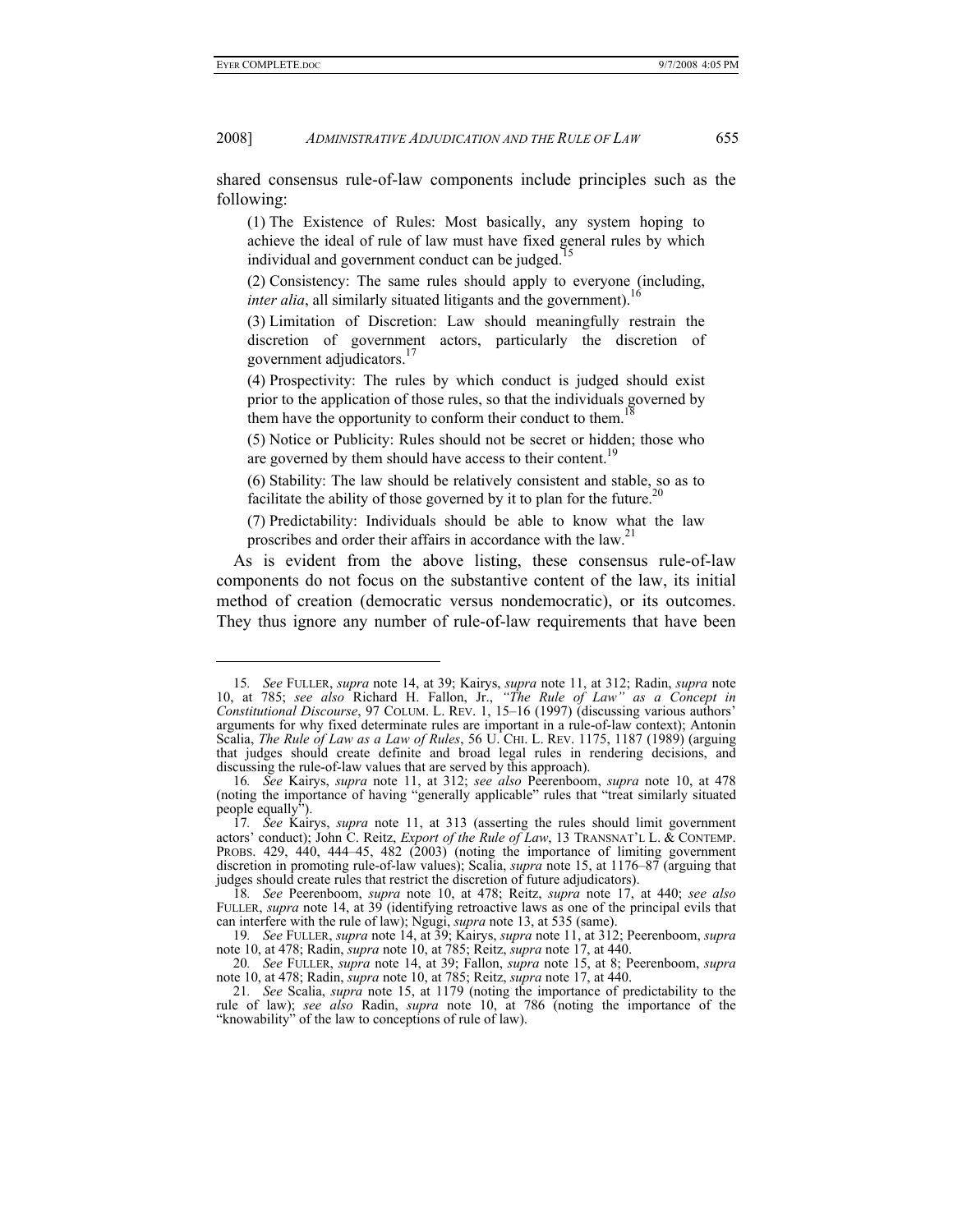postulated by thick<sup>22</sup> rule-of-law theorists, including, *inter alia*, the following:

(1) Democracy: Many thick rule-of-law theories postulate the need for rules to be formulated through some sort of democratic process.<sup>23</sup>

(2) Protections for Human Rights or Other Individual Rights: Most thick rule-of-law theories also specify that societies must have laws that guarantee some collection of basic human and/or individual rights. $^{24}$ 

(3) Free Market Economic System: Particularly in popular usage, but also in scholarship, the existence of a free market economic system is sometimes postulated as a necessary component of rule of law.<sup>25</sup>

Unsurprisingly, there is no consensus even among thick rule-of-law theorists as to which of these thick components—and in what specific formulation—are necessary to achieve rule of law.<sup>26</sup> Because most thick rule-of-law components are undergirded by contestable value judgments about ideal legal outcomes—as well as ideal political and economic systems—it is difficult, if not impossible, to arrive at a universal thick formulation of rule of law.27 Indeed, many rule-of-law theorists reject thick rule-of-law elements altogether, on the grounds that such elements preclude the formulation of a coherent and agreed-upon understanding of the rule of  $law.<sup>28</sup>$ 

 <sup>22. &</sup>quot;Thick" rule-of-law theories go beyond the instrumental criteria identified above, and postulate that various normative goals are also encompassed within appropriate conceptions of the rule of law; among other normative goals, thick rule-of-law theories often include as necessary components: liberal democratic norms, free market economics, and individual human rights. *See, e.g.*, Bennett, *supra* note 10, at 92–95; Peerenboom, *supra*  note 10, at 472; Sheehy, *supra* note 13, at 246–48.

<sup>23</sup>*. See* Bennett, *supra* note 10, at 94–95 (observing that democracy constitutes a foundational component of certain thick conceptions of the rule of law); Kairys, *supra* note 11, at 312–13 (noting that rule-of-law formulations often include the need for the process to be democratic); Peerenboom, *supra* note 10, at 472 (noting that thick conceptions of the rule of law often include particular forms of government as a necessity for the existence of rule of law); Reitz, *supra* note 17, at 441–42 (same); Sheehy, *supra* note 13, at 246 (noting that certain Western commentators contend that rule of law by definition is limited to liberal democracies).

<sup>24</sup>*. See* Bennett, *supra* note 10, at 94; Kairys, *supra* note 11, at 313, 322; Ngugi, *supra*  note 13, at 537; Peerenboom, *supra* note 10, at 472; Reitz, *supra* note 17, at 441; *see also* Sheehy, *supra* note 13, at 247 (noting that many Western commentators incorporate human rights within their conception of the rule of law).

<sup>25</sup>*. See* RAZ, *supra* note 11, at 227–28; Peerenboom, *supra* note 10, at 472; Sheehy, *supra* note 13, at 247.

<sup>26</sup>*. See, e.g.*, Bennett, *supra* note 10, at 92–95; Peerenboom, *supra* note 10, at 485.

<sup>27</sup>*. See* Ngugi, *supra* note 13, at 538; Peerenboom, *supra* note 10, at 485.

<sup>28</sup>*. See, e.g.*, RAZ, *supra* note 11, at 210–11; Kairys, *supra* note 11, at 317–19 (arguing that going beyond a minimalist definition of the rule of law makes the term undefinable and incoherent); Peerenboom, *supra* note 10, at 531–33 (noting that in order for rule of law to be a useful concept in evaluating Chinese development, it must be viewed in its thin formulation, without reference to contested thick rule-of-law conceptions); *see also* Reitz, *supra* note 17, at 481–82 (excluding from rule-of-law criteria political economy and democratic values).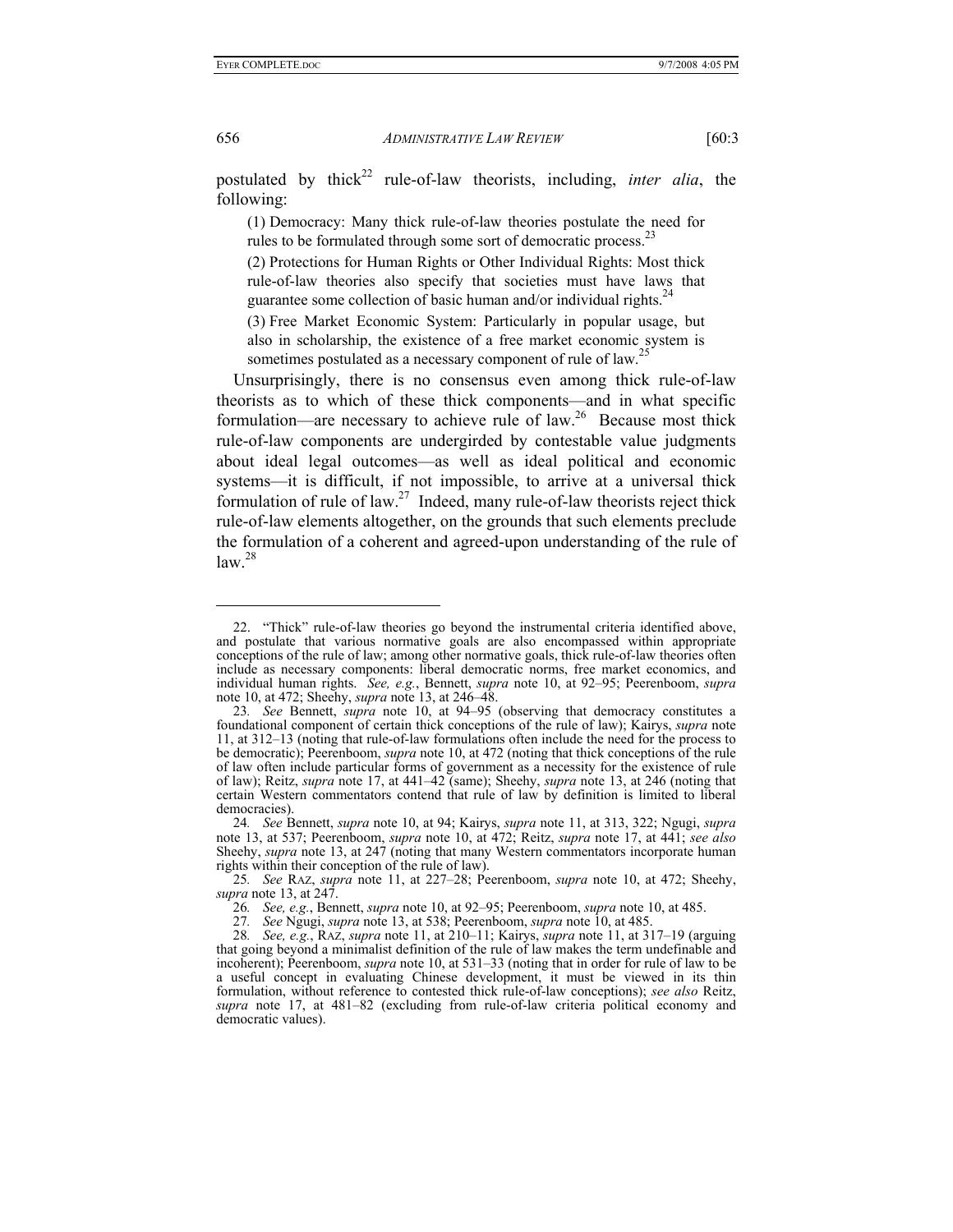For this reason, thick rule-of-law criteria must—at least at this time—be excluded from any consensus-based understanding of the rule of law. Without a common understanding of which thick rule-of-law criteria, if any, properly form the basis for the rule-of-law ideal, it is impossible to rely on such components as neutral criteria for assessment of legal institutions. As such, it is simpler—and preferable for current purposes to limit consideration to thin or instrumental rule-of-law goals which have been the subject of general agreement among rule-of-law theorists.

For the remainder of this Article, use of the term "rule of law" will be accordingly restricted to consensus-based thin or instrumental rule-of-law goals and will exclude thick (and otherwise non-consensus-based) rule-oflaw ideals. As described above, these consensus-based, rule-of-law goals include the importance of (1) the existence of rules, (2) consistency, (3) limitation of discretion, (4) prospectivity, (5) notice or publicity, (6) stability, and (7) predictability.

# *B. Application of Rule-of-Law Principles to Adjudicative Lawmaking by Administrative Agencies*

The question remains: Does adjudicative lawmaking by administrative agencies promote rule-of-law goals? An evaluation of the seven identified consensus-based rule-of-law criteria suggests that adjudicative lawmaking by administrative agencies is indeed likely—at least as a theoretical matter—to promote many of the identified rule-of-law goals. While adjudicative lawmaking also has certain theoretical drawbacks from a ruleof-law perspective, these drawbacks are minor when compared with the likely benefits. Each of the seven consensus rule-of-law criteria is discussed separately below, and the potential benefits or drawbacks of agency adjudicative lawmaking from the perspective of each criterion are identified. These potential benefits and drawbacks form the basis for an empirical evaluation of the hypothesized benefits and drawbacks in Part III.

A note regarding how the inquiry in each category was defined is in order. A number of the identified rule-of-law objectives have multiple connotations, and may overlap for this reason. To the extent possible, each objective is defined discretely, so as to allow for a meaningful and nonrepetitive inquiry. Thus, for example, while stability obviously impacts the predictability of law, consideration of stability is largely omitted in the context of the discussion of predictability, since that rule-of-law goal is assessed as a distinct objective elsewhere.

# *1. The Existence of Rules*

At its most basic, the rule of law requires that fixed legal rules exist, by which individual and governmental conduct can be judged. Several authors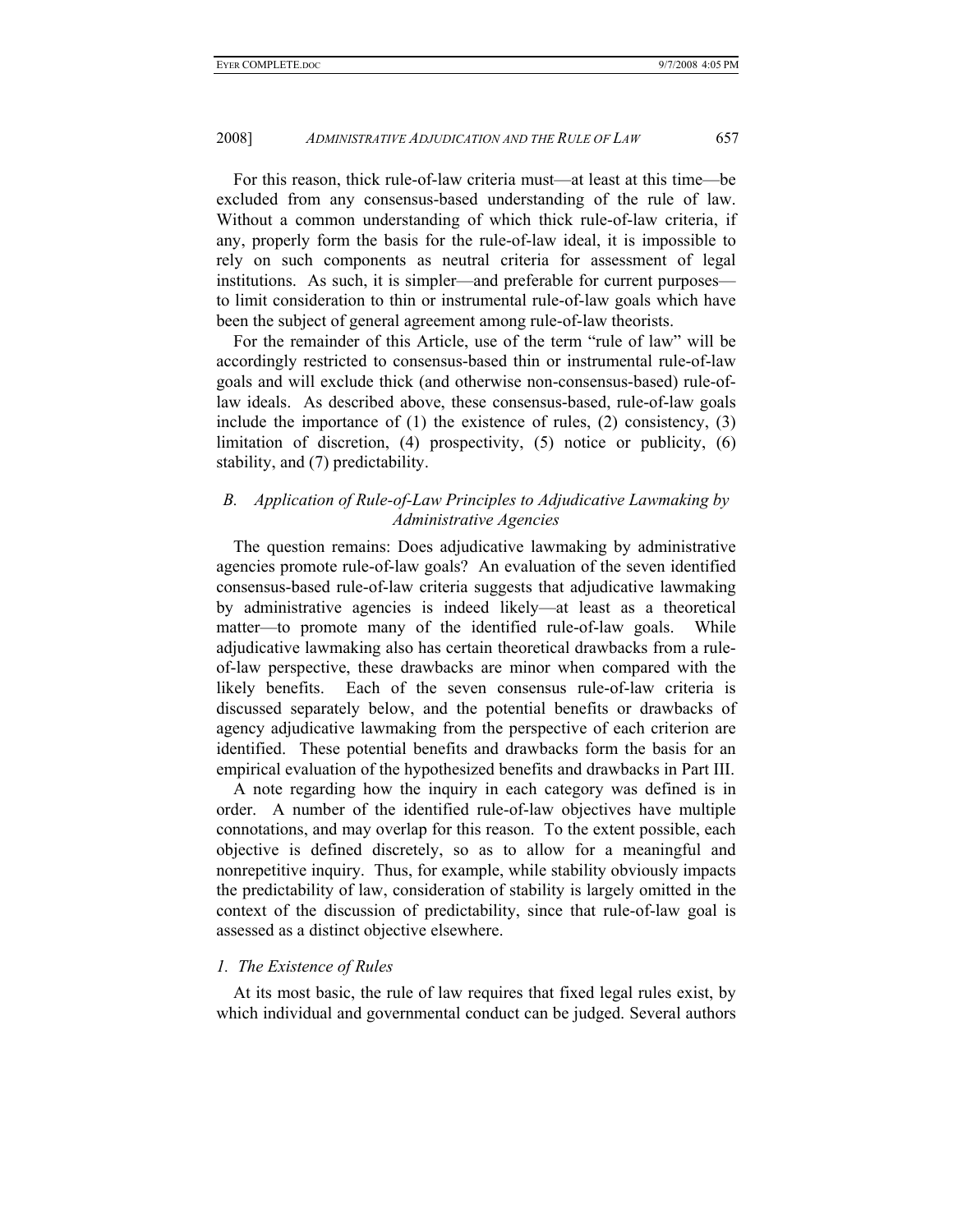identify this goal (i.e., the creation of legal rules) as perhaps *the* most important of all rule-of-law goals, as it provides the necessary foundation for the existence of many other rule-of-law objectives.<sup>29</sup> For example, Antonin Scalia has argued that the creation of general legal rules is a core component of the rule of law, as it allows for the furtherance of, *inter alia*, predictability in legal outcomes, consistency in the legal norm applied, and equality of treatment of similarly situated individuals.<sup>30</sup> Therefore, creation of legal rules can be seen as a highly important goal from a rule-of-law perspective.

Agency lawmaking through adjudication is, by definition, the process of creating legal rules. An agency does not engage in lawmaking—whether by adjudication or legislative lawmaking—unless it thereby creates a general, binding legal rule.<sup>31</sup> Thus, adjudicative lawmaking by Thus, adjudicative lawmaking by administrative agencies will *by definition* further at least this primary ruleof-law goal. So, rule creation must be counted among the absolute goods which result from adjudicative lawmaking—whether or not it would be a comparative advantage of the adjudicative approach as compared to legislative lawmaking.

There are reasons to believe, however, that adjudicative lawmaking may also have a comparative advantage over legislative lawmaking in furthering the "rules creation" rule-of-law goal. Specifically, as numerous authors have noted, the process of legislative lawmaking is often quite cumbersome, requiring compliance with complex procedural requirements prior to formulating a final rule.<sup>32</sup> Extended litigation following the

<sup>29</sup>*. See* FULLER, *supra* note 14, at 39; Kairys, *supra* note 11, at 312; Scalia, *supra* note 15, at 1187; *see also* Fallon, *supra* note 15, at 15–18 (describing the importance of the existence of rules in formalist conceptions of the rule of law).

<sup>30</sup>*. See* Scalia, *supra* note 15, at 1178–80.

<sup>31</sup>*. See* MERRIAM-WEBSTER ONLINE DICTIONARY, http://www.merriamwebster.com/dictionary/law (defining "law" as "rule of conduct or action prescribed or formally recognized as binding or enforced by a controlling authority"); *see also* Jin Yu Lin v. U.S. Dep't of Justice, 413 F.3d 188, 189–90 (2d Cir. 2005) (declining to afford *Chevron*  deference to immigration judge decisions and noting that legal rules must, by definition, be binding outside of the context of their particular circumstance).

<sup>32</sup>*. See, e.g.*, Elliott, *supra* note 4, at 1493–94 (noting that the legislative lawmaking process has become "ossified" to the point where it is "cumbersome at best"); Grunewald, *supra* note 4, at 319 (noting in the NLRB context that the legislative lawmaking process required substantial investment of time and resources); Pierce, *supra* note 4, at 301–02 (describing the cumbersome procedures that any agency must follow in order to avoid having courts deem its legislative lawmaking "arbitrary and capricious").These procedural requirements and their focus on public participation are, of course, part of the reason why academics generally favor legislative over adjudicative lawmaking. *See, e.g.*, Pierce, *supra*  note 4, at 308; Shapiro, *supra* note 4, at 932. *But cf.* Elliott, *supra* note 4, at 1494 (arguing that the detailed procedural requirements that the courts have imposed on legislative lawmaking efforts make meaningful public participation difficult); Robinson, *supra* note 4, at 514–16 (noting that there may be less participation benefits to legislative lawmaking than other authors have suggested). However, these same rules also may impede rule-of-law goals, insofar as they may lead to the creation of fewer legal rules.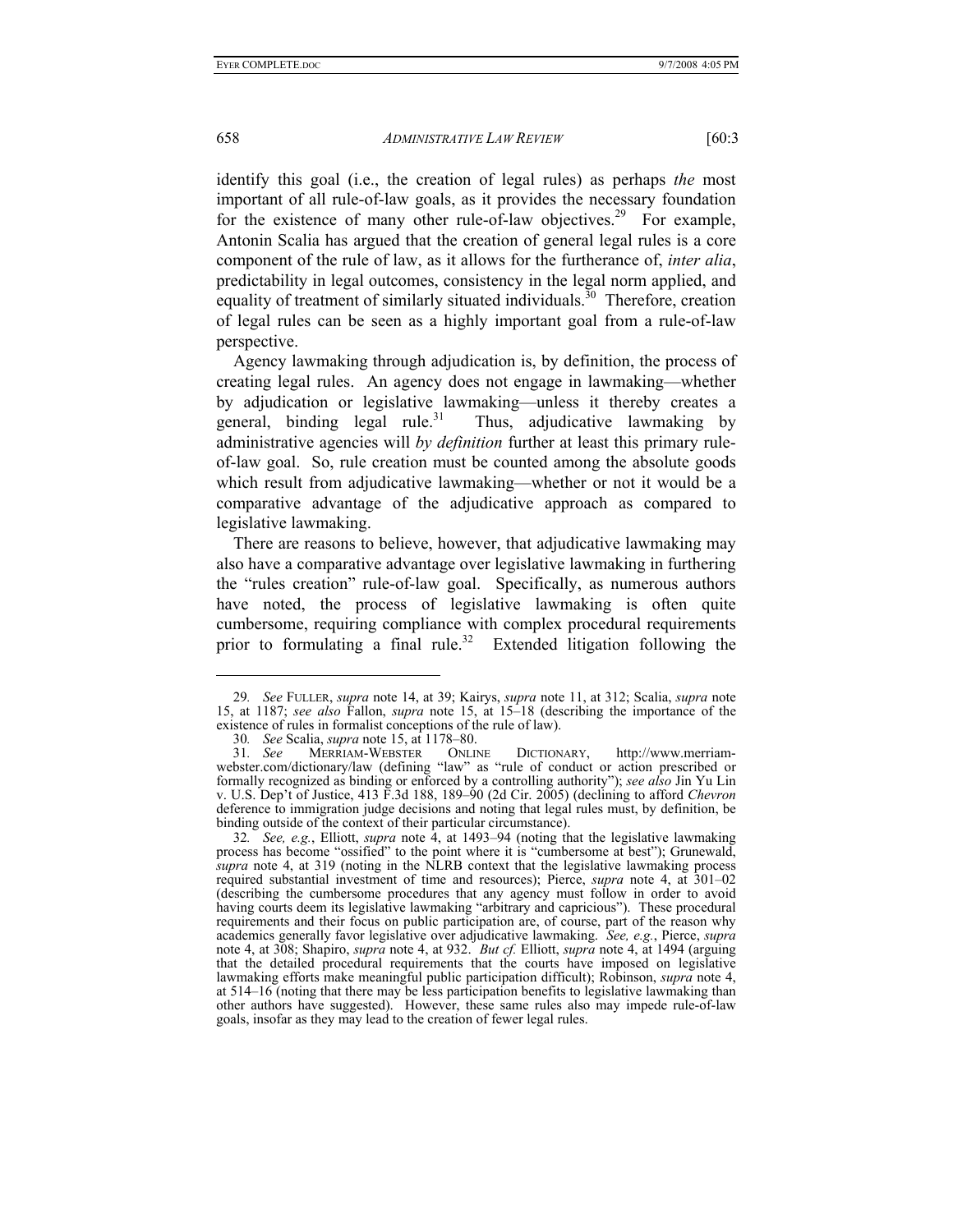promulgation of a final rule is also not uncommon and often focuses not on the substance of the enacted rule, but instead on agency compliance with these complex procedural requirements.<sup>33</sup> In contrast, a rule an agency creates during the course of adjudication will ordinarily not be subject to rigid procedural requirements, and can typically be appealed only by the individual litigants involved in the proceeding, although it may be challengeable in future individual proceedings.<sup>34</sup> For this reason, it seems highly probable that an agency program of adjudicative lawmaking would result in a larger quantity of "rules" than a comparably resourced legislative lawmaking approach.<sup>35</sup>

Agency adjudication may also lead to increased rule creation by disrupting the inertia that would otherwise result in an agency's failing to promulgate new rules. For example, an agency that has an adjudicative process which may be initiated by third parties (such as the NLRB) or has an independent enforcement arm that prosecutes cases before the agency (such as the Executive Office for Immigration Review, whose cases are prosecuted by the Department of Homeland Security) will routinely find itself in the position of adjudicating cases on an essentially involuntary basis (i.e., being required by regulation or statute to decide cases). Adjudicating these cases will, of course, require the application of existing legal rules and is likely at times to highlight the need for the creation of new or more specific rules. Unlike an agency decision to proceed with legislative lawmaking, which ordinarily lies solely within the agency's discretion, the agency must issue *some* decision in an adjudicated case—

<sup>33</sup>*. See, e.g.*, Grunewald, *supra* note 4, at 320 (discussing the extended litigation that followed the NLRB's promulgation of its first legislative rule); Jerry L. Mashaw  $\tilde{\&}$  David L. Harfst, *Regulation and Legal Culture: The Case of Motor Vehicle Safety*, 4 YALE J. ON REG. 257, 273–99 (1987) (describing the crippling litigation, focused on compliance with procedural norms, that the National Highway Traffic Safety Administration faced when it elected to proceed through the promulgation of legislative rules); Pierce, *supra* note 4, at 301 (describing the cumbersome procedures that an agency must follow in order to avoid having its legislative lawmaking be deemed "arbitrary and capricious" by the courts); Schuck & Elliott, *supra* note 3, at 1015 (noting that "between 1975 and 1985 reviewing courts increasingly constrained" legislative lawmaking by administrative agencies by imposing cumbersome procedures).

<sup>34</sup>*. See, e.g.*, Pierce, *supra* note 4, at 301 (explaining that courts apply less demanding standards to adjudicative lawmaking than to legislative lawmaking, and thus that agencies are increasingly turning to adjudication as a means of lawmaking). Agencies are, of course, required to comply with some procedural requirements in conducting adjudications. These procedural requirements, however, tend to be less onerous than those that are required in order to promulgate a legislative rule, and instead tend to be comparable to the procedural requirements that judicial bodies must follow. *See, e.g.*, 5 U.S.C. §§ 554, 556–558 (setting forth the procedural standards applicable to many administrative adjudications); *see generally* PETER L. STRAUSS, TODD D. RAKOFF & CYNTHIA R. FARINA, ADMINISTRATIVE LAW 322–24 (10th ed. 2003) (describing the factors that determine what specific adjudicative procedures apply in any given administrative adjudication).

<sup>35</sup>*. See generally* Pierce, *supra* note 4, at 300–01 (attributing a decline in legislative lawmaking by administrative agencies to the comparative ease of adjudicative lawmaking).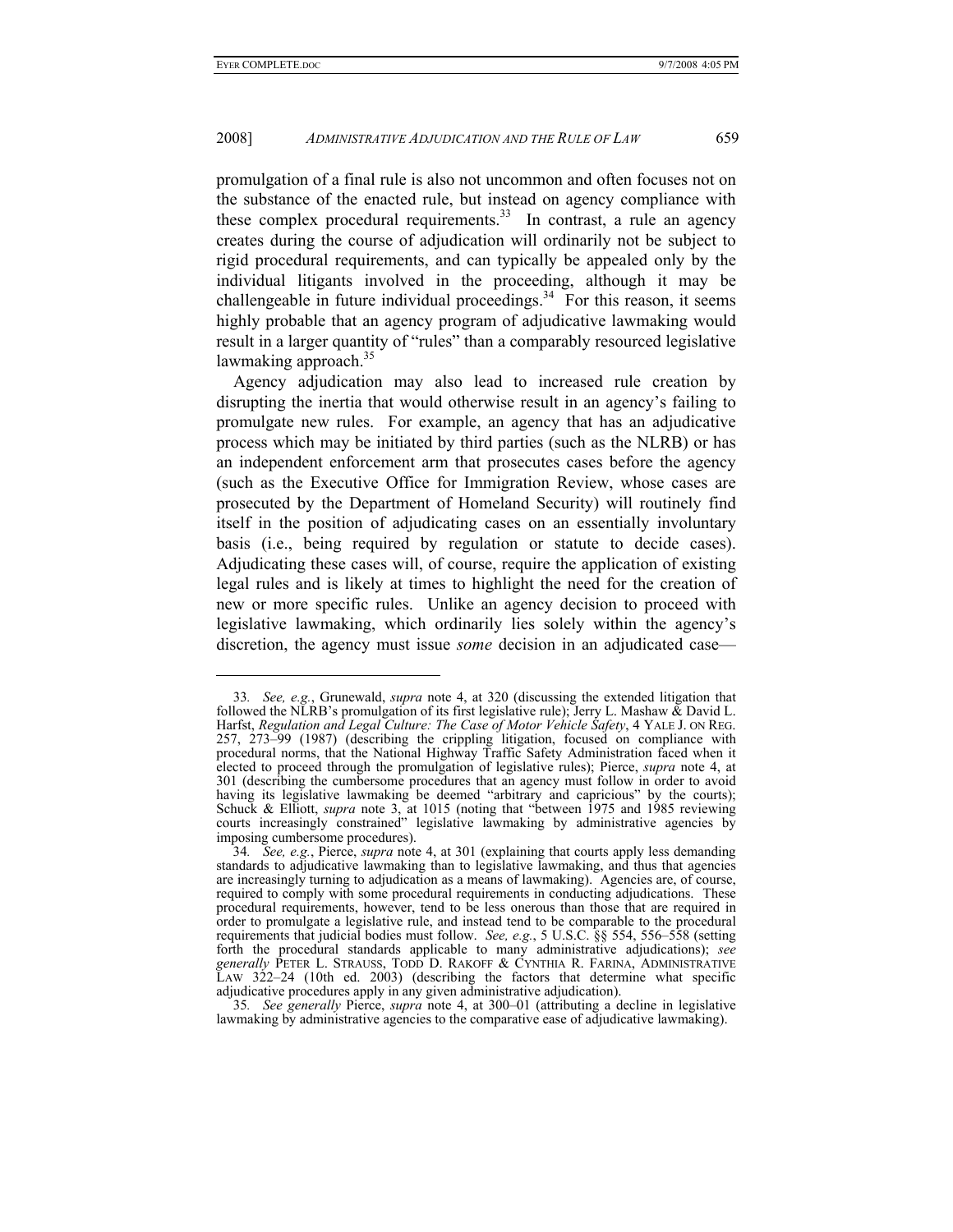whether or not it elects to create a new rule. Therefore, the agency is forced into some kind of action, which may—at least hypothetically—lead it to create a new legal rule, where the agency would otherwise be unlikely to do so.

Adjudicative lawmaking seems highly likely to promote the basic ruleof-law goal of the existence of legal rules. Indeed, as an absolute matter, it is certain that adjudicative lawmaking will further this important rule-oflaw goal. Even as a comparative matter, there are a number of reasons for believing that adjudicative lawmaking will be more likely to promote the creation of general legal rules than legislative lawmaking.

# *2. Consistency*

 $\overline{a}$ 

As numerous rule-of-law scholars have observed, consistency is also a critical component of the rule of law.<sup>36</sup> In order to fulfill the rule-of-law objective of consistency, the same rules must be applied to both governmental and nongovernmental actors, and, more generally, to all similarly situated litigants.<sup>37</sup> Consistency is important to achieving rule of law because its presence (or absence) may often critically affect the perceived fairness of a country's legal system—and hence its legitimacy.

 Significantly, adjudicative lawmaking is theoretically capable of playing a very positive and important role in furthering the objective of consistency. Largely by virtue of judicially created rules of agency deference (such as *Chevron* deference), adjudicative lawmaking by agencies is—at least theoretically—capable of ensuring that all litigants nationwide are subject to the same legal rule.<sup>38</sup> Since adjudicative lawmaking is entitled to substantial deference under these doctrines, the agency's nationally applicable rules should ordinarily be binding on individual reviewing courts in local jurisdictions, whether or not those courts would agree with the agency's rule as a *de novo* matter.<sup>39</sup> Thus, the

39*. See Chevron*, 467 U.S. at 842–45; *Aguirre-Aguirre*, 526 U.S. at 425; *see also*  Stephen H. Legomsky, *Fear and Loathing in Congress and the Courts: Immigration and* 

<sup>36</sup>*. See supra* note 16 and accompanying text.

<sup>37</sup>*. See, e.g.*, Kairys, *supra* note 11, at 312.

 <sup>38.</sup> Although the rules of deference applicable to administrative agencies have changed over time, the concept that courts should afford some form of deference to administrative lawmaking has long been a fixture of American law. *See* Schuck & Elliott, *supra* note 3, at 1023–24 (describing the history of administrative deference doctrines); David L. Shapiro, *Continuity and Change in Statutory Interpretation*, 67 N.Y.U. L. REV. 921, 955 (1992) (noting that canons of construction favoring the adoption of an agency's construction of a statute "as long as the statute is sufficiently ambiguous to admit of that construction" have existed at least since the New Deal); *see also* Chevron U.S.A. Inc. v. Natural Res. Def. Council, Inc., 467 U.S. 837, 842–45 (1984) (setting forth the modern standards for evaluating the appropriateness of deference to many forms of lawmaking by administrative agencies); INS v. Aguirre-Aguirre, 526 U.S. 415, 425 (1999) (holding that *Chevron*  deference must be afforded to the Board of Immigration Appeals' (BIA) adjudicative lawmaking).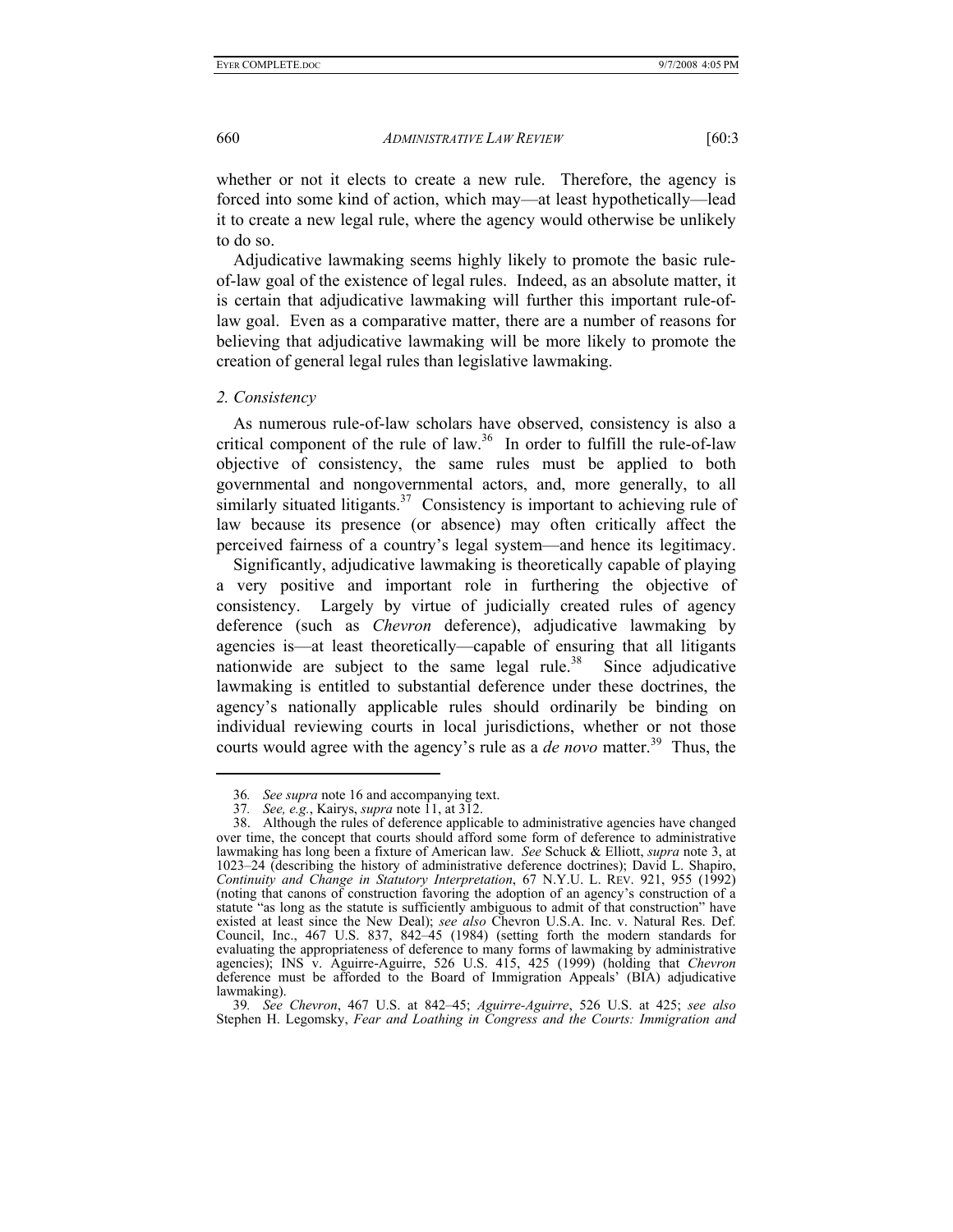agency often should have the power to impose consistent nationwide rules in the area of law that it administers—a power no other judicial or executive entity, with the exception of the United States Supreme Court, possesses.40

Moreover, the power of an agency to impose this type of consistency is in some respects far more significant than the power the Supreme Court possesses. While the Supreme Court very rarely decides questions of substantive administrative law (and thus, very rarely has a consistencypromoting effect on the legal rules applied to those governed by administrative law statutes), administrative agencies typically promulgate multitudinous legal rules.41 Because courts are supposed, under *Chevron*  and other rules of judicial deference, to afford the agency deference wherever it promulgates a binding legal rule, any and all of these multitudinous legal rules should hypothetically have the power to impose nationwide consistency on legal standards.<sup>42</sup> In contrast, absent an agency or Supreme Court decision, the development of these multitudinous legal rules would be left to each United States district court or court of appeals, and could vary significantly across jurisdictions.<sup>43</sup>

*Chevron* and other agency deference rules are, of course, not perfect tools for the promotion of consistency in the United States legal system. While the federal courts are supposed to defer to agency-created legal rules, there are in all instances limitations to that deference. $^{44}$  Thus, one or more of the courts of appeals (or district courts, if applicable) may decline to follow an agency's interpretation if it is facially inconsistent with the applicable congressional statute, or if it is "unreasonable."<sup>45</sup> In addition, there is no guarantee that individual judicial bodies will act responsibly in applying *Chevron* and other doctrines of administrative deference where they disagree with an agency's chosen legal rule.<sup>46</sup> And in the event they

*Judicial Review*, 78 TEX. L. REV. 1615, 1630 (2000) (noting that the "principle of judicial deference" helps to minimize the variance among the federal courts in addressing agency interpretations of questions of law).

 <sup>40.</sup> Congress, of course, arguably has the greatest authority and ability of any entity in the United States government to impose rules that are consistent nationwide. However, the areas where administrative agencies have jurisdiction are typically very complex, and are often placed within the jurisdiction of the agency precisely because the legislature cannot properly address all of the relevant legal complexities.

 <sup>41.</sup> Indeed, the Supreme Court hears very few cases of any kind, and thus rarely serves a unifying role in American law. *See, e.g.*, Harold H. Bruff, *Coordinating Judicial Review in Administrative Law*, 39 UCLA L. REV. 1193, 1198–99 (1992).

<sup>42</sup>*. See Chevron*, 467 U.S. at 842–45; *Aguirre-Aguirre*, 526 U.S. at 425.

<sup>43</sup>*. See generally* Bruff, *supra* note 41 (discussing the problem of decentralized judicial review and the nationwide inconsistency that can result from such decentralization).

<sup>44</sup>*. See Chevron*, 467 U.S. at 842–45.

<sup>45</sup>*. See id*.

<sup>46</sup>*. See generally* Schuck & Elliott, *supra* note 3 (discussing the problem of court faithfulness to deference doctrines and conducting an empirical study of the extent to which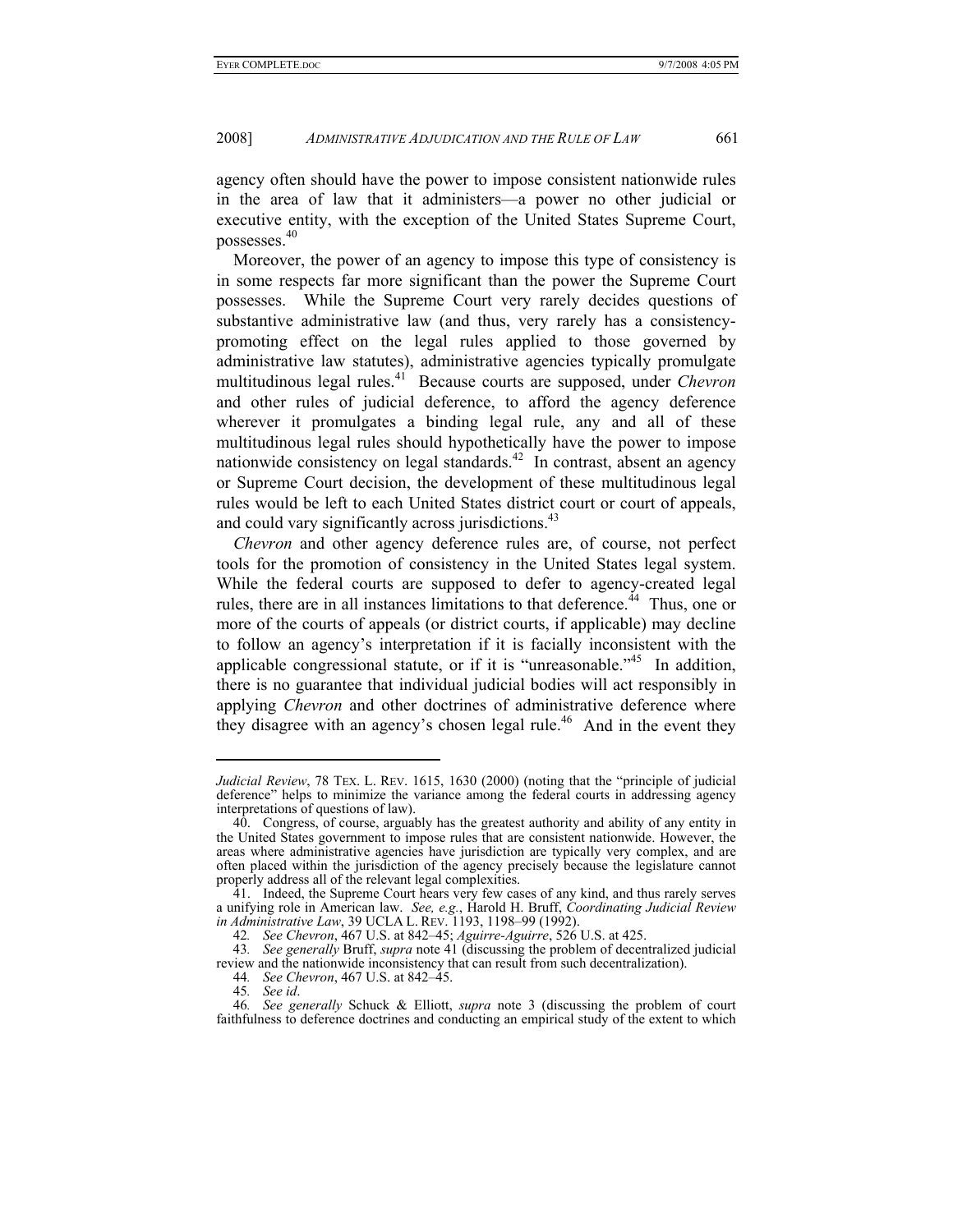do not, the likelihood of Supreme Court review to rectify the situation is remote (as in the case of the substantive issue itself).<sup>47</sup>

Nonetheless, agency lawmaking—particularly adjudicative lawmaking seems highly likely to promote the rule-of-law objective of consistency. Because agencies promulgate legal rules to be applied nationwide, and because those rules are entitled to deference, a far greater chance exists that all litigants will be subject to the same rule if the agency has acted than if it has not. While this does not necessarily suggest a comparative benefit of adjudicative lawmaking vis-à-vis legislative lawmaking (except insofar as adjudicative lawmaking may be more likely to lead to increased rule promulgation), it does suggest that adjudicative lawmaking may have a significant absolute rule-of-law benefit.

#### *3. Limitation of Discretion*

Among the other significant rule-of-law goals identified by rule-of-law theorists is the placing of meaningful restrictions on government discretion.<sup>48</sup> This rule-of-law goal—like many other rule-of-law goals—is critical to promoting a number of other important rule-of-law objectives. For example, consistency (discussed *supra*) and predictability (discussed *infra*) may be difficult, if not impossible, to achieve where limitless government discretion exists. Indeed, it would be difficult to characterize a legal system as even properly possessing legal rules (the first rule-of-law criteria discussed, *supra*) in the context of limitless government discretion.

Again, there are significant reasons for believing that adjudicative lawmaking by agencies is likely to promote this rule-of-law goal. Statutes often bestow enormous authority on agencies to engage in discretionary decisionmaking—authority which may not (depending on the terms of the statute) be reviewable by judicial authorities.<sup>49</sup> Even in the event that there

deference doctrines are followed in the federal courts of appeals).

<sup>47</sup>*. See* Bruff, *supra* note 41, at 1198–99 (noting limitations on the Supreme Court's ability to review the courts of appeals' actions)*. But cf.* Gonzales v. Thomas, 547 U.S. 183, 185 (2006) (per curiam) (reversing a circuit court decision that endeavored to decide an immigration legal issue in the first instance, without first remanding to the agency).

<sup>48</sup>*. See* Peerenboom, *supra* note 10, at 513–14; Reitz, *supra* note 17, at 435, 444–45, 482; *see also* Kairys, *supra* note 11, at 313 (stating rules should limit government, not merely individuals).

<sup>49</sup>*. See, e.g.*, 5 U.S.C. § 701(a)(2) (2000) (precluding review of agency action that is "committed to agency discretion by law"); *Developments in the Law: Immigration Policy and the Rights of Aliens*, 96 HARV. L. REV. 1286, 1395–98 (1983) [hereinafter *Immigration Policy*] (discussing the limited ability of the courts to impose constraints on discretion in the immigration context); Michael G. Heyman, *Judicial Review of Discretionary Immigration Decisionmaking*, 31 SAN DIEGO L. REV. 861, 862–63 (1994) (noting discretion frequently insulates agency decisions from review); *see generally* Daniel Kanstroom, *Surrounding the Hole in the Doughnut: Discretion and Deference in U.S. Immigration Law*, 71 TUL. L. REV. 703 (1997) (discussing immigration discretion and limitations on judicial review thereof); Martin Shapiro, *Administrative Discretion: The Next Stage*, 92 YALE L.J. 1487 (1983)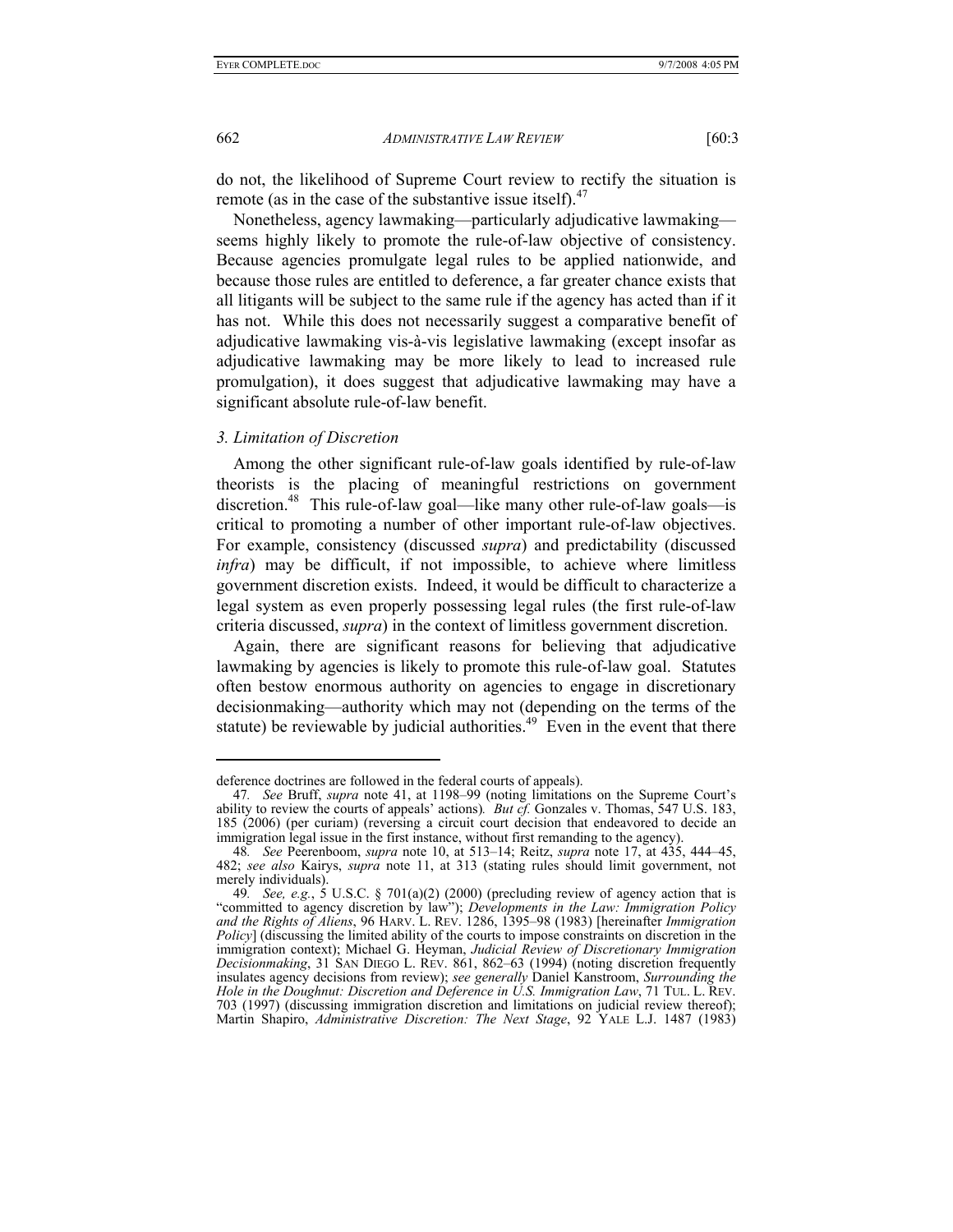is some judicial review available for discretionary agency decisionmaking, such review is typically highly deferential, and may not place meaningful restraints on that decisionmaking.<sup>50</sup> Among other things, courts are rarely empowered to create substantive rules limiting clearly bestowed agency discretion, even where they are able to impose procedural requisites on the agency's discretionary decision making process.<sup>51</sup>

In contrast, the agency itself is subject to no such restrictions. Thus, the agency is perfectly free to adopt (by adjudication or legislative lawmaking) binding standards for the exercise of its discretion. These standards, in turn, would be enforceable against the agency in court, creating meaningful limitations on the agency's discretion.<sup>52</sup> Thus, agencies are perhaps the best-suited governmental entities (aside from Congress) to impose meaningful limitations on discretionary government action.

Of course, this again is not a comparative benefit of adjudicative lawmaking by agencies. An agency could also elect to adopt discretionconstraining rules by legislative lawmaking, with a comparable effect. In addition, because there is no requirement that an agency use its lawmaking powers in this way, there may be some question whether an agency would, in fact, voluntarily elect to restrain its discretion. Nevertheless, constraining its own discretion is at least a theoretically absolute benefit of adjudicative lawmaking.

# *4. Prospectivity*

 $\overline{a}$ 

Prospectivity—i.e., the existence of the rules by which conduct is judged prior to the judging—has similarly been identified by many rule-of-law scholars as an important component of the rule of law.<sup>53</sup> As such scholars have observed, the absence of prospectivity essentially renders it impossible for individuals to plan their conduct in a way that conforms to legal rules.54 As such, prospectivity is desirable from a rule-of-law perspective because it allows for planning, as well as for consistency and predictability in legal outcomes.<sup>55</sup>

<sup>(</sup>discussing different forms of administrative discretion and judicial review thereof).

<sup>50</sup>*. See, e.g.*, 5 U.S.C. § 706 (2000) (setting out general limitations on review of administrative action under the APA); Heyman, *supra* note 49, at 862–64; *Immigration Policy*, *supra* note 49, at 1395–98; *see generally* Kanstroom, *supra* note 49 (discussing limitations on the review of discretionary decisions in the immigration context).

<sup>51</sup>*. See* Heyman, *supra* note 49, at 894, 908; *Immigration Policy*, *supra* note 49, at 1395–98.

<sup>52</sup>*. See, e.g.*, Johnson v. Ashcroft, 378 F.3d 164, 172–73 (2d Cir. 2004); Heyman, *supra* note 49, at 880.

<sup>53</sup>*. See, e.g.*, RAZ, *supra* note 11, at 214; Peerenboom, *supra* note 10, at 478; Radin, *supra* note 10, at 784–86; Reitz, *supra* note 17, at 440.

<sup>54</sup>*. See, e.g.*, RAZ, *supra* note 11, at 214; Peerenboom, *supra* note 10, at 478, 480; Radin, *supra* note 10, at 784–86.

<sup>55</sup>*. See, e.g.*, RAZ, *supra* note 11, at 214; Peerenboom, *supra* note 10, at 478, 480;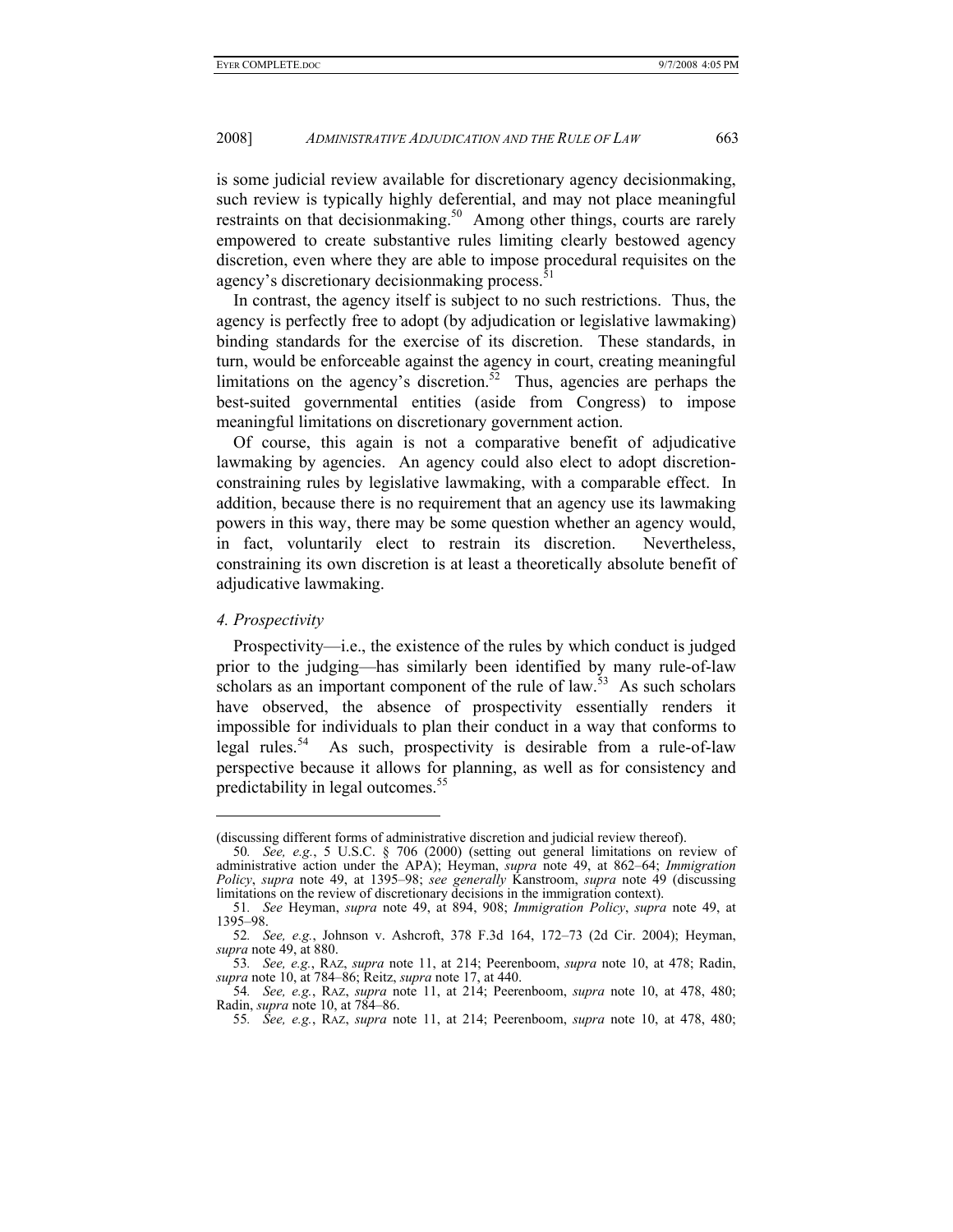Unlike many other core rule-of-law objectives, prospectivity does not seem likely to be promoted by adjudicative agency lawmaking, in either an absolute or comparative sense. Indeed, one of the major academic critiques of adjudicative lawmaking by administrative agencies has been its lack of prospectivity—at least vis-à-vis the individual parties involved in the adjudication.<sup>56</sup> In contrast, authors have argued that legislative lawmaking generally results in only prospectively applicable rules.<sup>57</sup> Thus, many authors have posited that administrative adjudication's lack of prospectivity is a major drawback of adjudicative lawmaking. $58$ 

These critiques of adjudicative lawmaking from a prospectivity perspective, however, may be of less importance than many authors have previously suggested. Adjudicative lawmaking—also known in the judicial context as "common law" lawmaking—is in fact quite common in many systems thought to possess advanced rule-of-law attributes. This is perhaps because adjudicative lawmaking—while it does create some prospectivity concerns in the short term and, in particular, as applied to the individual parties involved in the dispute—does not create a major deviation from the prospectivity norm over the long term. Most individuals will be subject to preexisting rules, and even those parties subject to ostensibly "new" rules created through adjudication will rarely be without forewarning that the new rule was forthcoming.<sup>59</sup>

To the extent that prospectivity concerns do exist, moreover, the differences between agency adjudication and legislative lawmaking likely have been exaggerated. As Professor Glen Robinson observed in his 1970 article *The Making of Administrative Policy*, legislative lawmaking can also create prospectivity concerns, even though it is, in most circumstances, ostensibly applied only prospectively.<sup>60</sup> Because many past actions by

Radin, *supra* note 10, at 784–86.

<sup>56</sup>*. See, e.g.*, Araiza, *supra* note 5, at 356, 372–78; Pierce, *supra* note 4, at 308–09; *see also* Shapiro, *supra* note 4, at 933 (discussing the prospectivity argument against adjudicative lawmaking).

<sup>57</sup>*. See, e.g.*, Araiza, *supra* note 5, at 374; McFarland, *supra* note 4, at 436; *see also* Robinson, *supra* note 4, at 517 (describing the prospectivity critique of adjudicative lawmaking); Shapiro, *supra* note 4, at 933 (analyzing the distinction between legislative lawmaking and adjudication with respect to retroactive application of policy).

<sup>58</sup>*. See, e.g.*, Araiza, *supra* note 5, at 356; McFarland, *supra* note 4, at 436; Pierce, *supra* note 4, at 308–09; *see also* Robinson, *supra* note 4, at 517 (describing the prospectivity critique of adjudicative lawmaking).

 <sup>59.</sup> Agency "common law," however, is probably somewhat less predictable than judicial common law, since the legislation governing administrative agencies (and judicial constructions thereof) often empowers agencies to make decisions based on pure policy concerns. *See, e.g.*, Araiza, *supra* note 5, at 353.

<sup>60</sup>*. See* Robinson, *supra* note 4, at 518; *see also* Shapiro, *supra* note 4, at 933–35 (describing the retroactivity concerns that can be raised by legislative lawmaking, and noting that even in the context of agency adjudication, "an agency has the tools to shape its result" to prevent undue retroactivity concerns).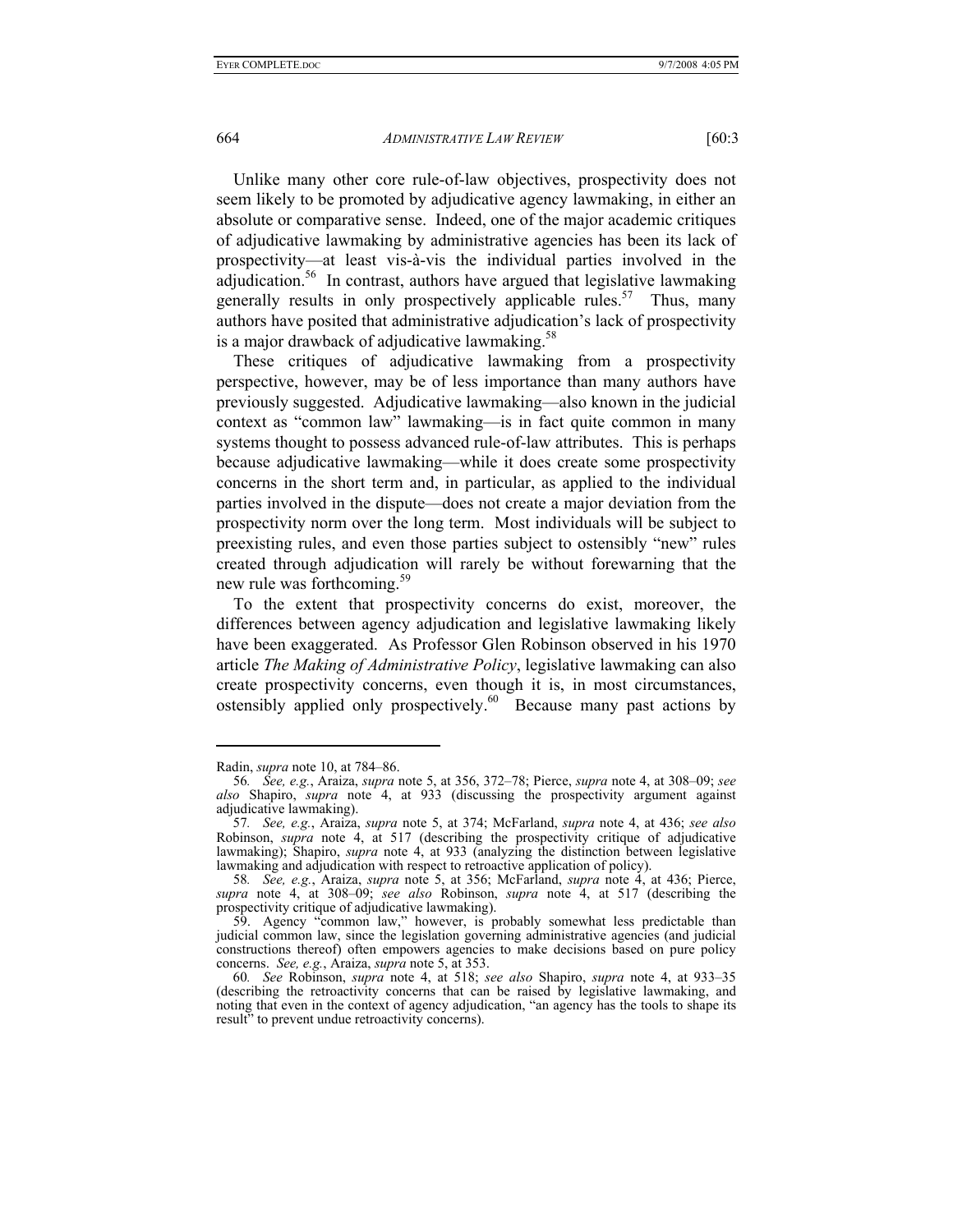regulated entities may be relevant to—or indeed dispositive of—the entity's compliance with current regulations, the creation of legal rules via legislative lawmaking may also lead to a situation in which an entity's past conduct becomes the basis for a current penalty.<sup>61</sup> Thus, there is less reason for drawing a sharp distinction between legislative and adjudicative lawmaking than many academic scholars have suggested.

Therefore, while there certainly may be some prospectivity concerns that are raised by the use of adjudication as a means of agency lawmaking, these concerns seem relatively attenuated. In particular, it seems unlikely that adjudicative lawmaking by administrative agencies is significantly worse, from a prospectivity perspective, than agency legislative lawmaking.

# *5. Notice or Publicity*

Notice or publicity of existing legal rules is another significant rule-oflaw objective. $62$  Because individuals can do little to conform their conduct to law without the means for identifying what legal rules exist, notice or publicity is a fundamental requisite for achieving many other rule-of-law  $\text{goals.}^{63}$ 

Adjudicative lawmaking likely has both benefits and drawbacks from the perspective of furthering access to the content of legal rules. On the one hand, agency lawmaking via adjudication is far preferable from a rule-oflaw standpoint to agency application of unstated *de facto* legal rules. If an agency is, in fact, applying *de facto* legal rules to individual conduct without formally announcing them via adjudication or legislative lawmaking, it is dramatically undermining rule-of-law goals precisely because it does not allow for notice or publicity of its actual standards. Thus, from an absolute standpoint, agency adjudication—if made available in a published format—may well forward notice and publicity goals.

On the other hand, as some authors have noted, rules created via administrative adjudication are rarely as accessible as legislatively promulgated rules.<sup>64</sup> Because an agency typically publishes rules promulgated through adjudication in serial format (i.e., in the order each decision is issued), finding rules on a specific topic may be challenging.<sup>65</sup>

<sup>61</sup>*. See supra* note 60.

<sup>62</sup>*. See, e.g.*, RAZ, *supra* note 11, at 214; Kairys, *supra* note 11, at 312; Peerenboom, *supra* note 10, at 478; Radin, *supra* note 10, at 784–86; Reitz, *supra* note 1717, at 440.

<sup>63</sup>*. See, e.g.*, RAZ, *supra* note 11, at 214; Radin, *supra* note 10, at 784–86.

<sup>64</sup>*. See, e.g.*, Bernstein, *supra* note 4, at 582–87; Mayton, *supra* note 4, at 103; Pierce, *supra* note 4, at 308; Reitz, *supra* note 17, at 440; Shapiro, *supra* note 4, at 941.

<sup>65</sup>*. See, e.g.*, Shapiro, *supra* note 4, at 941; *see generally* Administrative Decisions Under Immigration and Nationality Laws of the United States from 1940 to the Present [hereinafter I. & N. Dec.] (setting forth the BIA's and other administrative immigration bodies' precedential decisions in serial format).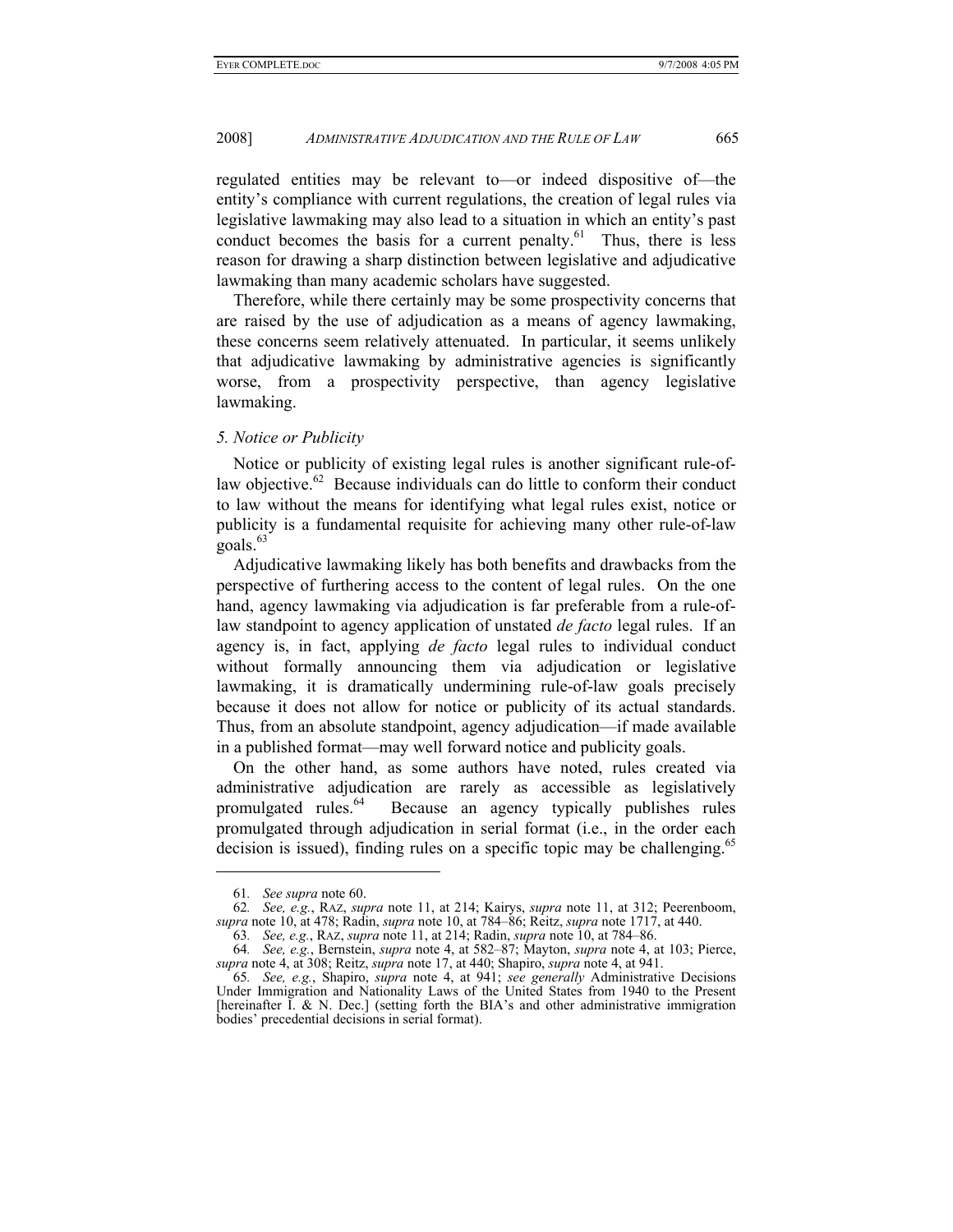In contrast, rules promulgated via legislative lawmaking are typically ordered by topic, and thus are easier to locate.<sup>66</sup> Similarly, parts of a current adjudicatively created rule may be scattered across multiple agency cases, whereas a legislative regulation is far more likely to consolidate all aspects of the rule. $67$ 

Thus—while there are likely absolute benefits of adjudicative lawmaking for the purposes of achieving notice and publicity rule-of-law goals—there are also comparative drawbacks of adjudicative lawmaking when viewed from a notice and publicity standpoint.

# *6. Stability*

 $\overline{a}$ 

Numerous scholars identify stability—i.e., the level of change (or lack thereof) in defined legal standards—as an important rule-of-law goal.<sup>68</sup> As such scholars have observed, if legal rules are highly mutable, many of the planning benefits that otherwise flow from the rule of law can go unrealized.<sup>69</sup> Some level of legal stability is, therefore, an important prerequisite to a functional rule-of-law system.

Whether or not adjudicative lawmaking furthers or hinders stability will depend, in large part, on the behavior of the individual agency. An individual agency that issues stable rules via administrative adjudication will promote the objective of stability, whereas an agency that frequently uses adjudication to modify its position evidently will not. Thus, whether adjudicative lawmaking hinders or promotes stability will largely depend on the actions of the individual agency and its use of adjudicative lawmaking authority.

There are reasons to believe, however, that agencies may be more likely than not to make poor use of adjudicative lawmaking authority, insofar as stability values are concerned. For the same reason—i.e., procedural ease that an administrative agency may be more likely to issue a greater number of rules *en toto* via adjudicative lawmaking, the agency may also be more likely to modify rules that it created via adjudication.<sup>70</sup> Because the costs

<sup>66</sup>*. See, e.g.*, Shapiro, *supra* note 4, at 941; *see generally Code of Federal Regulations* (organizing promulgated regulations topically).

<sup>67</sup>*. See, e.g.*, Bernstein, *supra* note 4, at 582–87; Shapiro, *supra* note 4, at 941.

<sup>68</sup>*. See, e.g.*, RAZ, *supra* note 11, at 214–15; Fallon, *supra* note 15, at 8; Peerenboom, *supra* note 10, at 478; Radin, *supra* note 10, at 784–86; Reitz, *supra* note 17, at 435–36, 440.

<sup>69</sup>*. See, e.g.*, RAZ, *supra* note 11, at 214–15; Fallon, *supra* note 15, at 8; Peerenboom, *supra* note 10, at 480; Radin, *supra* note 10, at 784–86; Reitz, *supra* note 17, at 443.

<sup>70</sup>*. See* Bernstein, *supra* note 4, at 597; *see also* Grunewald, *supra* note 4, at 281 (noting that the NLRB's preference for adjudication creates potential stability concerns); Morrison, *supra* note 2, at 259–60 (noting that the NLRB's tendency to proceed through adjudication had allowed it, during the first five years of the Reagan Administration, to effectuate very substantial modifications of its policies very rapidly).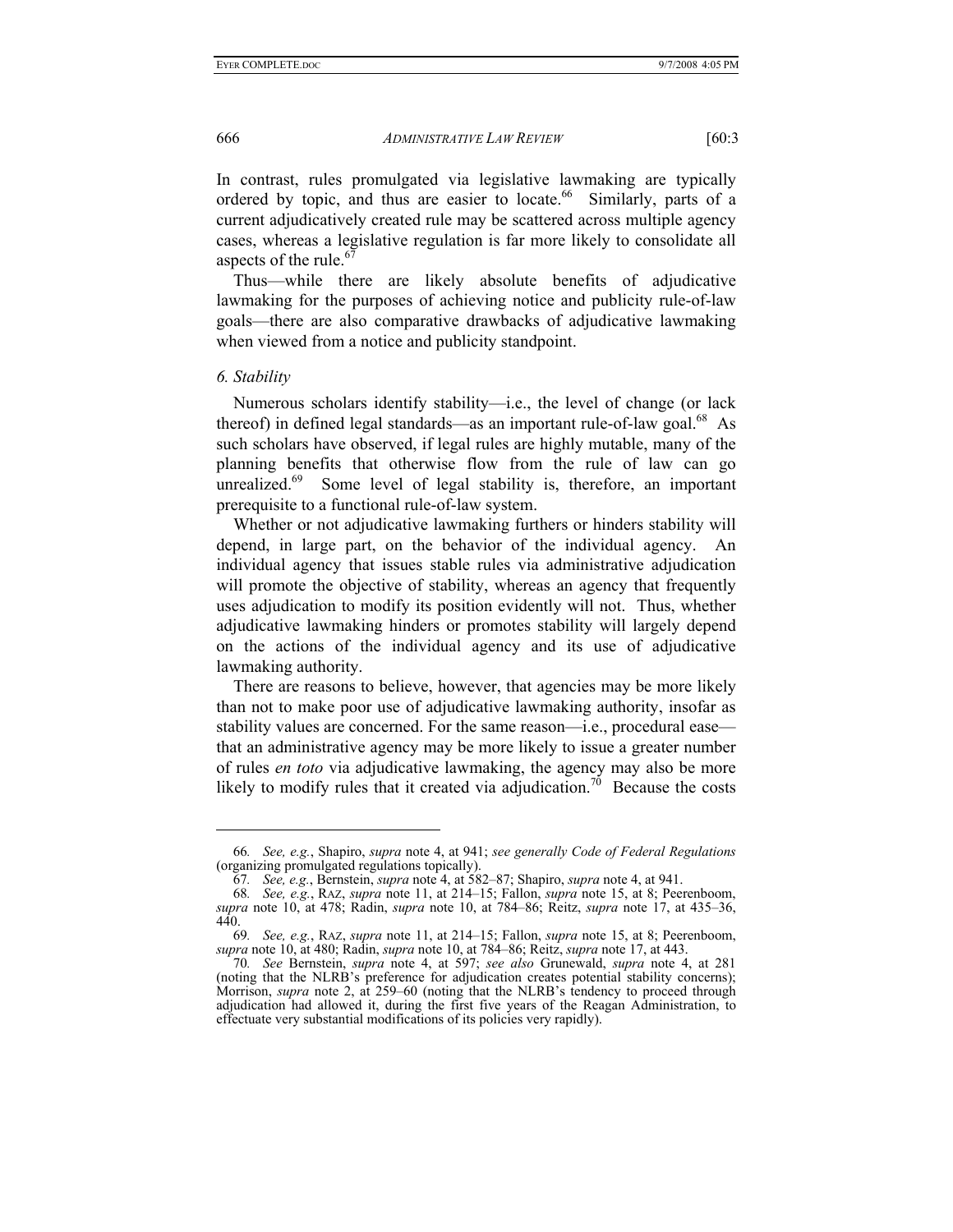of modifying a rule are much lower where the rule is promulgated via adjudication, agencies may well be more likely to adopt different positions over time, where they exercise their adjudicative lawmaking authority.<sup>71</sup> For these reasons, adjudicative lawmaking by agencies may hinder the ruleof-law goal of stability.

# *7. Predictability*

 $\overline{a}$ 

Predictability—the ability of regulated parties to know what the law proscribes—is another important component of the rule of law.<sup>72</sup> As with prospectivity and consistency, an absence of predictability can significantly hamper regulated entities' ability to order their affairs consistently with legal principles.73 Predictability of the law, in the sense of the law's knowability and transparency, is therefore a highly important rule-of-law objective.

Adjudicative lawmaking by administrative agencies theoretically should play an important role in furthering predictability. The laws that agencies are charged with administering almost always include numerous interpretive ambiguities or outright omissions. Indeed, filling these statutory gaps is often one of the primary justifications for the creation of an administrative body. Therefore, until an agency has exercised its "gapfilling" function, the statutes it administers typically include significant areas of ambiguity, which critically limit the predictability of the law from the perspective of regulated entities.

Adjudicative lawmaking and legislative lawmaking are, of course, the two significant ways in which agencies can exercise their gap-filling function. Thus, adjudicative lawmaking theoretically should play an important role from the perspective of regulated entities in increasing predictability. Whenever the agency fills a gap in its organic law using its adjudicative lawmaking power, the ability of the regulated parties to know what the law proscribes is enhanced, thereby promoting predictability.

Indeed, even from a comparative perspective, adjudicative lawmaking seems likely to be superior to legislative lawmaking as a means of promoting predictability. For the many reasons discussed *supra*, administrative agencies may be more likely—at least theoretically—to issue a greater quantity of rules via adjudication than via legislative lawmaking. Since predictability depends critically on the extent to which

<sup>71</sup>*. See, e.g.*, Morrison, *supra* note 2, at 259–60. *But cf.* Robinson, *supra* note 4, at 532 (noting that the Federal Communications Commission—which has focused almost exclusively on legislative lawmaking as its preferred mode of lawmaking—has been "accused . . . of vacillation in almost every major area") (internal quotation marks omitted).

<sup>72</sup>*. See, e.g.*, RAZ, *supra* note 11, at 214; Peerenboom, *supra* note 10, at 478, 480.

<sup>73</sup>*. See, e.g.*, RAZ, *supra* note 11, at 214; Peerenboom, *supra* note 10, at 478, 480, 497; Reitz, *supra* note 17, at 443.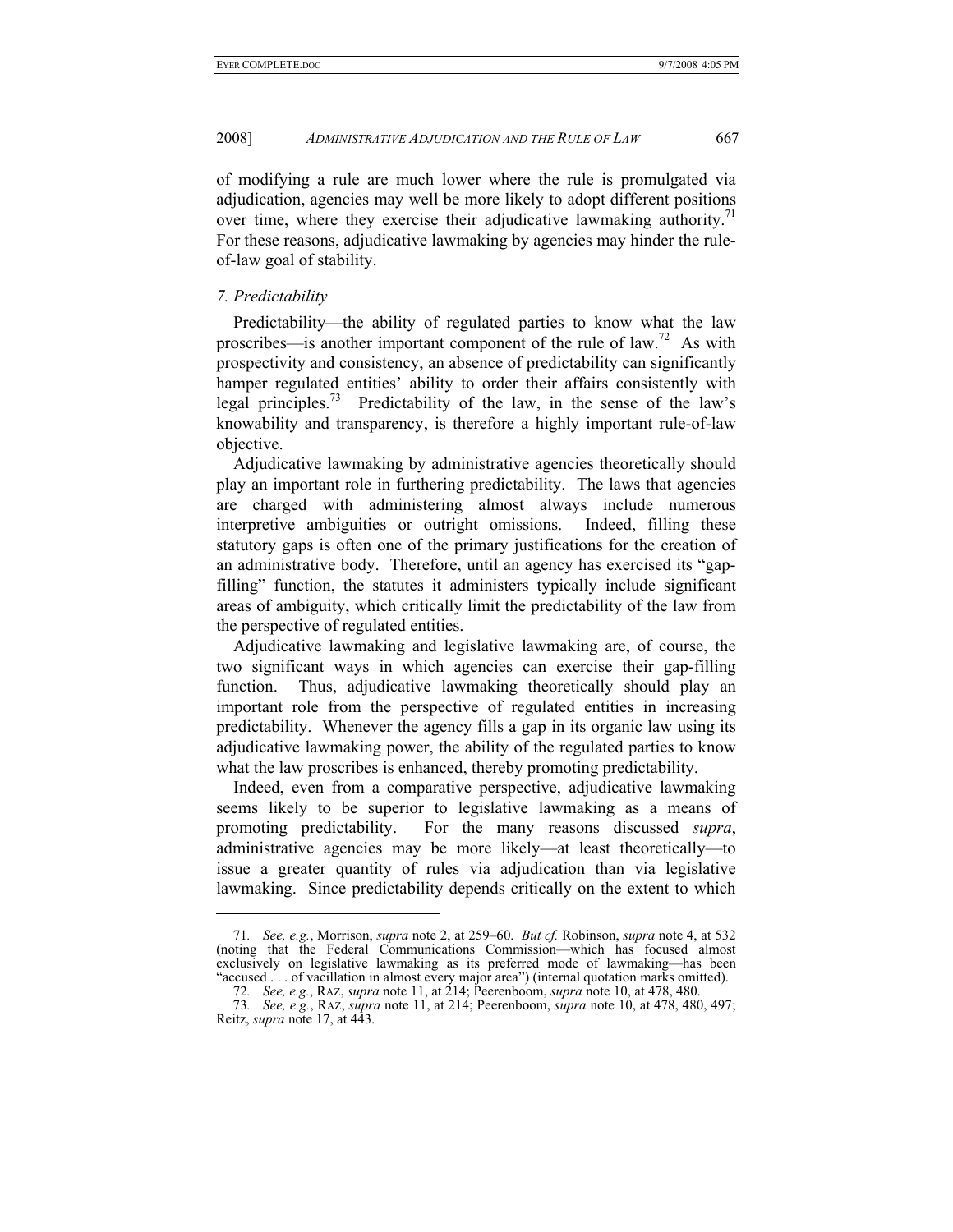agencies elect to exercise their lawmaking authority, this increased lawmaking tendency, if accurate, may constitute a comparative advantage of adjudicative lawmaking.

Discrete subsets of regulated entities may also be more likely to receive the benefits of predictable legal rules where an agency engages in adjudicative lawmaking rather than legislative lawmaking. Unlike within the context of legislative lawmaking—which typically focuses on the most overarching common legal issues affecting regulated entities—legal issues that apply to a much smaller subset of regulated entities will organically arise within the context of adjudication.<sup>74</sup> Since the burden of issuing a new rule via adjudication is comparatively quite small, the likelihood that an agency will address these legal issues is almost certainly greater in the adjudicative context than it would be in a legislative lawmaking proceeding.

Therefore, there are significant reasons for thinking that adjudicative lawmaking is likely to promote the rule-of-law goal of predictability, both as an absolute and as a comparative matter.

# II. INTRODUCTION TO THE BOARD OF IMMIGRATION APPEALS

# *A. History of the Board of Immigration Appeals*

The Board of Immigration Appeals is the primary appellate entity responsible for reviewing immigration cases within the American legal system. Created by the Attorney General in  $1940$ <sup>75</sup> the BIA currently issues an astounding  $46,000$  immigration decisions a year<sup>76</sup>—a far greater number than any other appellate entity.<sup>77</sup> The Board's jurisdiction encompasses the vast majority of major immigration determinations, including appeals from removal determinations, $^{78}$  requests for discretionary

<sup>74</sup>*. See, e.g.*, Bernstein, *supra* note 4, at 588–89, 591 (observing, but also criticizing, the tendency of adjudicative lawmaking by agencies to deal with more discrete issues).

 <sup>75.</sup> Regulations Governing Departmental Organization and Authority, 5 Fed. Reg. 3502, 3503 (Sept. 4, 1940) (now codified at 8 C.F.R. pt. 90).

<sup>76</sup>*.* U.S. Dep't of Justice, Executive Office for Immigration Review, *FY 2005 Statistical Yearbook*, at S2 (2006), *available at* http://www.usdoj.gov/eoir/statspub/fy05syb.pdf (last visited Jan. 17, 2007).

 <sup>77.</sup> In contrast, the federal courts of appeals cumulatively hear approximately 12,000 immigration cases per year. U.S. Courts News Release, Legal Decisions, Legislation & Forces of Nature Influence Federal Court Caseload in FY 2005 (Mar. 14, 2006), *available at*  http://www.uscourts.gov/Press\_Releases/judbus031406print.html (last visited Apr. 13, 2008). This figure reflects a recent surge in immigration appeals to the federal circuit courts, following the implementation of BIA streamlining procedures. *See generally* John R.B. Palmer et al., *Why Are So Many People Challenging Board of Immigration Appeals Decisions in Federal Court? An Empirical Analysis of the Recent Surge in Petitions for Review*, 20 GEO. IMMIGR. L.J. 1 (2005).

 <sup>78.</sup> Prior to 1996, proceedings aimed at removing an alien from the United States were split into two categories—deportation and exclusion. Deportation and exclusion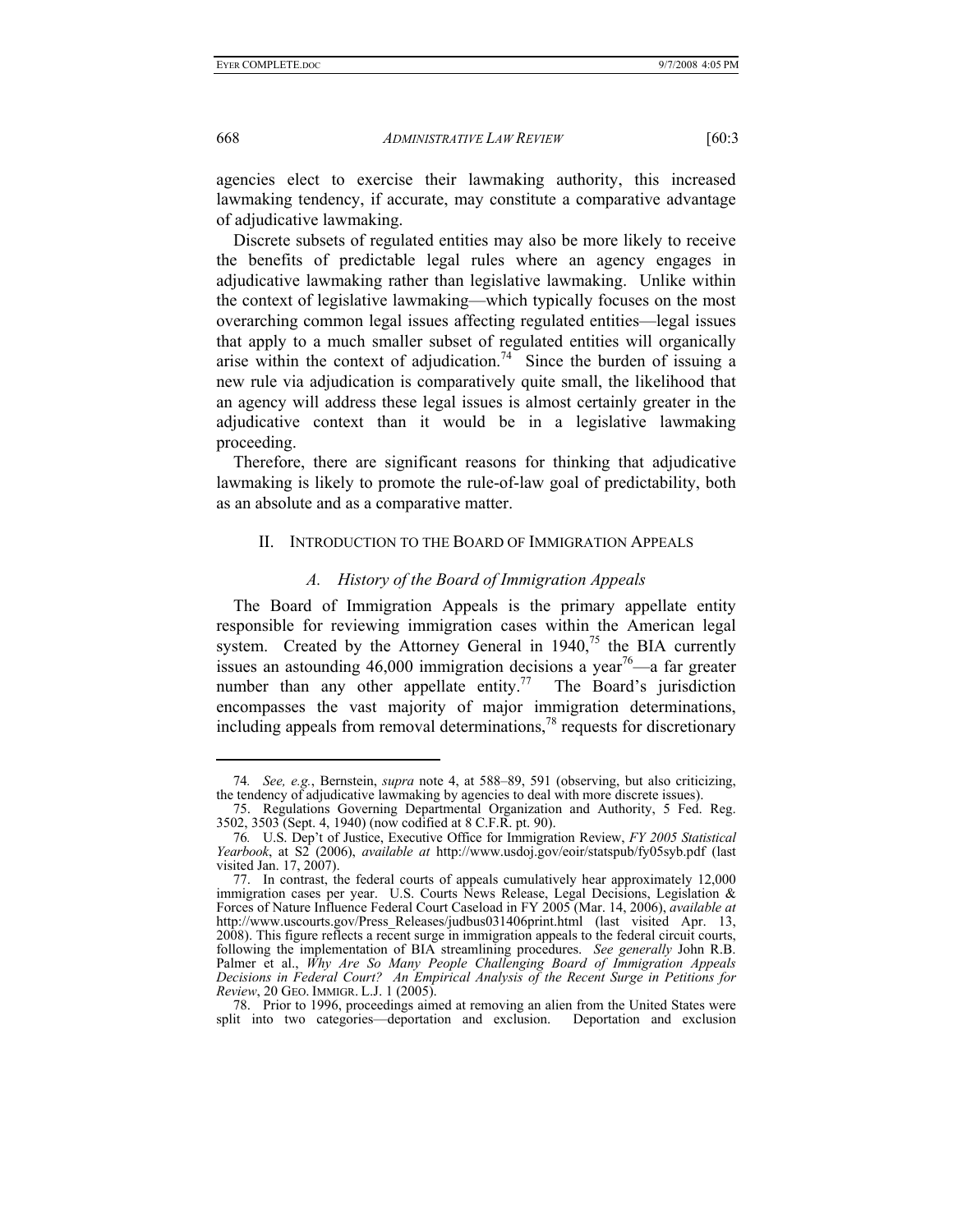relief, and asylum applications.79

 $\overline{a}$ 

The Attorney General created the Board by regulation, and it therefore has historically been without a statutory basis.<sup>80</sup> Its role in American immigration law, however, has been remarkably stable over the last six and a half decades. Since its creation, the Board has played two major roles within the immigration administrative regime: (1) serving as an appellate body for the review of individual immigration determinations made by lower level immigration officials (including, most notably, immigration judges  $(IJs)$ ;<sup>81</sup> and (2) issuing precedential decisions on issues of immigration law that are binding on other immigration officials within the administrative enforcement and adjudication structure. $82$  This latter role the creation of legal rules via adjudication—will be the primary focus of the analysis in this Article, and therefore merits further discussion.

Regulations promulgated by the Attorney General (AG) grant the BIA authority to issue binding precedential decisions. Under those regulations, which have remained remarkably similar over most of the course of the BIA's sixty-five year history, the AG has delegated immigration lawmaking authority to the Board to exercise when it acts as an appellate body.83 The regulations do not set specific limits on the Board's ability to issue precedential decisions, leaving to the Board's discretion whether or

proceedings were replaced with a single category of proceedings—removal—in the Illegal Immigration Reform and Immigrant Responsibility Act (IIRIRA). *See* Illegal Immigration Reform and Immigration Responsibility Act, Pub. L. No. 104-208, 110 Stat. 3009-546. "Removal" thus incorporates both what was historically termed "deportation" and "exclusion." *See* Evangelista v. Ashcroft, 359 F.3d 145, 147 (2d Cir. 2004).

<sup>79</sup>*. See* 8 C.F.R. § 1003.1(b) (2007) (detailing the jurisdiction of the BIA).There are a few major types of immigration determinations that are not reviewable by the Board. *See, e.g.*, 8 U.S.C. § 1225(b)(1)(C) (2000) (specifying that expedited removal determinations are generally not subject to administrative review by any entity).

<sup>80</sup>*. See* Regulations Governing Departmental Organization and Authority, 5 Fed. Reg. 3502, 3503 (Sept. 4, 1940) (now codified at 8 C.F.R. pt. 90); Maurice A. Roberts, *The Board of Immigration Appeals: A Critical Appraisal*, 15 SAN DIEGO L. REV. 29, 30 (1977). The existence of the BIA has since been recognized in various statutory enactments, but has never been formally statutorily mandated. *See, e.g.*, Antiterrorism and Effective Death Penalty Act, Pub. L. No. 104-132, § 440 (1996).

<sup>81</sup>*. See* Palmer, *supra* note 77, at 18; Roberts, *supra* note 80, at 34–35. During the very early years of its tenure, the BIA would also sometimes directly adjudicate cases that came with only a tentative decision from lower level officials. *See* Roberts, *supra* note 80, at 34– 35*.* 

<sup>82</sup>*. See* 8 C.F.R. § 1003.1(g) (2007) (setting forth the BIA's authority to make precedential law); *see also* Board of Immigration Appeals: Procedural Reforms to Improve Case Management, 67 Fed. Reg. 54,878, 54,880 (Aug. 26, 2002); Palmer, *supra* note 77, at 18.

 <sup>83.</sup> The original regulation expressly delegating precedential decisionmaking authority to the BIA was promulgated in 1952. *See* Delegation of Attorney General's Authority in Certain Actions Under Immigration Laws, 17 Fed. Reg. 4737, 4737–38 (May 24, 1952). A very similar grant of precedential decisionmaking authority remains in effect today. *See* 8 C.F.R. § 1003.1(g) (2007).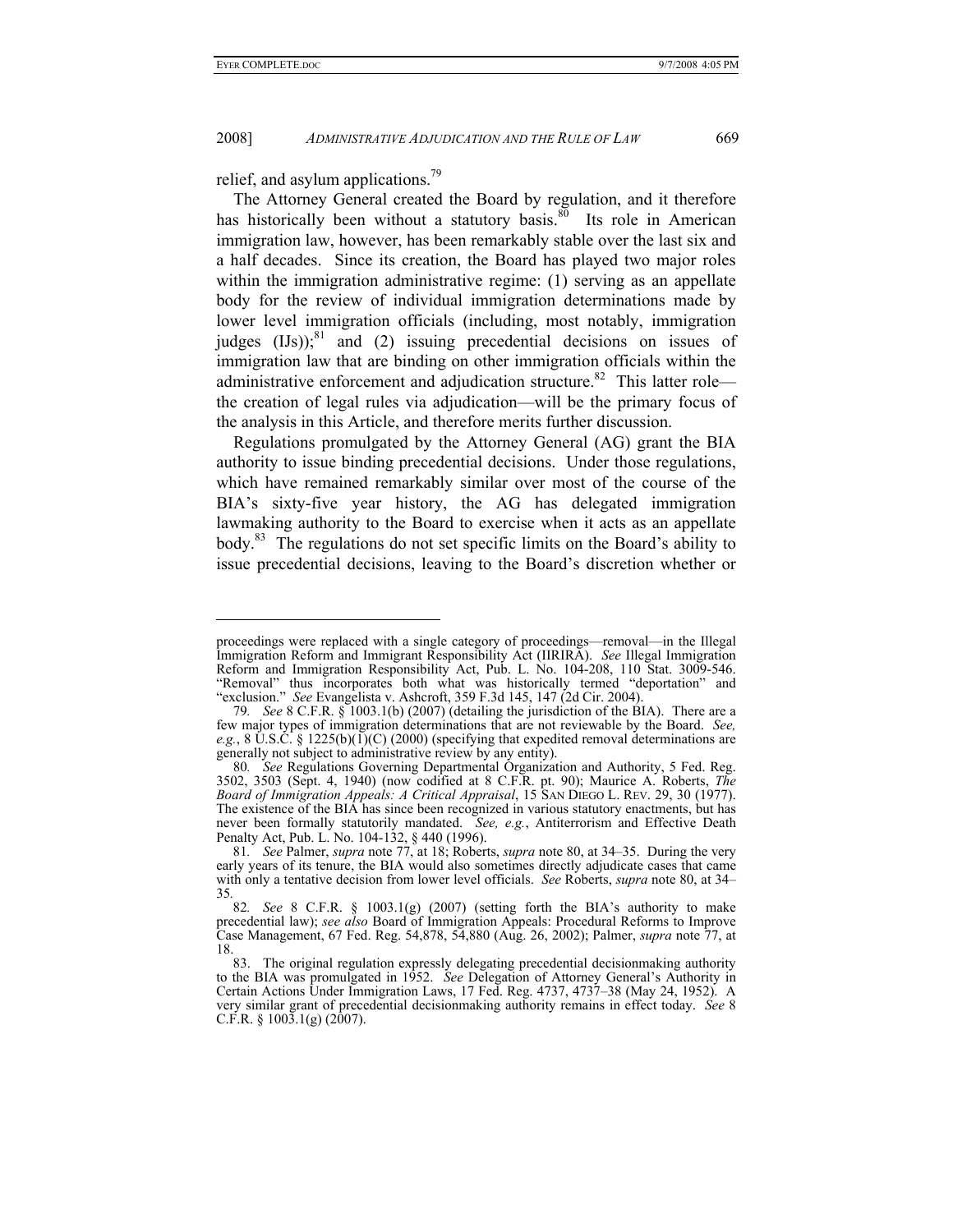not to designate a particular decision as precedential.<sup>84</sup> Precedential decisions of the Board are binding on all "officers and employees of the Department of Homeland Security" and on "immigration judges in the administration of the immigration laws of the United States."85

Although other administrative entities within the administrative immigration framework have also historically been empowered to issue precedential decisions in certain areas, the BIA has overwhelmingly been the entity responsible for the development of immigration law via administrative adjudication.<sup>86</sup> The BIA has, until recently, regularly exercised its authority to make law via administrative adjudication, issuing an average of forty-eight precedential decisions a year. $87$ 

In exercising both its lawmaking and individual review functions, the BIA has historically maintained relative independence from the enforcement wing of immigration administration (historically the Immigration and Naturalization Service (INS), and today the Department of Homeland Security, United States Immigration and Customs Enforcement (ICE)).<sup>88</sup> Unlike other adjudicative entities charged with administering immigration law, the BIA has never formally been a part of the enforcement wing of immigration administration.<sup>89</sup> While the Board's

86*. See generally* I. & N. Dec., *supra* note 65 (reporting all precedential administrative adjudications by immigration bodies, the overwhelming majority of which have been issued by the Board of Immigration Appeals)*.*

87*. See id.* (data on file with author).

 89. Most strikingly, until 1983, immigration judges—who are the first-level entities to hear many of the cases ultimately appealed to the BIA—were formally housed within the enforcement wing of the immigration bureaucracy. *See* The Committee on Communications and Media Law of the Association of the Bar of the City of New York, *"If It Walks, Talks and Squawks . . ." The First Amendment Right of Access to Administrative Adjudications: A* 

<sup>84</sup>*. See* 8 C.F.R. § 1003.1(g) (2007). All decisions of the BIA are subject to review by the Attorney General, and thus can be reversed if the Attorney General disagrees with the BIA's substantive determination or a decision to designate a decision as precedential. *See id.* § 1003.1(h) (2007). In practice, however, this authority is rarely exercised by the Attorney General, and is almost never exercised simply because of a disagreement regarding the appropriateness of designating a particular decision as precedential.

 <sup>85. 8</sup> C.F.R. § 1003.1(g) (2007). Prior to the enactment of the Homeland Security Act, INS was the agency responsible for immigration enforcement. INS, like its successor, the Department of Homeland Security (DHS), was bound by the decisions of the BIA. 8 C.F.R.  $\S$  3.1(g) (1981).

<sup>88</sup>*. See, e.g.*, Catherine Yonsoo Kim, *Revoking Your Citizenship: Minimizing the Likelihood of Administrative Error*, 101 COLUM. L. REV. 1448, 1472–73 (2001); John A. Scanlan, *Asylum Adjudication: Some Due Process Implications of Proposed Legislation*, 44 U. PITT. L. REV. 261, 283 n.99 (1983). *But cf. Immigration Policy*, *supra* note 49, at 1365 (arguing that the theoretical capability of the Attorney General to abolish the BIA "undermines the independence of the Board's judgment"); Kevin R. Johnson, *Los Olvidados: Images of the Immigrant, Political Power of Noncitizens, and Immigration Law and Enforcement*, 1993 BYU L. REV. 1139, 1212 & n.287 (arguing that the BIA has a proenforcement bias); Gerald L. Neuman, *Habeas Corpus, Executive Detention, and the Removal of Aliens*, 98 COLUM. L. REV. 961, 1024 (1998) (noting that the Attorney General, then the chief enforcement officer for immigration laws, determines important features of the BIA, including its membership, size, and jurisdiction).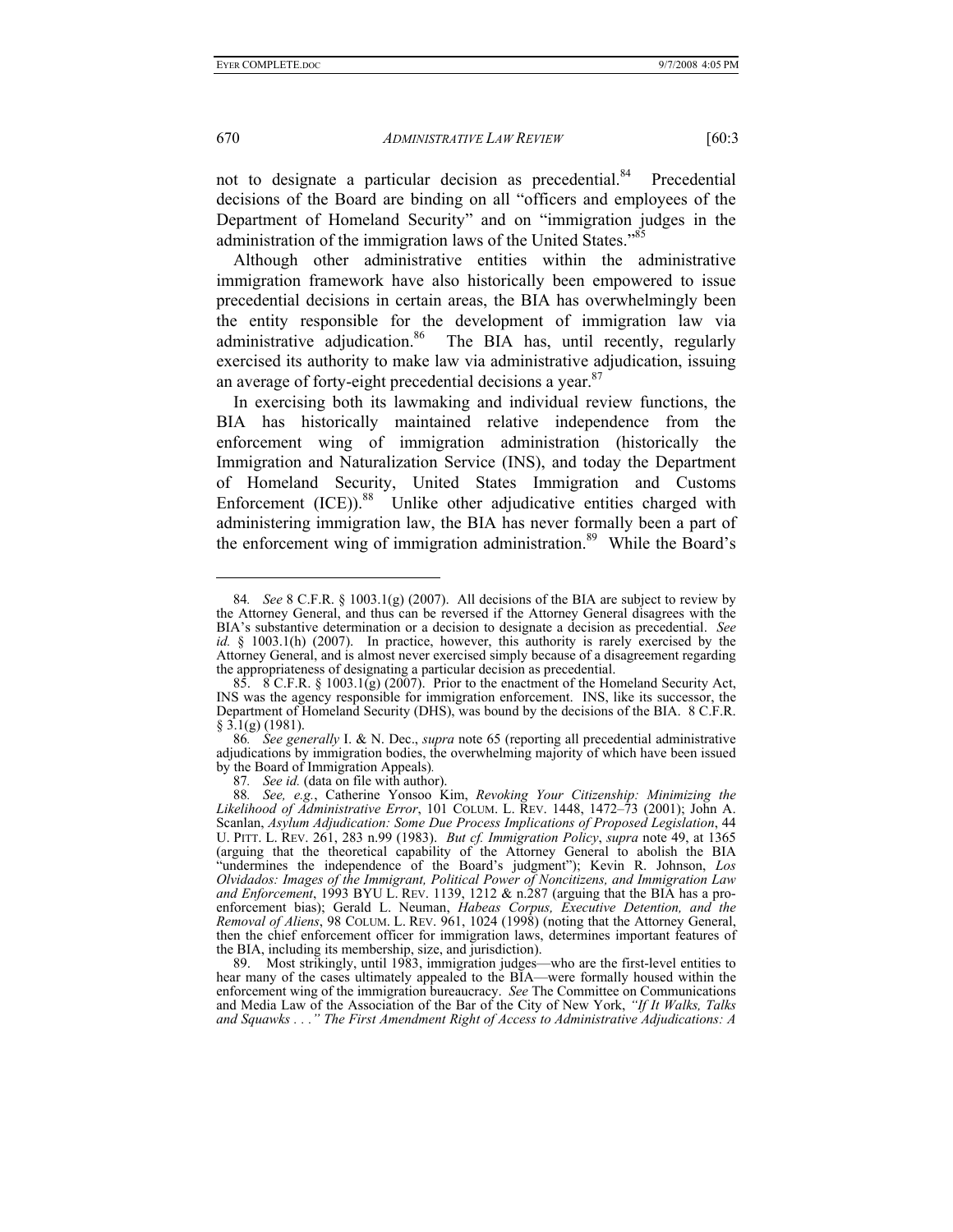decisions remain technically subject to the review and reversal of the AG historically the head of both the enforcement and adjudicative wings of immigration administration—this authority has in fact been relatively rarely exercised. $90$  In 2002, following the enactment of the Homeland Security Act, the AG was divested of responsibility for heading the enforcement wing of immigration administration, leading to a total division of the adjudicative and prosecutorial functions of immigration administration.<sup>91</sup>

While the BIA has maintained a relatively high level of independence from immigration enforcement efforts, it has remained subject to modification or eradication by the AG as a result of its nonstatutory nature. For most of the Board's history, this possibility remained more theoretical than real, as its structure and procedures remained relatively constant.<sup>92</sup> In 1999 and 2002, however, Attorneys General Reno and Ashcroft issued regulations implementing a series of significant reforms known as "streamlining."<sup>93</sup> As set forth below, these streamlining regulations—and in particular the 2002 streamlining regulations issued by Attorney General Ashcroft—mandated major changes in the BIA's method of processing cases. As a result, the 1999 and 2002 regulations have significantly reconfigured both the individual review and adjudicative lawmaking

 $\overline{a}$ 

91*. See generally* Homeland Security Act of 2002, Pub. L. No. 107-296, §§ 401, 451, 456, 471 (2002) (codified as amended at 6 U.S.C. §§ 201, 271, 275 (2000)) (transferring the functions of INS from DOJ to the newly created Department of Homeland Security).

*Position Paper*, 23 CARDOZO ARTS & ENT. L.J. 21, 67 (2005); *see also* Dory Mitros Durham, *The Once and Future Judge: The Rise and Fall (and Rise?) of Independence in U.S. Immigration Courts*, 81 NOTRE DAME L. REV. 655, 658 (2006). In 1983, both the immigration judges, then-known as "special inquiry officers," and the BIA were moved to the newly constituted Executive Office for Immigration Review (EOIR), an entity that was independent of INS, reporting solely to the Attorney General. *See* Board of Immigration Appeals; Immigration Review Function; Editorial Amendments, 48 Fed. Reg. 8038, 8040 (Feb. 28, 1983); Durham, *supra* note 89, at 674–75.

<sup>90</sup>*. See, e.g.*, Stephen H. Legomsky, *Forum Choices for the Review of Agency Adjudication: A Study of the Immigration Process*, 71 IOWA L. REV. 1297, 1308 (1986) [hereinafter Legomsky, *Forum Choices*]; Stephen H. Legomsky, *Deportation and the War on Independence*, 91 CORNELL L. REV. 369, 375 (2006) [hereinafter Legomsky, *War on Independence*]; Derek Smith, *A Refugee by Any Other Name: An Examination of the Board of Immigration Appeals' Actions in Asylum Cases*, 75 VA. L. REV. 681, 685 (1989) (noting that almost all BIA decisions are administratively final because the Attorney General rarely exercises oversight power). *See generally* I. & N. Dec., *supra* note 65 (reporting all precedential administrative immigration decisions, including all Attorney General decisions overruling the BIA).

<sup>92</sup>*. See, e.g.*, Lory Diana Rosenberg, *Lacking Appeal: Mandatory Affirmance by the BIA*, 9-3 BENDER'S IMMIGR. BULL. 1, 2 (2004); *see also* Legomsky, *War on Independence*, *supra* note 90, at 378–79 (noting that before Attorney General Ashcroft, no Attorney General had ever removed a member of the BIA, despite having the authority to do so).

<sup>93</sup>*. See* Executive Office for Immigration Review; Board of Immigration Appeals: Streamlining, 64 Fed. Reg. 56,135, 56,135–36 (Oct. 18, 1999); Board of Immigration Appeals: Procedural Reforms to Improve Case Management, 67 Fed. Reg. 54,878, 54,880– 81 (Aug. 26, 2002).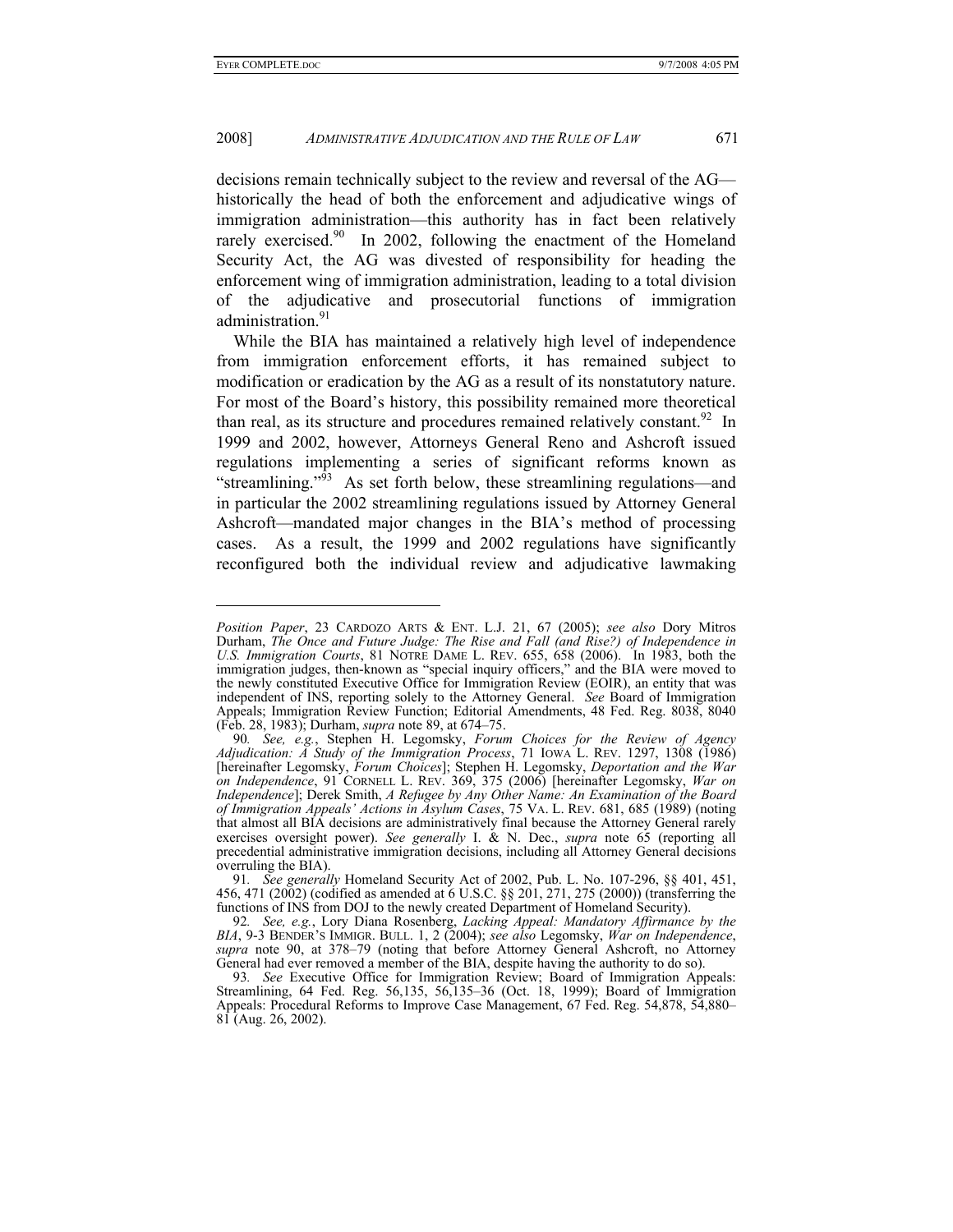functions of the Board.

### *1. The 1999 Streamlining Regulations*

In October 1999, Attorney General Reno promulgated streamlining regulations in response to a substantial backlog of cases awaiting review by the BIA.94 Under these regulations, the BIA was authorized to handle a variety of cases in a more streamlined fashion, electing for single-member review of certain categories of cases, and issuing summary affirmances in certain specified circumstances. The most significant reforms delineated in the 1999 regulations included the following: $95$ 

(1) Authorizing the Chairman of the BIA to designate categories of cases suitable for single-member (instead of three-member panel) review and to assign such cases to single members of the permanent Board;<sup>96</sup>

(2) Authorizing the single member to which such cases were assigned to affirm the opinion of an IJ without opinion "if the Board [m]ember determines that the result reached in the decision under review was correct; that any errors in the decision were harmless or nonmaterial; and that (A) the issue on appeal is squarely controlled by existing Board or federal court precedent and does not involve the application of precedent to a novel fact situation; or (B) the factual and legal questions raised on appeal are so insubstantial that three-member review is not warranted."<sup>97</sup>

A single member who determined that the decision was not appropriate for affirmance without opinion could refer the case to a three-member panel for review and decision:<sup>98</sup> and

(3) Authorizing the exercise of the regulations' summary dismissal<sup>99</sup> power by a single member of the permanent Board (summary dismissals were previously allowed, but only by a panel of the Board).<sup>100</sup>

 <sup>94.</sup> Backlog problems have long plagued the BIA. *See, e.g.*, Roberts, *supra* note 80, at 39 (describing the history of backlogs, including a 1952 backlog in which there were 4,421 cases before the BIA). These problems escalated in the mid-to-late 1990s when the BIA saw a dramatic increase in the number of new appeals and motions filed. *See* Executive Office for Immigration Review; Board of Immigration Appeals: Streamlining, 64 Fed. Reg. at 56,136; Board of Immigration Appeals: Procedural Reforms to Improve Case Management, 67 Fed. Reg. at 54,878–79.

 <sup>95.</sup> In addition to the major reforms delineated below, the 1999 regulations added two grounds for summary dismissal of appeals and authorized individual Board members (instead of three-member panels) to deal with a variety of procedural or ministerial matters, such as ordering a remand because of a defective or missing transcript. Executive Office for Immigration Review; Board of Immigration Appeals: Streamlining, 64 Fed. Reg. at 56,135– 36*.*

<sup>96</sup>*. See* Executive Office for Immigration Review; Board of Immigration Appeals: Streamlining, 64 Fed. Reg. 56,135, 56,141 (Oct. 18, 1999).

<sup>97</sup>*. Id*.

<sup>98</sup>*. Id*.

 <sup>99.</sup> A BIA case subject to "summary dismissal" is dismissed without review on the merits, generally because of a jurisdictional defect. *See* Executive Office for Immigration Review; Board of Immigration Appeals: Streamlining, 64 Fed. Reg. at 56,137*.*

<sup>100</sup>*. Id*.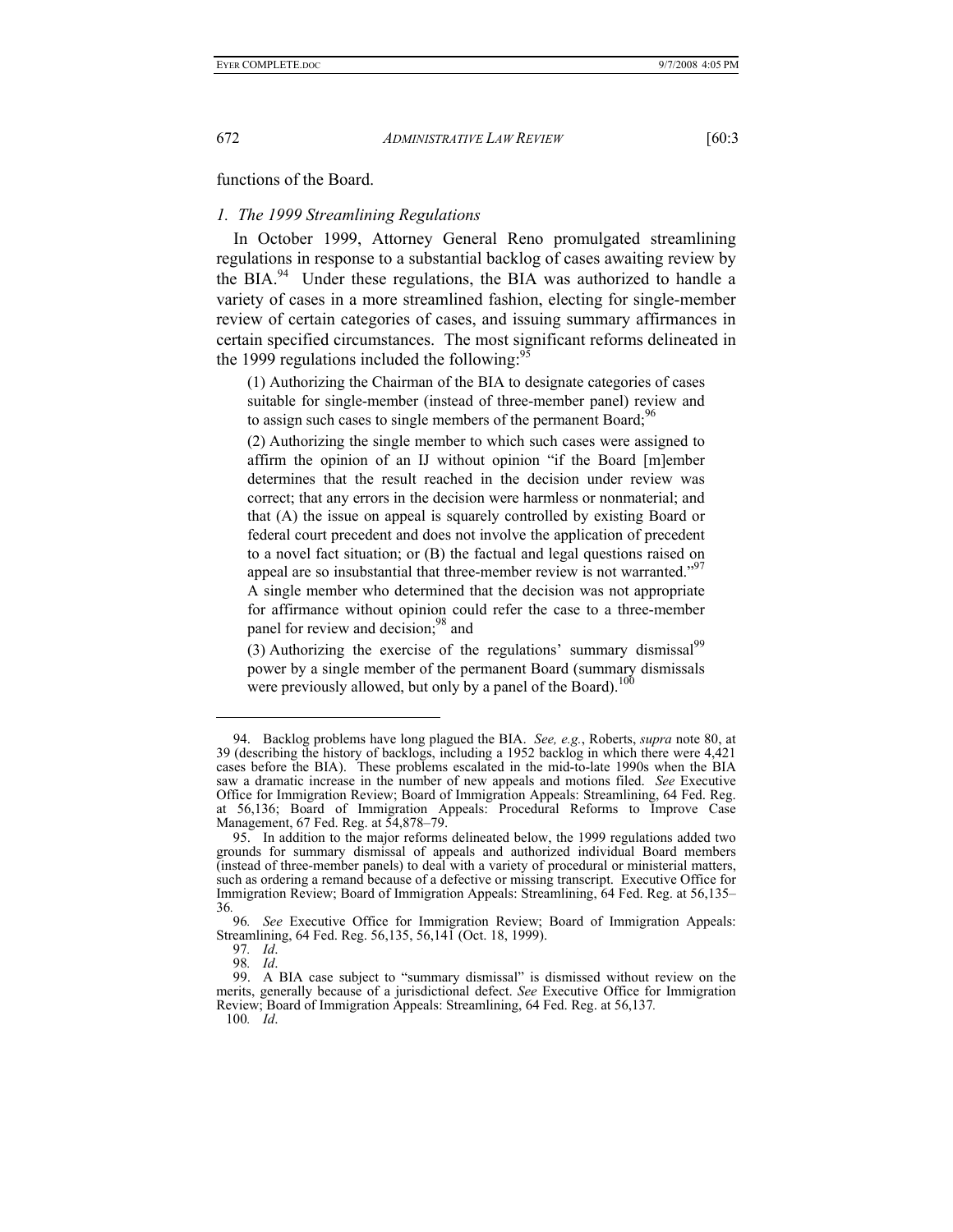Thus, while the 1999 regulations created the possibility of substantial reforms in BIA procedures, they left discretion for determining the appropriateness of such reforms to the Board itself. The Board Chairman did, in fact, implement the 1999 streamlining regulations to a significant extent, following a "staged" process of implementation from 2000 to 2002.<sup>101</sup> Even following the implementation of the 1999 regulations by the Chairman, however, individual Board members retained—as per the regulations—the discretion to refer streamlined cases to a panel for full-Board review.

# *2. The 2002 Streamlining Regulations*

The 2002 "streamlining" regulations promulgated by Attorney General Ashcroft considerably expanded the streamlining procedures created in 1999 and rendered their implementation mandatory in the vast majority of BIA cases. Among the major changes made by the 2002 streamlining regulations were the following: $102$ 

(1) Mandatory assignment of all cases for single-member review, except in certain limited circumstances (such as, *inter alia*, where there is a "need to establish a precedent construing the meaning of laws, regulations, or procedures," or "[t]he need to review a decision by an immigration judge or the Service that is not in conformity with the law or with applicable precedents");<sup>103</sup>

(2) Mandatory affirmance without opinion of IJ decisions where "the Board member determines that the result reached in the decision under review was correct; that any errors under review were harmless or nonmaterial; and that (A) The issues on appeal are squarely controlled by existing Board or federal court precedent and do not involve the application of a novel factual situation; or (B) The factual and legal issues raised on appeal are not so substantial that the case warrants the issuance of a written opinion in the case; $^{104}$ 

(3) Allowing for the issuance of short orders by single members where a case does not fit within the standards for panel review, but is not appropriate for affirmance without opinion;<sup>105</sup>

(4) Implementation of strict timelines for the filing of briefs, for the record on appeal, and for the issuance of decisions by the Board

<sup>101</sup>*. See* Palmer, *supra* note 77, at 24–25, for a more comprehensive discussion of this staged implementation process.

 <sup>102.</sup> In addition to the major reforms delineated below, a few more minor changes were also made by the 2002 streamlining regulations. *See generally* Board of Immigration Appeals: Procedural Reforms to Improve Case Management, 67 Fed. Reg. 54,878 (Aug. 26,  $2002$ ).

 <sup>103.</sup> *Id.* at 54,903.

<sup>104</sup>*. Id*.

<sup>105</sup>*. Id.*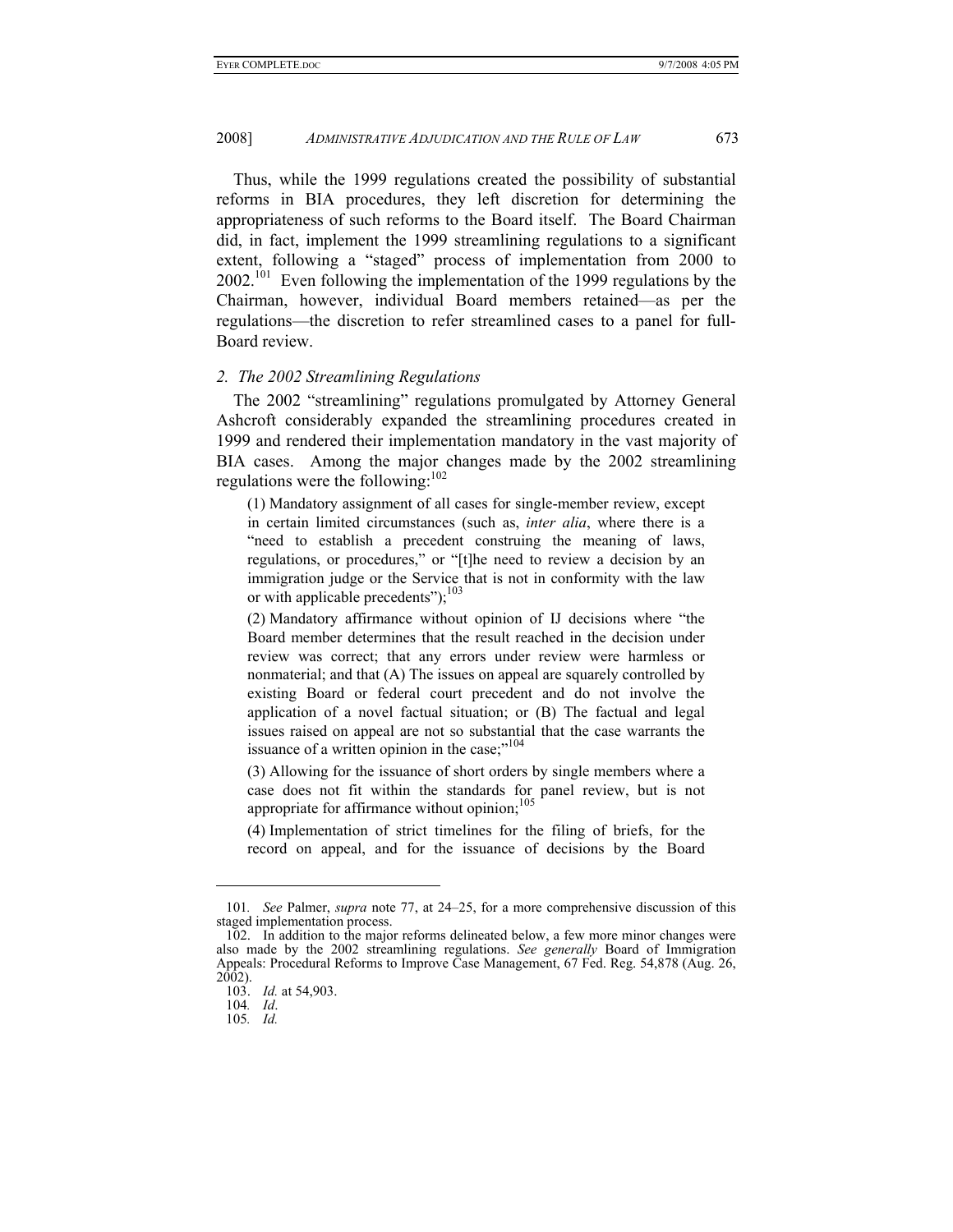(generally, requiring the issuance of decisions within ninety days of the completion of the record on appeal, where a case is assigned to a single Board member, and within 180 days where assigned to a panel);<sup>106</sup>

(5) Eliminating *de novo* review of IJ factfinding and substituting it with clearly erroneous review; $^{107}$  and

(6) Reducing the number of Board members from twenty-three to eleven $108$ 

Thus, the 2002 streamlining regulations dramatically expanded the use of single-member and summary "affirmance without opinion" (AWO) review, making both procedures mandatory in the vast majority of cases. The regulations also enacted a number of controversial reforms, such as more than halving the existing membership of the Board and implementing strict timelines for the issuance of BIA decisions.

# *3. Effects of the Streamlining Regulations*

The 1999 and particularly the 2002 streamlining regulations mandated substantial changes in the Board's manner of handling its cases. Unsurprisingly, then, the 1999 and 2002 regulations led to major changes in the BIA's execution of both of its primary functions—i.e., the review of individual immigration cases and the issuance of precedential decisions. As set forth below, these changes failed to meet several of the articulated objectives of the Attorney General in issuing the regulations. However, they have allowed the Board to achieve the primary articulated objective of more efficiently disposing of cases.<sup>109</sup>

# *a. Individual Appeals*

The effects of the streamlining regulations on the fair, considered disposition of individual appeals by the Board appear to have been disastrous. As numerous commentators have observed, the mandatory single-member, affirmance without opinion system, coupled with the rigid timelines imposed, has led to a markedly more pro-government regime in which egregious errors by IJs are often missed or ignored.<sup>110</sup> In addition,

 $\overline{a}$ 

110*. See, e.g.*, Eleanor Acer, *Refuge in an Insecure Time: Seeking Asylum in the Post-9/11 United States*, 28 FORDHAM INT'L L.J. 1361, 1387 (2004); Susan Burkhardt, *The Contours of Conformity: Behavioral Decision Theory and the Pitfalls of the 2002 Reforms* 

<sup>106</sup>*. Id.* at 54,903–05.

<sup>107</sup>*. Id.* at 54,902.

<sup>108</sup>*. Id.* at 54,893.

 <sup>109.</sup> In FY 1999, the year prior to the initial streamlining reforms, the BIA issued approximately 23,000 decisions, and had twenty-three permanent members (amounting to a rate of approximately 1,000 decisions per permanent member per year). In FY 2006, the most recent year for which complete data is available, the BIA issued approximately 41,500 decisions, while having only eleven permanent members, amounting to a rate of approximately 3,772 decisions per permanent member per year. Response to FOIA Request by Executive Office for Immigration Review (Sept. 13, 2006) (on file with author).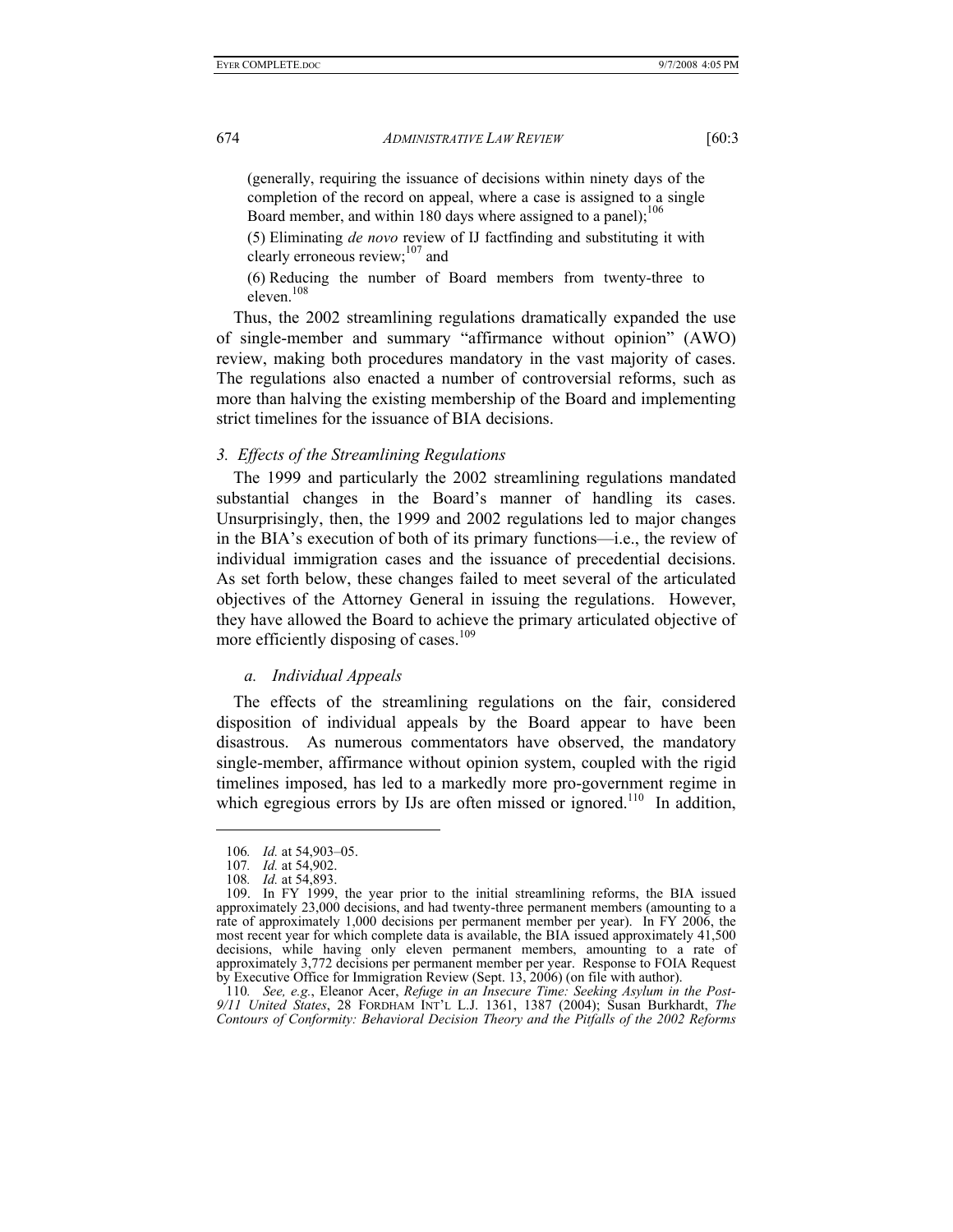the sheer volume of decisions issued by individual BIA members under the new regime—sometimes exceeding fifty appeals per day—must ensure that many individual appeals do not receive anything but the most cursory review.111 This deterioration in the quality of individual review at the Board level has led to a striking surge in appeals of BIA decisions to the federal courts of appeals, $112$  which has in turn led to a backlog of pending immigration cases at the court of appeals level. $^{113}$ 

Despite these apparent defects from an individual "fairness" standpoint, the 1999 and 2002 streamlining procedures have uniformly withstood challenges to their validity.<sup>114</sup> In particular, despite numerous due-processand administrative-law-based challenges to the single-member, affirmance without opinion procedure, the procedure has been upheld in every court of appeals to have addressed such a challenge.<sup>115</sup> Thus, although there is increasing impatience among the courts of appeals with the quality of individual case decisionmaking under the streamlining regulations, they have as a global matter refused to disrupt those regulations.<sup>116</sup>

*of Immigration Procedures*, 19 GEO. IMMIGR. L.J. 35, 90–95 (2004); Dorsey & Whitney LLP, *Board of Immigration Appeals: Procedural Reforms to Improve Case Management* 7, 41–47 (2003), *available at* http://www.dorsey.com/files/upload/DorseyStudy ABA\_8mgPDF.pdf (last visited July 28, 2008) (noting substantial increase in affirmances that favored the government); Rosenberg, *supra* note 92, at 1.

<sup>111</sup>*. See* Burkhardt, *supra* note 110, at 94; Lisa Getter & Jonathan Peterson, *Speedier Rate of Deportation Rulings Assailed*, L.A. TIMES, Jan. 5, 2003, at A1; *see also* Salameda v. INS, 70 F.3d 447, 458 (7th Cir. 1995) ("[D]eciding 14,000 cases a year, the Board [of Immigration Appeals] is bound to commit some howlers.").

 <sup>112.</sup> During the relevant time period, most BIA determinations were reviewable in the first instance by federal courts of appeals.

<sup>113</sup>*. See, e.g.*, Dorsey & Whitney LLP, *supra* note 110, at 39; Durham, *supra* note 89, at 655–57; Aaron Holland, *New BIA Rules Lead to Skyrocketing Rate of Appeal*, 19 GEO. IMMIGR. L.J. 615, 615–17 (2005); Audrey Macklin, *Disappearing Refugees: Reflections on the Canada–U.S. Safe Third Country Agreement*, 36 COLUM. HUMAN RIGHTS L. REV. 365, 404 n.121 (2005); Palmer, *supra* note 77, at 3, 30–32, 88.

<sup>114</sup>*. See, e.g.*, Batalova v. Ashcroft, 355 F.3d 1246, 1253–54 (10th Cir. 2004); Yu Sheng Zhang v. Dep't of Justice, 362 F.3d 155, 160 (2d Cir. 2004); Albathani v. INS, 318 F.3d 365, 375–79 (1st Cir. 2003); Falcon Carriche v. Ashcroft, 350 F.3d 845, 852 (9th Cir. 2003); Denko v. INS, 351 F.3d 717, 725–30 (6th Cir. 2003); Dia v. Ashcroft, 353 F.3d 228, 238–45 (3d Cir. 2003) (en banc); Georgis v. Ashcroft, 328 F.3d 962, 966–67 (7th Cir. 2003); Khattak v. Ashcroft, 332 F.3d 250, 252–53 (4th Cir. 2003); Mendoza v. U.S. Attorney General, 327 F.3d 1283, 1288–89 (11th Cir. 2003); Soadjede v. Ashcroft, 324 F.3d 830, 832 (5th Cir. 2003).

<sup>115</sup>*. See, e.g.*, *Batalova*, 355 F.3d at 1253–54; *Zhang*, 362 F.3d at 160; *Albathani*, 318 F.3d at 375–79; *Falcon Carriche*, 350 F.3d at 852; *Denko*, 351 F.3d at 725–30; *Dia*, 353 F.3d at 238–45; *Georgis*, 328 F.3d at 966–67; *Khattak*, 332 F.3d at 252–53; *Mendoza*, 327 F.3d at 1288–89; *Soadjede*, 324 F.3d at 832.

<sup>116</sup>*. See, e.g.*, Benslimane v. Gonzales, 430 F.3d 828, 828–30 (7th Cir. 2005) and Guchshenkov v. Ashcroft, 366 F.3d 554, 560 (7th Cir. 2004) (exemplifying the types of complaints that have been raised by the courts of appeals following the promulgation of the new streamlining regulations).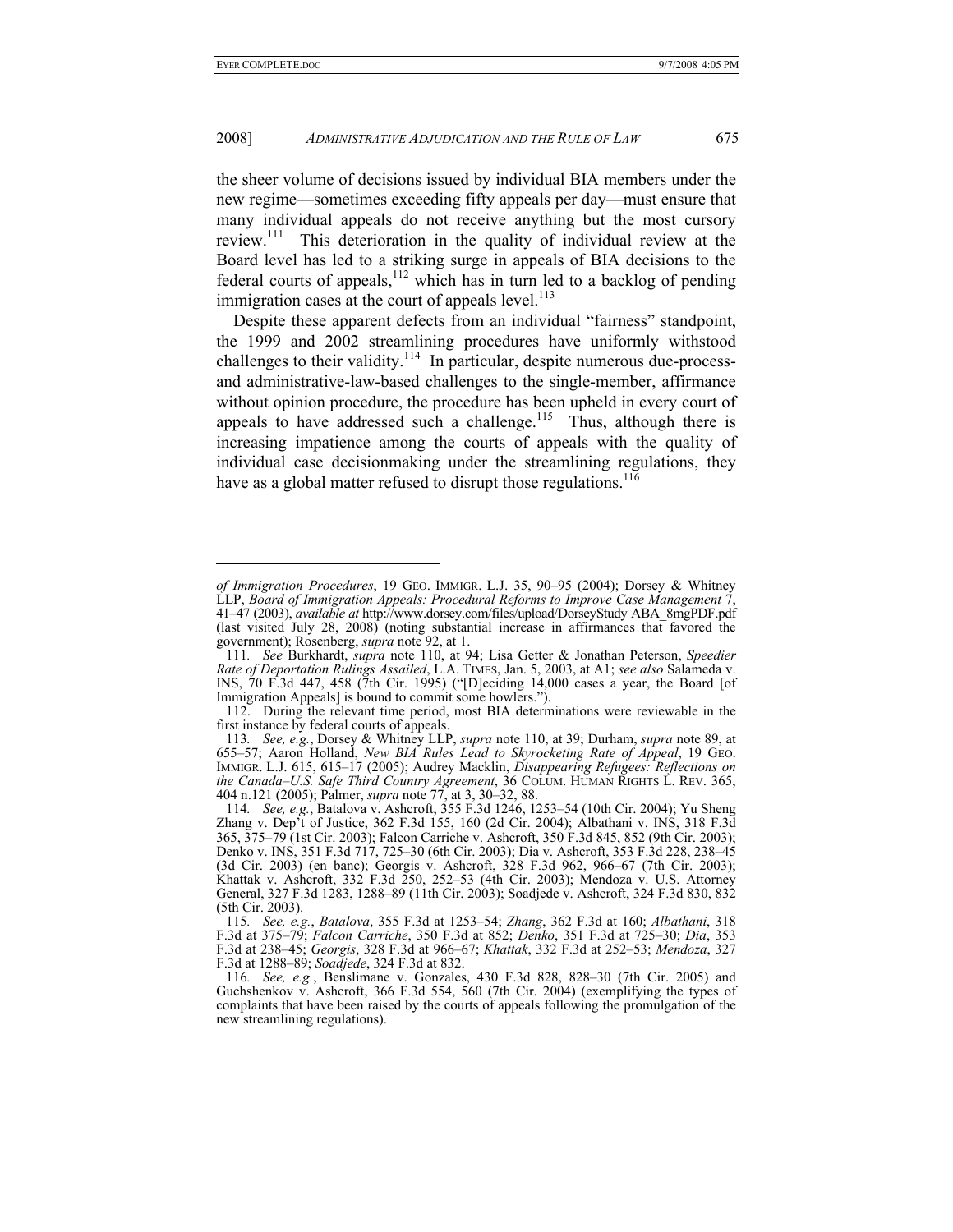# *b. Precedential Decisions*

The streamlining regulations also had a striking effect on the Board's other primary function—the issuance of binding decisions. Interestingly, both the 1999 and 2002 rules cited the need for the Board to focus to a greater degree on the issuance of precedential decisions as one of the major justifications for the promulgation of the rules. $117$  Indeed, the need for the Board to be afforded greater time to focus on its role as an expositor of the immigration laws was one of the predominant justifications offered for the implementation of mandatory streamlining procedures in  $2002$ <sup>118</sup>

In marked contrast to these asserted goals, the number of precedential decisions issued by the Board actually *decreased* dramatically in the years following 1999.<sup>119</sup> In FY 1999, just prior to the issuance of the first set of streamlining regulations, the BIA issued forty-five precedential decisions, a number fairly consistent with its historical practice.<sup>120</sup> During the following three years, the number of precedential decisions issued each year fell to the mid-twenties.<sup>121</sup> In FY 2003, 2004, and 2005, following the issuance of the 2002 streamlining regulations, the number of precedential decisions fell even further, with an all-time low number of precedential decisions—five—being issued in  $2004$ <sup>122</sup>

These decreases are even more striking when they are considered as a proportion of the total number of cases decided by the BIA.<sup>123</sup> In 1996, shortly before the streamlining reforms were implemented by the Board, approximately 0.256% of BIA appeals resulted in published precedential decisions.124 This figure—already a tiny fraction of the appeals decided by

<sup>117</sup>*. See* Executive Office for Immigration Review; Board of Immigration Appeals: Streamlining, 64 Fed. Reg. 56,135, 56,136 (Oct. 18, 1999); Board of Immigration Appeals: Procedural Reforms to Improve Case Management, 67 Fed. Reg. 54,878, 54,880 (Aug. 26, 2002); *see also* Philip G. Schrag, *The Summary Affirmance Proposal of the Board of Immigration Appeals*, 12 GEO. IMMIGR. L.J. 531, 534 (1998) (noting that the need for the Board to have greater time to focus on its lawmaking function was one of the predominant justifications for the initial streamlining proposal).

<sup>118</sup>*. See* Board of Immigration Appeals: Procedural Reforms to Improve Case Management, 67 Fed. Reg. at 54,880.

 <sup>119.</sup> *See* Figure 1, *infra.* Data on file with author. Data on the number of precedential decisions issued by the BIA per fiscal year were collected from Administrative Decisions Under Immigration and Nationality Laws of the United States, which reports all precedential administrative immigration decisions. *See generally* I. & N. Dec., *supra* note 65.

<sup>120</sup>*. See infra* Figure 1*.*

<sup>121</sup>*. Id.*

<sup>122</sup>*. Id.*

 <sup>123.</sup> *See infra* Figure 2. The proportion of BIA cases raising novel issues of immigration law should not change as a result of the implementation of the streamlining regulations. While other factors (such as the passage of time from the date of major statutory amendments to the immigration laws) could certainly affect this proportion, it seems unlikely that these factors would result in such dramatic declines, or that they would so precisely coincide with the implementation of the streamlining regulations.

 <sup>124.</sup> *See infra* Figure 2. Data on file with author. The proportion of precedential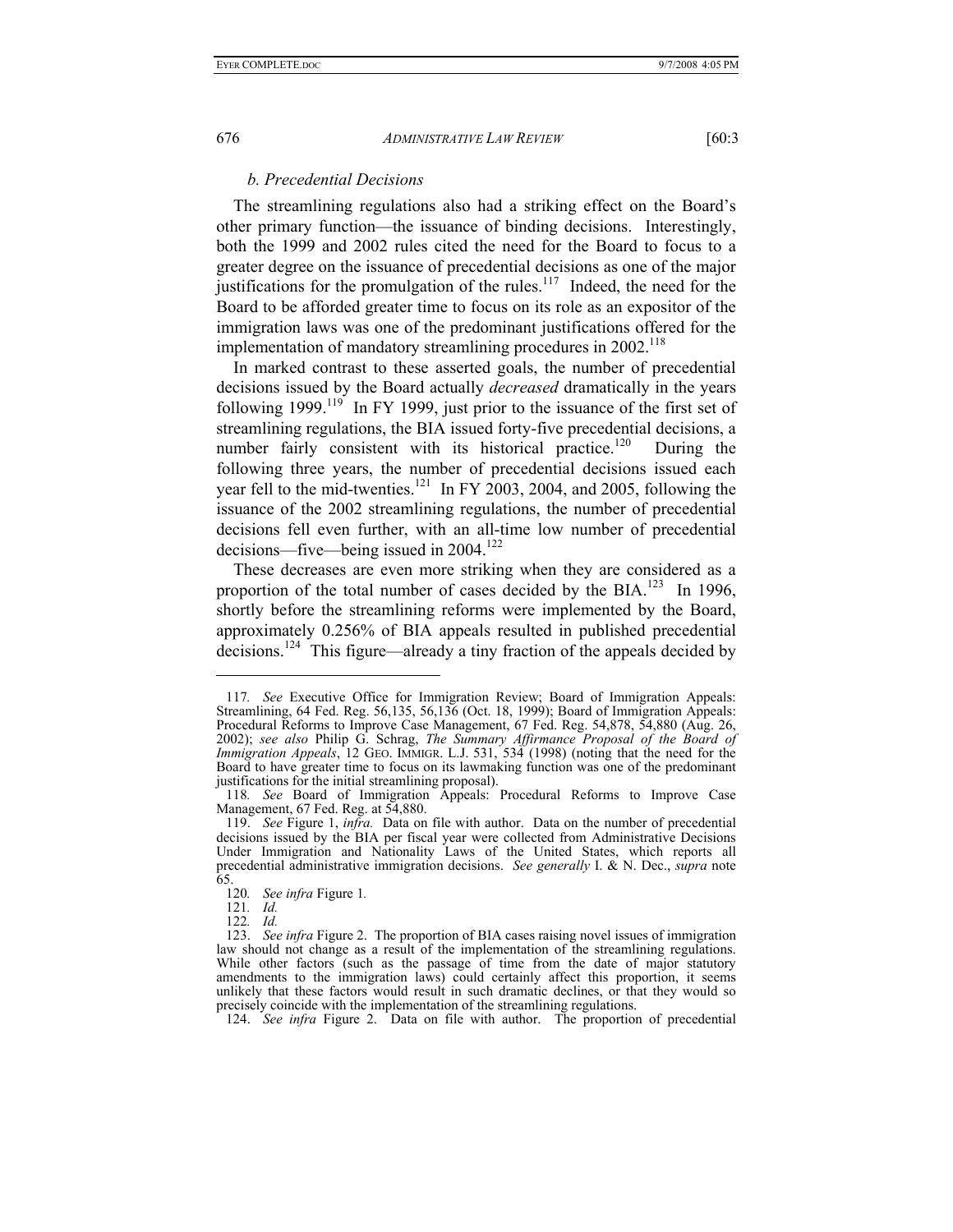the BIA—plummeted following the implementation of the 1999 and 2002 streamlining regulations, with 0.066% of BIA appeals resulting in published precedential decisions in 2001 and a mere 0.010% of appeals resulting in published precedential decisions in  $2004$ <sup>125</sup>

The most recent data available (FY 2006 and FY 2007) suggest that the BIA is again beginning to issue a more significant number of precedential decisions. Nonetheless, the proportion of precedential decisions (and in FY 2006, the number of precedential decisions) issued by the Board remains substantially lower than it was preceding the implementation of the streamlining regulations.<sup>126</sup> Thus, the streamlining reforms continue to adversely affect the BIA's second primary mission as an expositor of the immigration laws, albeit to a lesser extent than immediately following the implementation of those reforms.

decisions issued by the BIA in a fiscal year was determined by dividing the number of precedential decisions issued by the total number of decisions issued. The total number of decisions issued per year by the BIA was obtained for the years 1996–2005 via a FOIA inquiry to the Executive Office for Immigration Review. *See* Response to FOIA Request by Executive Office for Immigration Review (Sept. 13, 2006) (on file with the author). The total number of decisions issued in 2006 by the BIA was obtained from the EOIR FY 2006 Statistical Yearbook. *See* U.S. Dep't of Justice, Executive Office for Immigration Review, *FY 2006 Statistical Yearbook*, at S2 (2007), *available at* http://www.usdoj.gov/eoir/statspub/fy06syb.pdf (last visited June 1, 2008). Since the EOIR had not, as of the time of the writing of this article, released the total number of BIA decisions decided in FY 2007, only an estimated proportion could be calculated. For the purposes of the estimate, the total number of decisions issued was estimated to be equal to the number issued in 2006.

<sup>125</sup>*. See infra* Figure 2.

<sup>126</sup>*. Id.*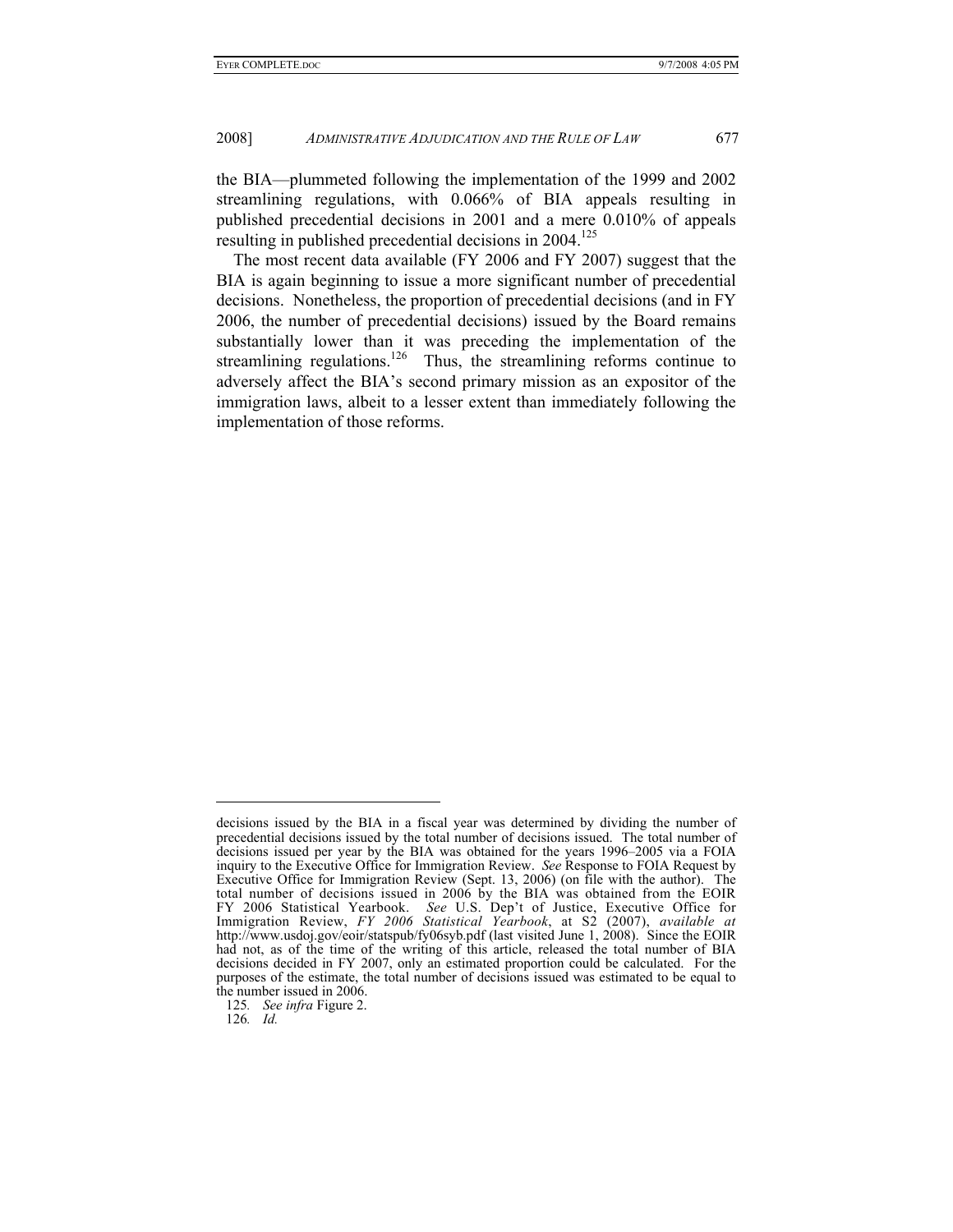

The reasons for the BIA's return to a more robust program of adjudicative lawmaking during the two most recent fiscal years are not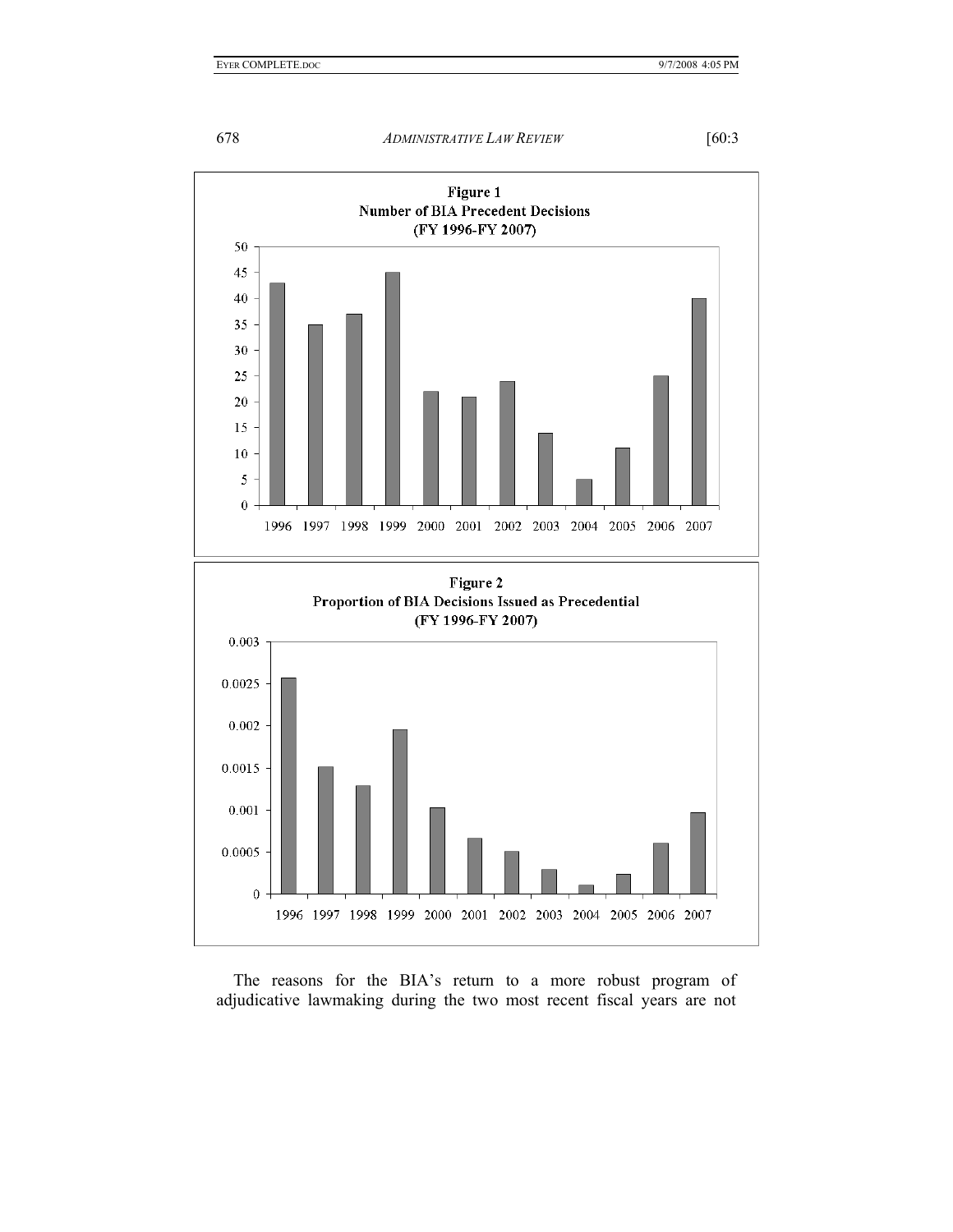fully apparent. However, one factor clearly has played a substantial role. Between FY 2005 and FY 2007, the number of precedential decisions issued by the BIA more than tripled.<sup>127</sup> Remands from the federal circuit courts account for approximately 38% of this increase.<sup>128</sup> Even more striking is that remands from the Second Circuit alone (only one of twelve circuit courts that hear immigration appeals) account for a full 28% of the increase in the numbers of precedential decisions.<sup>129</sup> Thus, increased remands have played a substantial role in reinvigorating the BIA's program of adjudicative lawmaking. $130$ 

A sampling of circuit court remand decisions reveals that a desire to further rule-of-law goals, like those identified in Part I, often is a motivating factor in such decisions. For example, the Second Circuit has repeatedly noted the importance of consistency in immigration rules—and the unique capability of the BIA to create such consistency across  $circuits$ —as a critical factor supporting remand.<sup>131</sup> The Second Circuit has also emphasized the critical role that the BIA can, and should, play as an expert agency in "filling gaps" in the immigration laws.<sup>132</sup> Therefore, it appears that circuit court dissatisfaction with the perceived rule-of-law drawbacks of the BIA's failure to maintain a robust program of adjudicative lawmaking has driven, at least in part, the increase in the number of remands from the circuit courts.

 <sup>127.</sup> Data on file with author. As noted, *supra* note 119, statistics on the number of precedential decisions issued by the BIA per fiscal year were collected from Administrative Decisions Under Immigration and Nationality Laws of the United States, which reports all precedential administrative immigration decisions.

 <sup>128.</sup> *See infra* Figure 3. Data on file with author. The proportion of the increase in precedential decisions attributable to remands was calculated by dividing the increase in the number of remand-based precedential decisions by the overall increase in the number of precedential decisions issued. All BIA decisions during the relevant period were surveyed to determine whether or not they arose as a result of a remand by a circuit court of appeals.

<sup>129</sup>*. Id.*

 <sup>130.</sup> The reasons why the Second Circuit has been the predominant source of circuit court precedential remands to the BIA are not totally apparent. The Second Circuit does hear a comparatively greater number of immigration appeals than most of the other federal circuits. *See* Admin. Office of the U.S. Courts, *BIA Appeals Remain High in the 2nd and 9th Circuits*, The Third Branch, vol. 37, n.2 (Feb. 2005), *available at*  http://www.uscourts.gov/ttb/feb05ttb/bia/index.html (last visited Oct. 9, 2007). However, it hears significantly fewer immigration appeals than the Ninth Circuit, which has nonetheless remanded very few cases to the BIA for rulings on questions of law. *Id.* A review of Second Circuit caselaw suggests that the most plausible explanation for this discrepancy is simply that a number of Second Circuit judges have grown impatient with the BIA's failure to fulfill its role as an expositor of the immigration laws, and have accordingly begun to attempt to force the issue by ordering law-based remands to the Board. *See infra*  notes 130–31 and accompanying text.

<sup>131</sup>*. See, e.g.*, Yuanliang Liu v. U.S. Dep't of Justice, 455 F.3d 106, 116–17 (2d Cir. 2006); Jian Hui Shao v. Board of Immigration Appeals, 465 F.3d 497, 502 (2d Cir. 2006); *see also* Biao Yang v. Gonzales, 496 F.3d 268, 278 (2d Cir. 2007).

<sup>132</sup>*. See, e.g.*, *Yuanliang Liu*, 455 F.3d at 116–17; *Jian Hui Shao*, 465 F.3d at 502; *see also Biao Yang*, 496 F.3d at 278.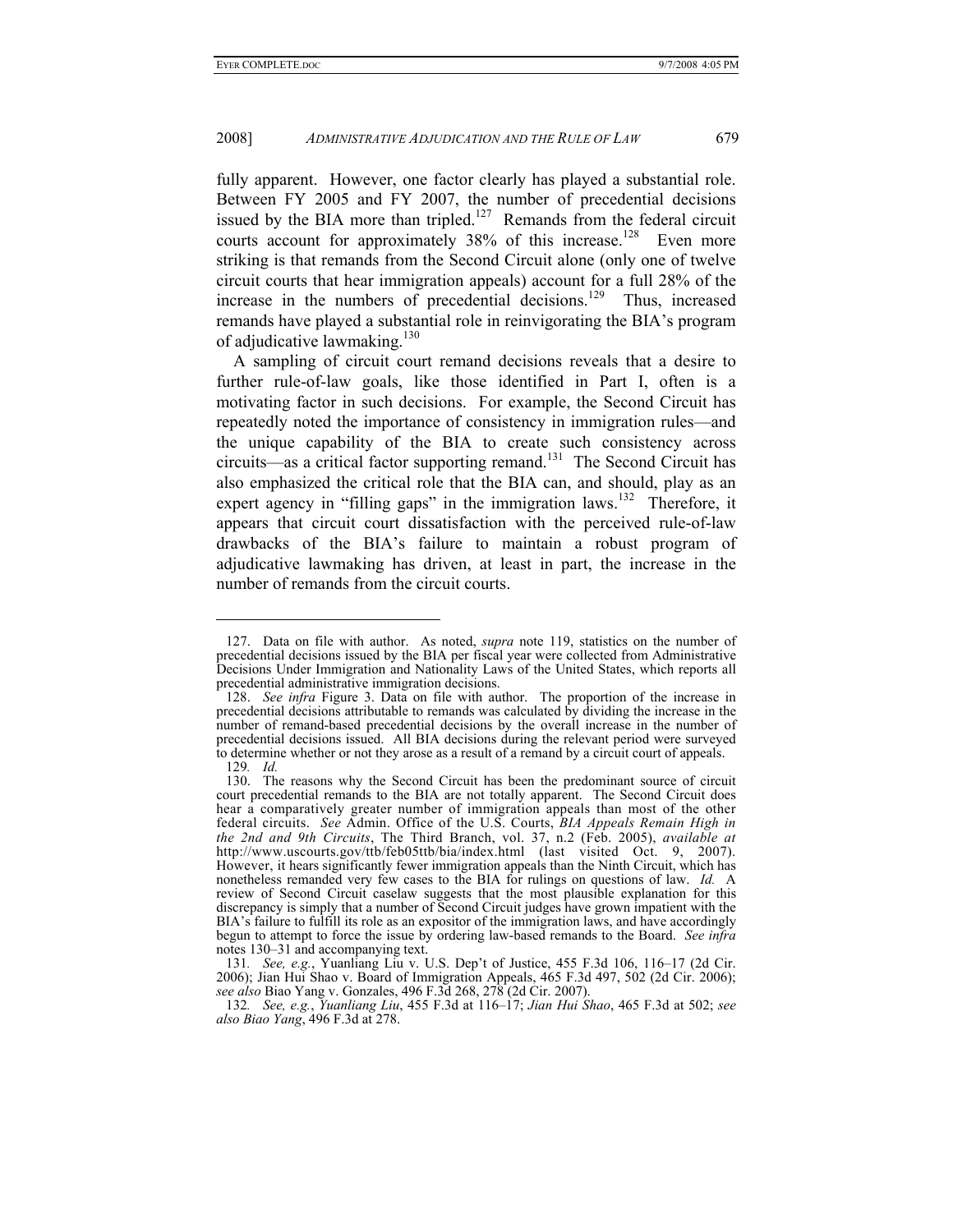

 The rise in the number of remands from the circuit courts has clearly played a substantial role in increasing the number of BIA precedential decisions in FY 2006 and FY 2007. However, it leaves 62% of the BIA decision increase unaccounted for.<sup>133</sup> While no other contributing factors are as strikingly apparent, a number of other explanations seem like plausible contributors to the recent rise in precedential decisions.

Most notably, it seems likely that a review of Executive Office for Immigration Review adjudications ordered by Attorney General Gonzales in early 2006—and the modifications to BIA processes that resulted accounts for at least some of the increase in the number of precedential decisions issued by the Board in FY 2006 and FY 2007.<sup>134</sup> For example, the directive issued by Gonzales upon conclusion of the review in August 2006 expressly indicated that the Board should publish more three-member panel decisions as precedential decisions.<sup>135</sup> Four months later, in December 2006, four additional Board members were added as a result of the review, providing critically needed additional staffing.<sup>136</sup>

 <sup>133.</sup> *See* Figure 3.

<sup>134</sup>*. See* Board of Immigration Appeals: Composition of Board and Temporary Board Members, 71 Fed. Reg. 70,855 (Dec. 7, 2006).

<sup>135</sup>*. Id.*

<sup>136</sup>*. Id.*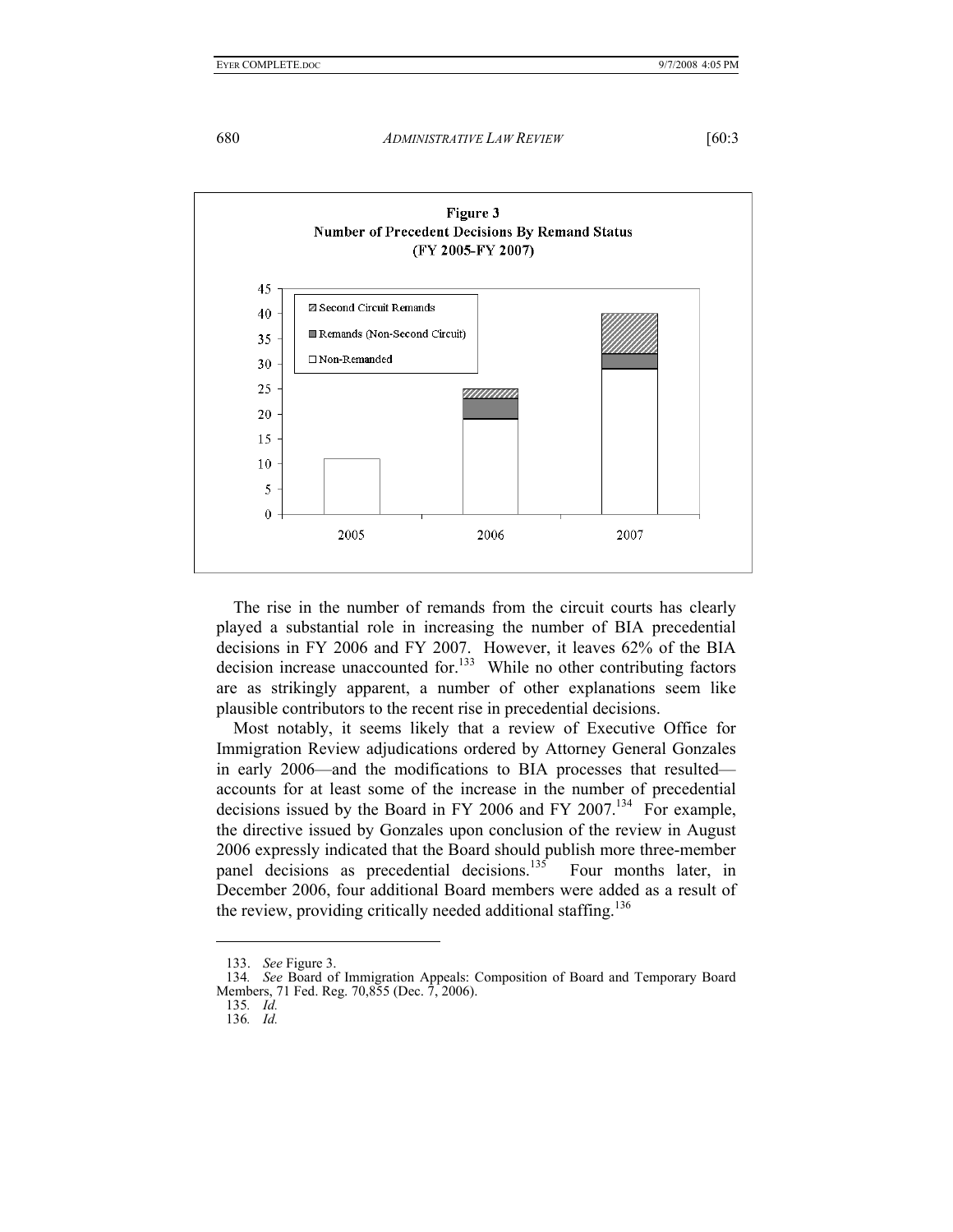Finally, it seems possible (although there is no clear evidence to support this conclusion) that the February 2005 departure of Attorney General Ashcroft—under whom the number of precedential decisions issued by the Board steadily decreased—played a role in the restoration of the Board's numbers of precedential decisions to more robust levels. Unfortunately, limitations of available data make it impossible to test these hypotheses, and their potential impact on the BIA's increase in adjudicative lawmaking therefore remains purely speculative.

# *B. Reasons for Selecting the Board of Immigration Appeals as an Adjudicative Lawmaking "Case Study"*

The BIA is, in many respects, an ideal administrative entity to serve as a "case study" for the potential benefits and drawbacks of adjudicative lawmaking by administrative agencies. The Board has engaged, for most of its long history, in a robust program of adjudicative lawmaking, contributing substantially to the development of the field of immigration law through its issuance of precedential decisions. Thus, to the extent that there may be absolute benefits of adjudicative lawmaking by administrative agencies, they should be discernable upon examination of the Board's history. Similarly, to the extent that there are characteristic defects of predominantly adjudicative lawmaking bodies, they seem likely to be present in the case of the Board. In contrast, if the theorized benefits or drawbacks are not present in the case of the Board, it seems relatively unlikely that they would be observed elsewhere.

An examination of the Board's history of adjudicative lawmaking also provides an excellent opportunity to explore a relatively understudied area of administrative practice. Despite the BIA's robust history of adjudicative lawmaking, the BIA's role as a precedent-setting body has been the subject of comparatively little scholarship. While specific precedential decisions of the Board or topical areas of Board decisions have sometimes been the subject of scholarly notice, very little attention has been paid as a more global matter to the Board's role as an expositor of immigration law. Thus, this aspect of the Board's role is itself independently worthy of study—an opportunity provided by the instant exploration.

Finally, and most importantly, the BIA is an entity for which the results of the case study will have real meaning. The Board's issuance of precedential decisions—historically a frequent occurrence—recently underwent a dramatic decline. Although this trend has begun to reverse itself, it has only done so under compulsion by the federal circuit courts of appeals (predominantly the Second Circuit). And, there is little reason to believe that the return to higher levels of adjudicative lawmaking would be sustained in the absence of this external pressure. As such, the question of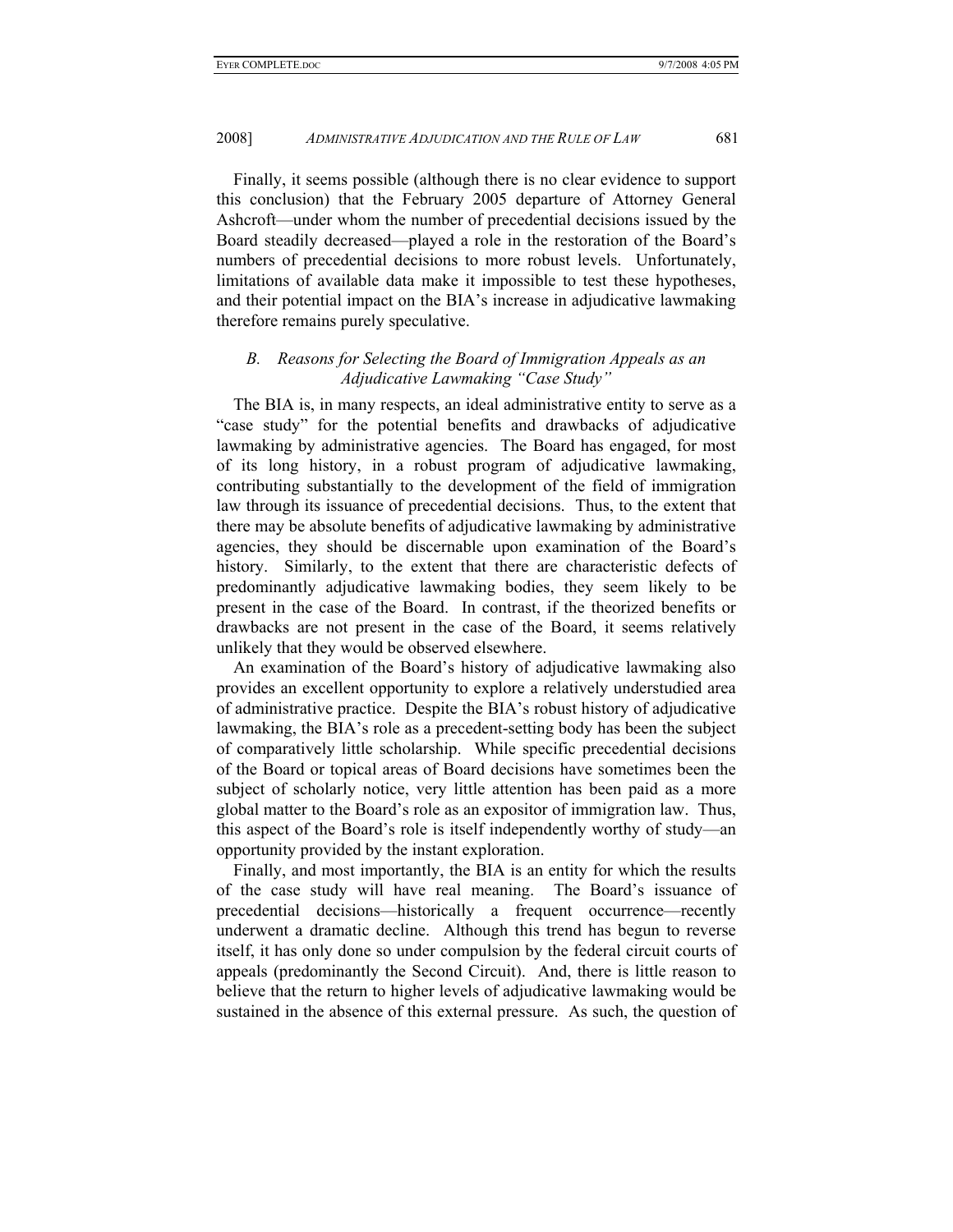whether a decline in adjudicative lawmaking matters is one which is clearly of relevance to the Board itself.

While there are many benefits to relying on the BIA as the selected case study for evaluating administrative adjudication, there is at least one theoretical drawback. While the BIA shares many characteristics with other agencies that engage in administrative adjudication, it is relatively unique in a few aspects. Most notably, the BIA—unlike many other administrative agencies that engage in adjudication—does not itself have the option of electing to proceed via legislative lawmaking. Insofar as the Board makes law, it is compelled to do so via administrative adjudication. Thus, the Board may not be entirely characteristic of agencies that engage in adjudicative lawmaking, as it is unable to elect to proceed differently.

This distinction, however, seems unlikely to be highly relevant in the specific context under review. Whether an agency's program of adjudicative lawmaking promotes or hinders the specific rule-of-law goals discussed in Part I is—for the most part—independent of whether the agency has the option of electing to proceed via legislative lawmaking. On the contrary, most of the hypothesized benefits or drawbacks should be unaffected by whether the agency has the option of electing to proceed via legislative lawmaking.

Furthermore, in the contexts where the availability of legislative lawmaking may be relevant—such as a comparative review of the relative benefits of adjudicative lawmaking vis-à-vis legislative lawmaking—the specific structure of the Board should not prove a substantial deterrent to it providing a representative body for review. For most of its long history, the BIA was a constituent component of the Department of Justice (DOJ), which issued immigration regulations via legislative lawmaking. Thus, a point of comparison is available—regulations issued by DOJ—which mirrors in many respects the adjudication/legislative lawmaking dichotomy that exists at other administrative agencies.

There are, therefore, substantial reasons for thinking that the BIA constitutes an excellent case study for this Article. The following section turns to a discussion of whether the BIA has historically hindered or promoted the rule-of-law goals identified in Part I.

# III. ANALYSIS

As discussed in Part I, there are seven primary rule-of-law goals that form the foundation for a consensus-based understanding of the rule of law: (1) the existence of rules, (2) consistency, (3) limitation of discretion, (4) prospectivity, (5) notice or publicity, (6) stability, and (7) predictability. Agency lawmaking via adjudication should theoretically promote many of these rule-of-law goals. Therefore, the Board of Immigration Appeals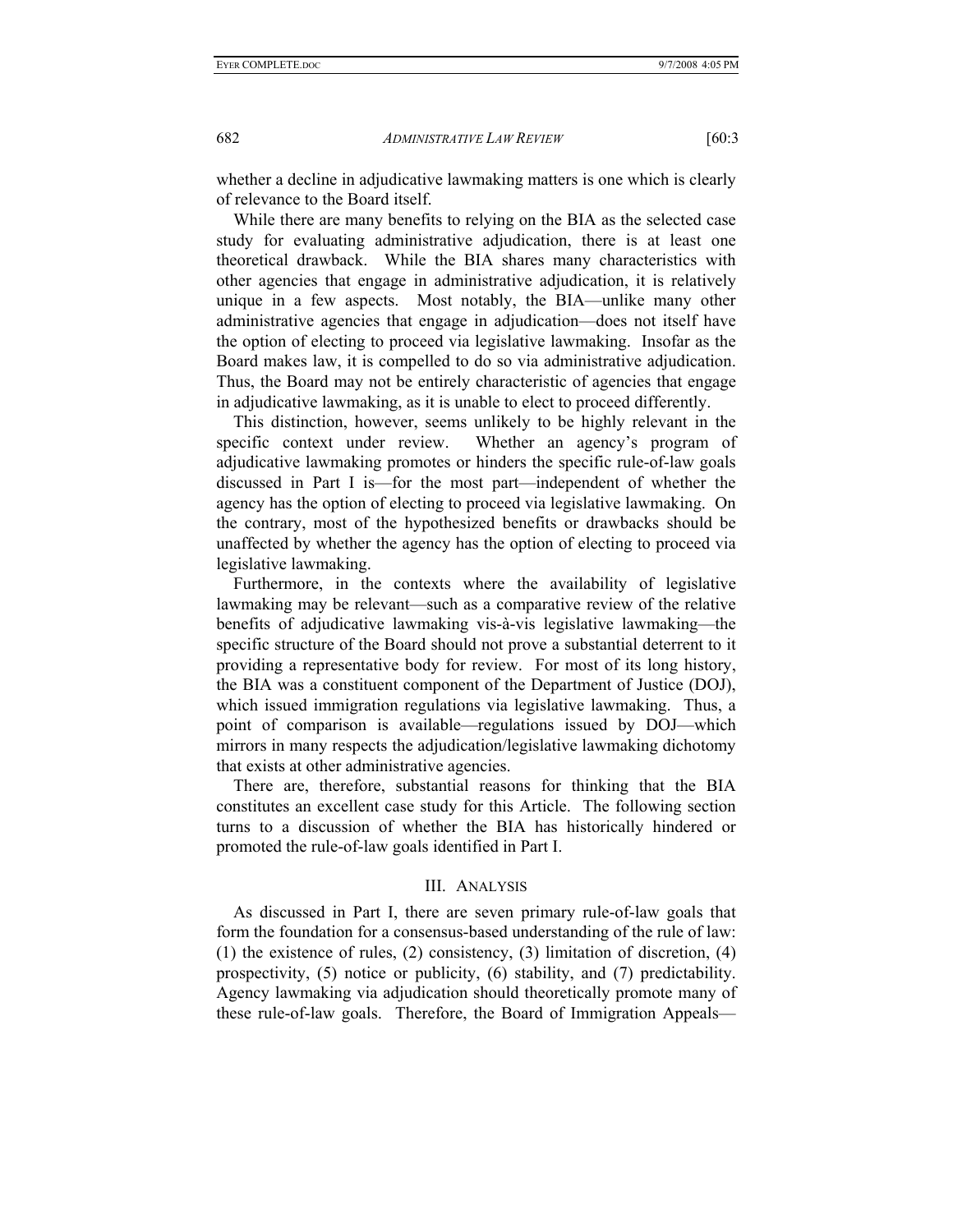with its robust history of adjudicative lawmaking—should, in theory, have historically promoted many of the consensus rule-of-law goals.

Whether these theoretical benefits have been realized requires an indepth exploration of the content and effects of the BIA's adjudicative lawmaking history. An empirical analysis was therefore conducted of the BIA's precedential decisions, court of appeals level judicial immigration decisions, and immigration regulations.<sup>137</sup> Three years—1952, 1982, and 2002—were selected for consideration and were comprehensively reviewed.138 Law review articles discussing the history of the BIA were also surveyed for additional pertinent information.

As set forth below, the results of this empirical analysis confirm many of the hypothesized benefits and drawbacks of the BIA's adjudicative lawmaking, but also refute some others. The findings of the analysis vis-àvis each consensus rule-of-law objective are discussed in turn below.

# *1. The Existence of Rules*

Adjudicative lawmaking by definition contributes to the primary rule-oflaw goal of having fixed legal rules by which future cases can be judged. In the case of the BIA, published decisions issued by the Board are, by regulation, binding on all "officers and employees of the Department of Homeland Security" and on "immigration judges in the administration of the immigration laws of the United States."<sup>139</sup> They are also, as a result of judicial decisions, binding on both the BIA itself and, in many instances, the United States Judiciary.140 Thus, the issuance of precedential decisions by the Board automatically contributes to the rule-of-law objective of "the existence of rules." The Board has historically issued a large number of precedential decisions (approximately forty-eight decisions per year over its sixty-plus year history) and thus has, by definition, contributed substantially to this rule-of-law goal. $^{141}$ 

The above analysis, however, only addresses the BIA's absolute contribution to furthering the "existence of rules" rule-of-law goal. Certain factors (including most notably the heightened inertia that must be

<sup>137</sup>*. See* Appendix: Methodology.

<sup>138</sup>*. Id.*

 <sup>139. 8</sup> C.F.R. § 1003.1(g) (2007); *see also supra* note 85.

<sup>140</sup>*. See, e.g.*, Johnson v. Ashcroft, 378 F.3d 164, 173 (2d Cir. 2004) (holding that the BIA is bound by its own precedents); Chevron U.S.A. Inc. v. Natural Res. Def. Council, Inc., 467 U.S. 837, 842–45 (1984) (holding that the federal courts are bound by agency lawmaking under many circumstances).

 <sup>141.</sup> Data on file with author*. See supra* note 119 and accompanying text; *see also* Peter Margulies, *Review: Asylum in a New Era*, 14 GEO. IMMIGR. L.J. 843, 844 (2000) (reviewing Deborah E. Anker, LAW OF ASYLUM IN THE UNITED STATES (1999)) (noting that "much of the law relied on daily by practitioners and immigration judges comes from the Board of Immigration Appeals")*.*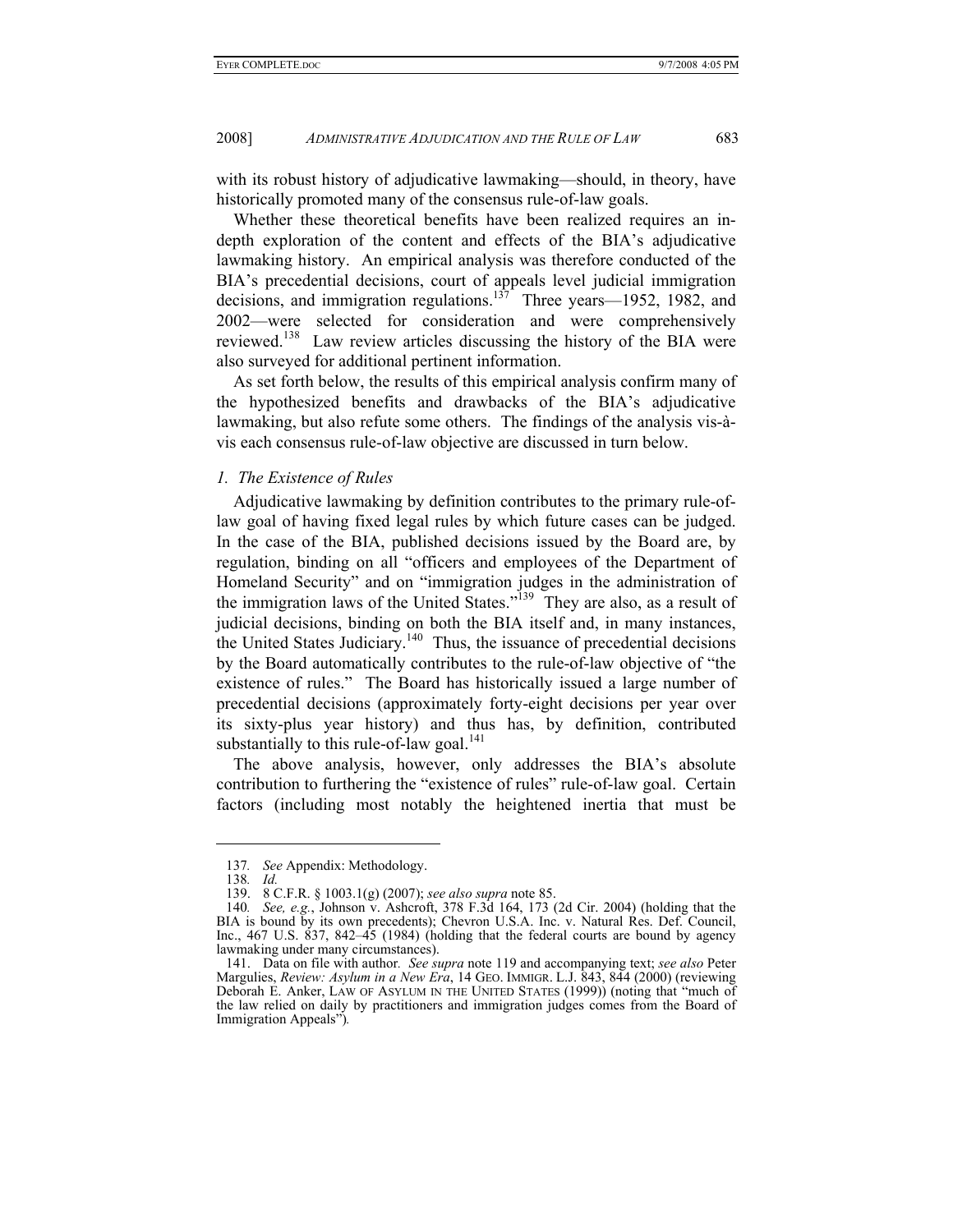overcome in order for an agency to legislatively promulgate a legal rule) suggest that even on a *comparative* level the Board's adjudicative lawmaking approach may be superior to the issuance of regulations in furthering the existence of rules goal.<sup>142</sup> In order to assess whether this hypothesized superiority is correct, a more nuanced analysis is required. As a result, all published Board decisions were surveyed, together with all final immigration regulations issued in the years  $1952$ ,  $1982$ , and  $2002$ <sup> $143$ </sup> The results of this survey are striking and suggest that at least in the promulgation of substantive legal rules, adjudication is generally more likely than legislative lawmaking to lead to increased rule creation.

An initial rough measure of the comparative efficacy of adjudication versus legislative lawmaking as means of rules creation can be provided by comparing the total number of published Board decisions issued in any given year with the total number of immigration regulations issued. As set forth in Figure 4, this rough comparison strongly supports the hypothesis that adjudication is superior to legislative lawmaking as a means of rule creation, with a significantly higher number of adjudications than regulations being issued in each year surveyed.<sup>144</sup>

 <sup>142.</sup> It should be noted that "superiority" in this context is intended only to refer to the volume of rules issued. Unfortunately, the comparative quality of the rules issued—also an important consideration—is extremely difficult to empirically test, and therefore has been omitted.

<sup>143</sup>*. See* Appendix: Methodology.

 <sup>144.</sup> *See infra* Figure 4. For all three years, the disparity is statistically significant at the p<.001 level.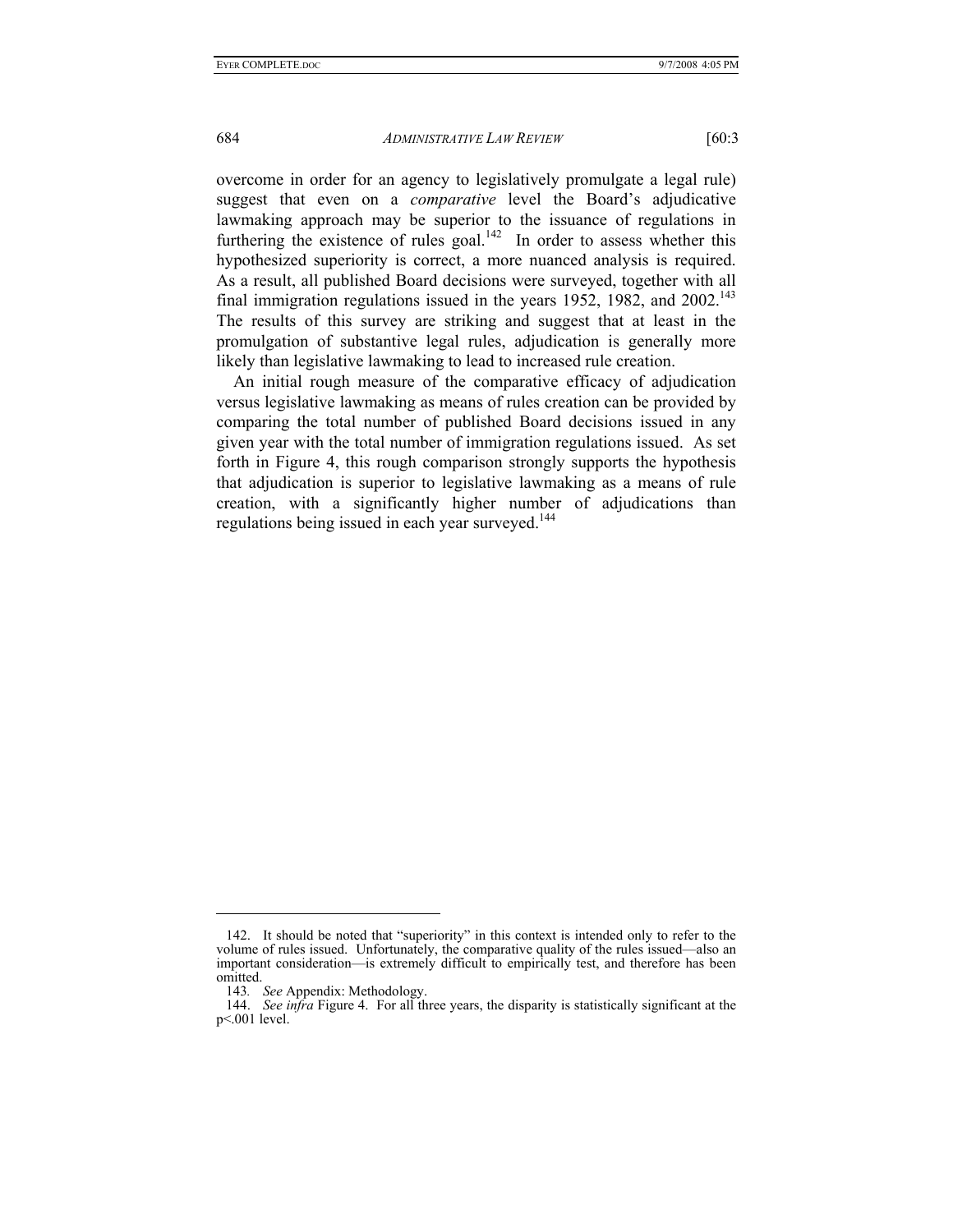$\overline{a}$ 



 This rough measure, however, may be misleading, as both a regulation and a precedential decision can serve as the vehicle for creating multiple legal rules. Therefore, each precedential decision or regulation was analyzed in order to assess more specifically the total number of legal rules created by adjudication and by regulation during each year surveyed. For two of the years surveyed (1952 and 1982), the results again strongly suggest that adjudication is superior to legislative lawmaking as a means of rule creation.<sup>145</sup> Interestingly, however, the results are reversed for the final year surveyed (2002), with legislative lawmaking appearing to be the superior method.<sup>146</sup>

 <sup>145.</sup> *See infra* Figure 5. For both years, the observed difference is statistically significant at the p<.001 level.

 <sup>146.</sup> *Id*. The result is statistically significant at the p<.001 level.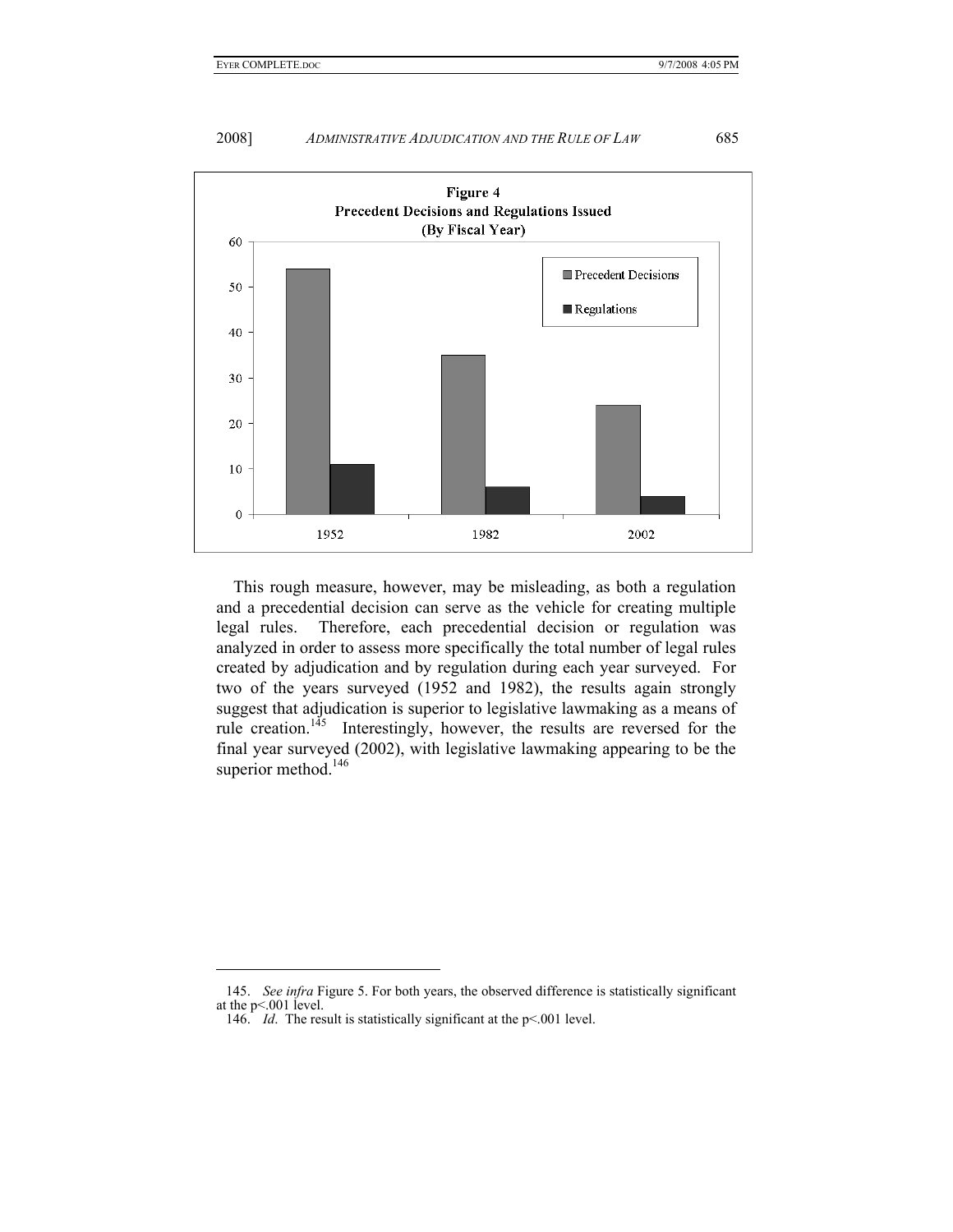

 When these results are further broken down to account for the different types of legal rules that can be created by an agency—substantive versus procedural—they suggest an even more nuanced picture. Although the number of substantive rules created by regulation in 2002 still exceed the number created by BIA decision, the difference is no longer statistically significant.<sup>147</sup> In contrast, for the years 1952 and 1982, the BIA issued many more substantive rules than were issued by regulation, at highly statistically significant levels. $148$ 

 <sup>147.</sup> *See infra* Figure 6.

 <sup>148.</sup> *Id*. For the year 1952, the observed difference is statistically significant at the p<.001 level. For the year 1982, the observed difference is statistically significant at the  $p<01$  level.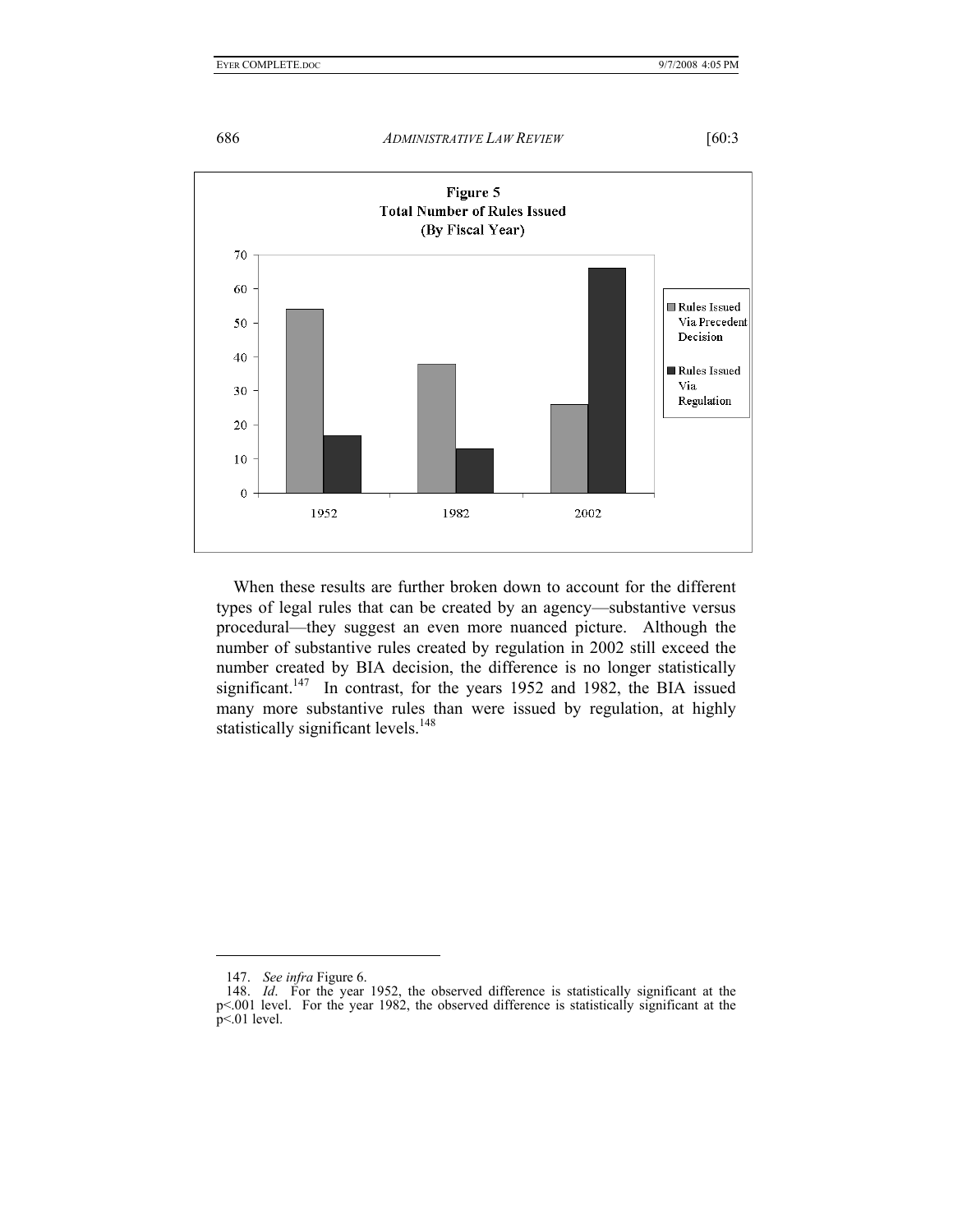

 The opposite trend is observed for procedural rules—in 1952 the number of procedural rules created via BIA decision is higher than the number issued by regulation, but not at a statistically significant level. $149$  The number of BIA-created rules is again higher for 1982, but at a level that barely reaches statistical significance.<sup>150</sup> In 2002, a much higher number of procedural rules were created by regulation than by BIA decision, at a highly statistically significant level.<sup>151</sup>

 <sup>149.</sup> *See infra* Figure 7.

<sup>150.</sup> *Id.* The result is statistically significant at the p<.05 level.

<sup>151</sup>*. Id.* The result is statistically significant at the p<.001 level.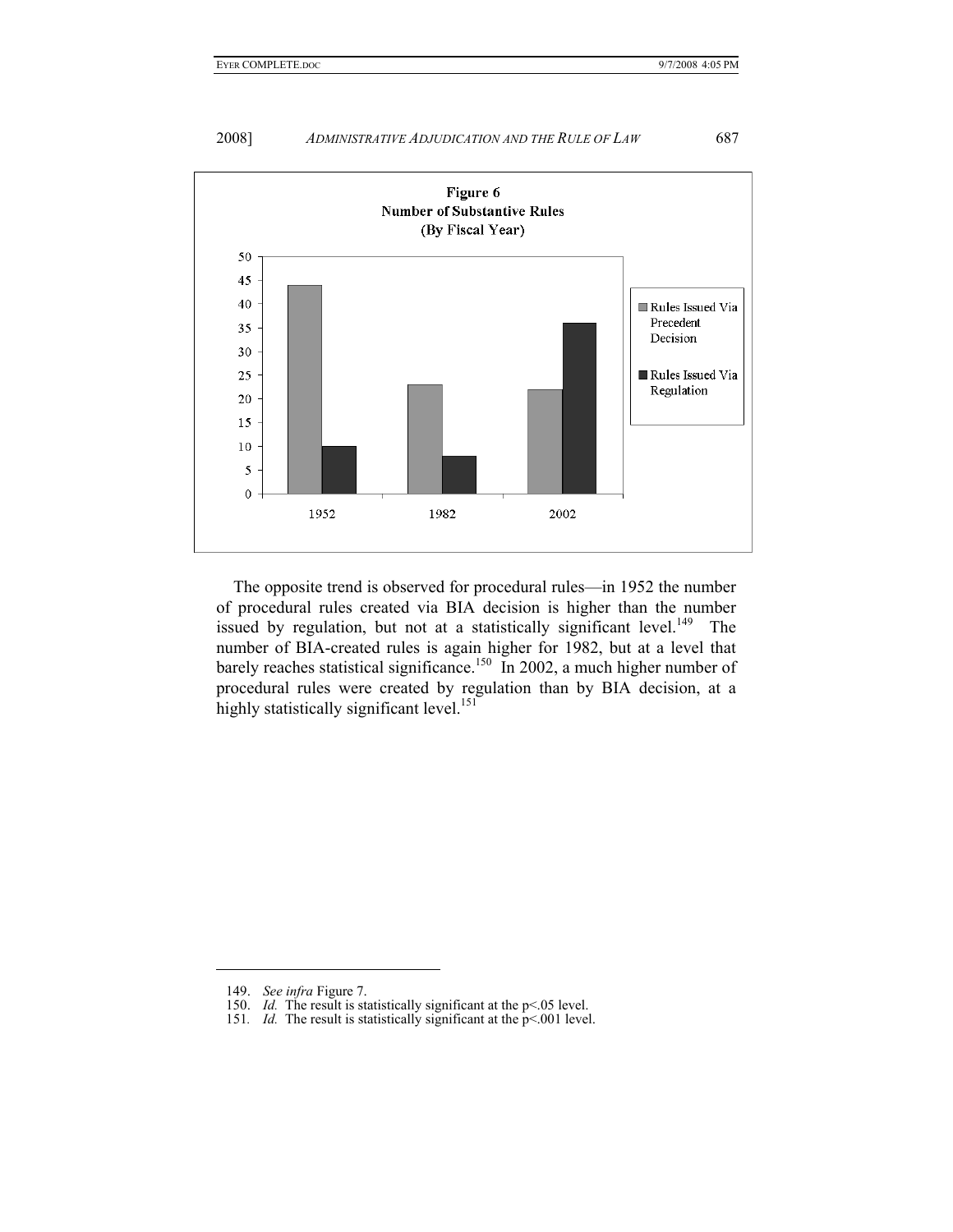

 Thus, the data support the conclusion that adjudicative lawmaking is generally more likely than legislative lawmaking to promote the rule-oflaw goal of rules creation. The data also reveal, however, that the superiority of adjudicative lawmaking as a form of rules creation may have decreased over time, a result which is consistent with—and is likely causally related to—the new burdens placed on adjudicative lawmaking by the streamlining regulations. Finally, it appears that the type of rule at issue, substantive or procedural, affects both of these observed phenomena. The bias in favor of adjudicative lawmaking appears to be particularly strong in the substantive rule context, perhaps because of the comparative difficulty of issuing substantive regulations. All of these results suggest that adjudicative lawmaking not only promotes an absolute good in the context of this rule-of-law goal, but may in fact be comparatively superior to legislative lawmaking.

# *2. Consistency*

Adjudicative lawmaking by administrative agencies should, hypothetically, be likely to promote the rule-of-law goal of consistency. Supreme Court decisions have mandated that agency lawmaking be afforded deference nationwide. Therefore, such lawmaking theoretically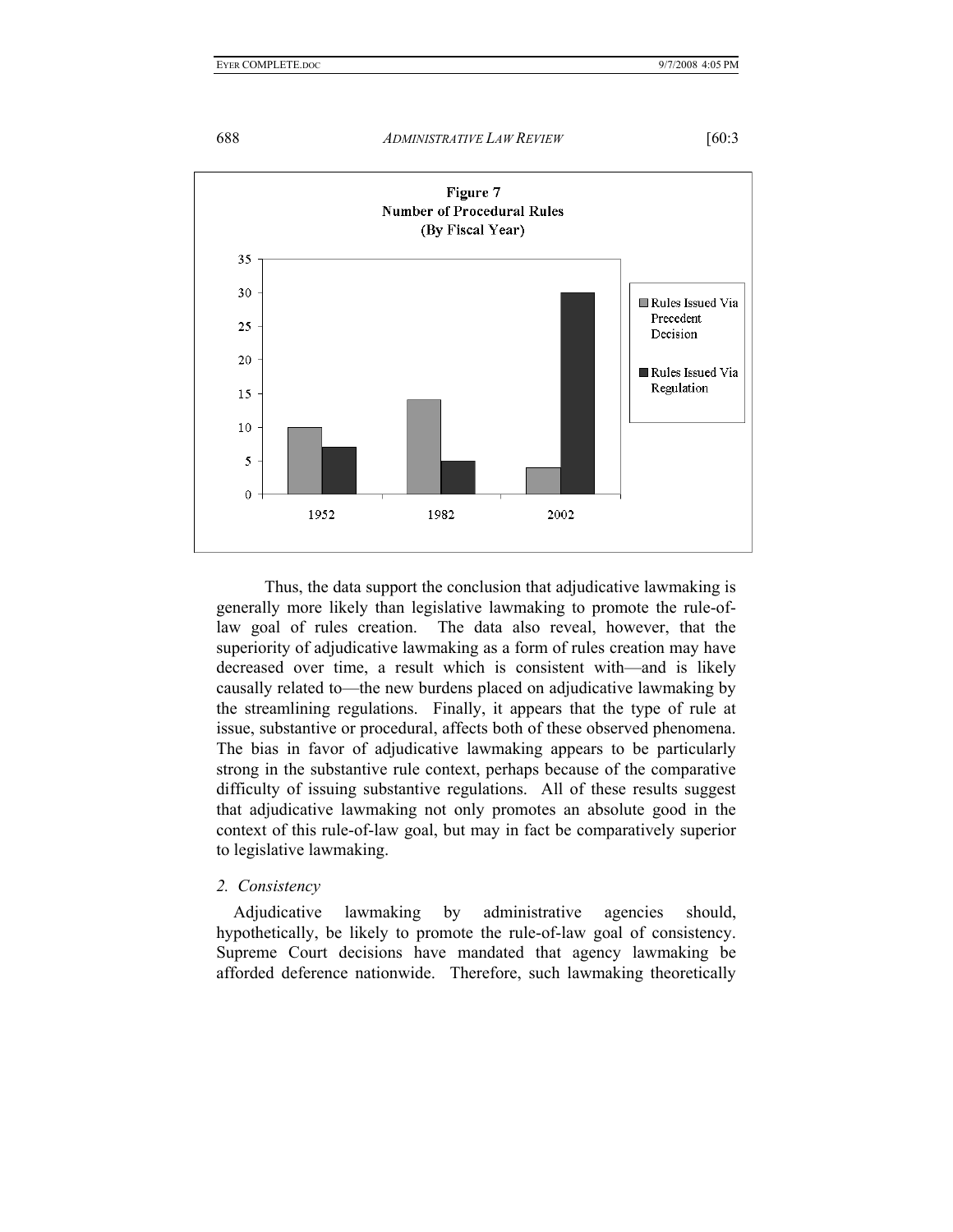creates consistent nationwide rules.<sup>152</sup> Whether adjudicative lawmaking in fact creates such rules depends on two factors: (1) whether lawmaking rules are actually issued by the agency; and (2) whether such rules are followed by the federal courts. The BIA has regularly issued a significant number of lawmaking decisions throughout its sixty-year history.<sup>153</sup> Thus, whether or not it has had a positive impact on consistency depends on the extent to which its promulgated rules have been followed by the federal courts.

This issue has been addressed, at least in part, by prior studies of administrative and immigration law, including *To the* Chevron *Station: An Empirical Study of Federal Administrative Law* and *Continuity and Change: Patterns of Immigration Litigation in the Courts, 1979–1990*. 154 The results of these studies can provide a helpful starting point for examining the issue of the BIA's impact on nationwide rules consistency. What these results suggest is that reversal of the BIA's rules is fairly rare, and that the BIA thus likely has a significant impact on nationwide rules consistency in the immigration arena.<sup>155</sup> Specifically, the BIA's decisions during the studied time period were subject to only a 10%–12% reversal rate<sup>156</sup> on "substantive law grounds," a category which would include but may not be limited to reversal of BIA precedential rules.<sup>157</sup> Thus, the results of prior studies support the hypothesis that adjudicative lawmaking may often play a significant role in furthering nationwide consistency.<sup>158</sup>

 <sup>152.</sup> *See, e.g.*, Chevron U.S.A. Inc. v. Natural Res. Def. Council, Inc., 467 U.S. 837, 842–45 (1984); INS v. Aguirre-Aguirre, 526 U.S. 415, 425 (1999); *see also supra* note 38 (noting that the rules of administrative deference have changed over time, but that deference has long been a fixture of American administrative law).

<sup>153</sup>*. See generally* I. & N. Dec., *supra* note 65 (setting forth BIA precedential decisions). Compiled data on file with author.

 <sup>154.</sup> Schuck & Elliott, *supra* note 3; Peter H. Schuck & Theodore Hsien Wang, *Continuity and Change: Patterns of Immigration Litigation in the Courts 1979–1990*, 45 STAN. L. REV. 115 (1992) [hereinafter Schuck & Wang, *Continuity and Change*].

<sup>155</sup>*. See* Schuck & Wang, *Continuity and Change*, *supra* note 154, at 172 n.277; *see also*  Schuck & Elliott, *supra* note 3, at 1043 n.138.

 <sup>156.</sup> The 10%–12% reversal rate was based on a survey of decisions of the federal courts of appeals, where most immigration adjudications are directly appealed.

<sup>157</sup>*. See* Schuck & Wang, *Continuity and Change*, *supra* note 154, at 172 n.277 (setting forth the substantive law remand rate for all immigration cases studied in *To the Chevron Station*); *see also* Schuck & Elliott, *supra* note 3, at 1014–15 (indicating that there were no immigration regulations in the dataset analyzed). It appears that the substantive law remand category was intended to be a proxy for failure to afford *Chevron* deference. However, this category would also appear to incorporate reversals of nonprecedential substantive rulings by the BIA, which should not be afforded *Chevron* deference, even in theory.

<sup>158</sup>*. See also* Michael G. Daugherty, *The Ninth Circuit, the BIA and the INS: The Shifting State of the Particular Social Group Definition in the Ninth Circuit and Its Impact on Pending and Future Cases*, 41 BRANDEIS L.J. 631, 642–43 (2003) (noting that the BIA's decisions are important in shaping circuit court precedents in the immigration context since they are generally entitled to deference); Legomsky, *Forum Choices*, *supra* note 90, at 1393; Linda A. Malone, *Beyond Bosnia and* In re Kasinga*: A Feminist Perspective on Recent Developments in Protecting Women from Sexual Violence*, 14 B.U. INT'L L.J. 319, 337 n.137 (1996) (noting the importance of BIA precedential decisions, given the deference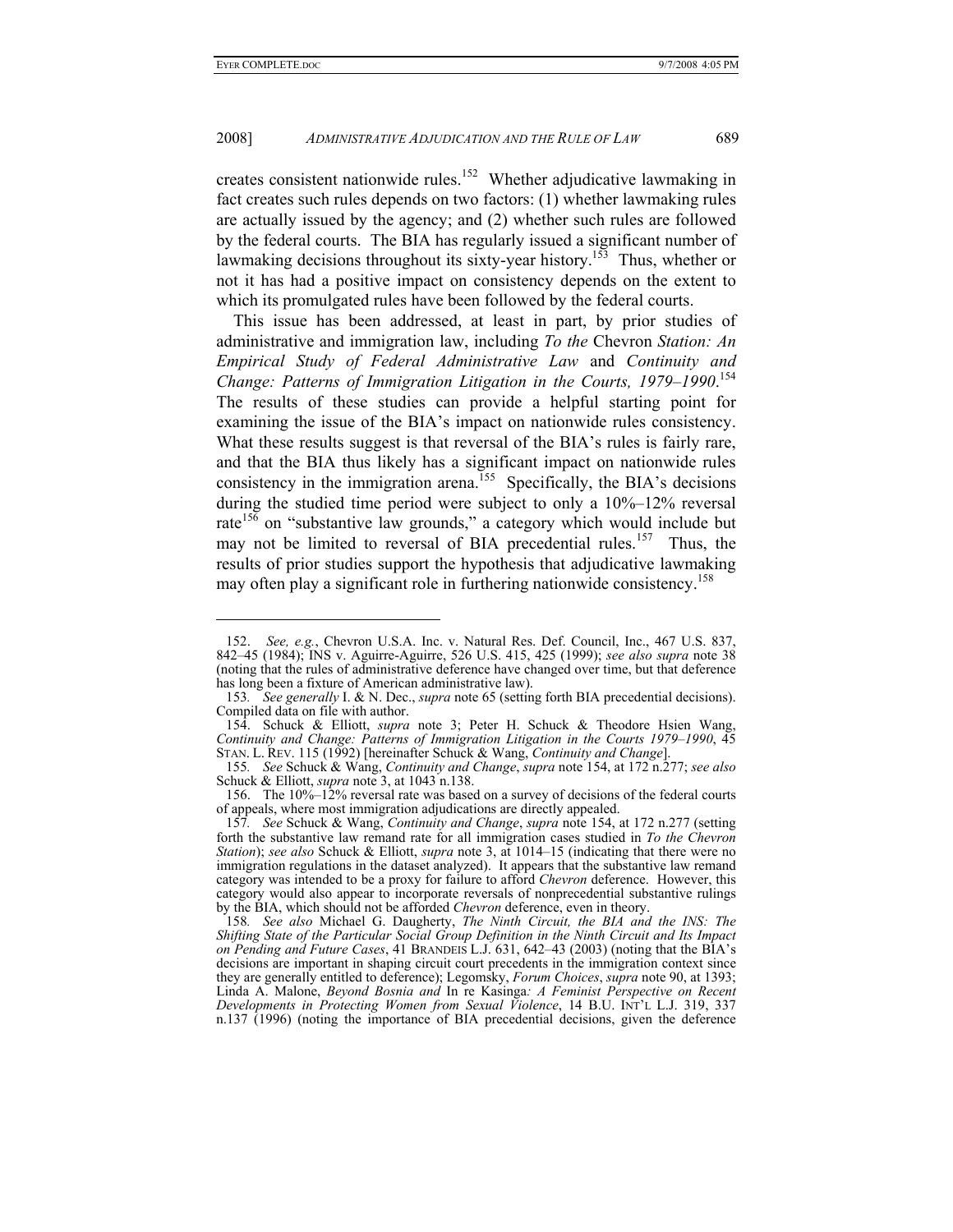The independent data analysis conducted for this study also strongly supports the conclusion that adjudicative lawmaking plays a substantial role in promoting nationwide consistency. In each of the three years surveyed (1952, 1982, and 2002), BIA rules were rejected by the federal courts *at most* 18% of the time.<sup>159</sup> In two of the three years surveyed, an astounding 100% of BIA rules were left undisturbed.<sup>160</sup> Cumulatively, only approximately 5% of BIA rules were rejected during the three years examined<sup>161</sup>



 These results, moreover, may even underestimate the consistency-promoting effects that adjudicative rule creation is likely to have under the contemporary legal regime. The only year surveyed in which any BIA rules were rejected— 1982—preceded the Supreme Court's decision in *Chevron U.S.A. Inc. v. Natural Resources Defense Council, Inc.*, 467 U.S. 837 (1984), a case that is

federal courts have generally afforded them); David L. McKinney, *Congressional Intent, the Supreme Court and Conflict Among the Circuits over Statutory Eligibility for Discretionary Relief Under Immigration and Nationalization Act § 212(c)*, 26 U. MIAMI INTER-AM. L. REV. 97, 107 (1995) ("A principal mission of the BIA is to '[e]nsure as uniform an interpretation and application of this country's immigration laws as is possible.'") (citations omitted).

 <sup>159.</sup> *See* Figure 8.

 <sup>160.</sup> *Id.* 

 <sup>161.</sup> *Id.*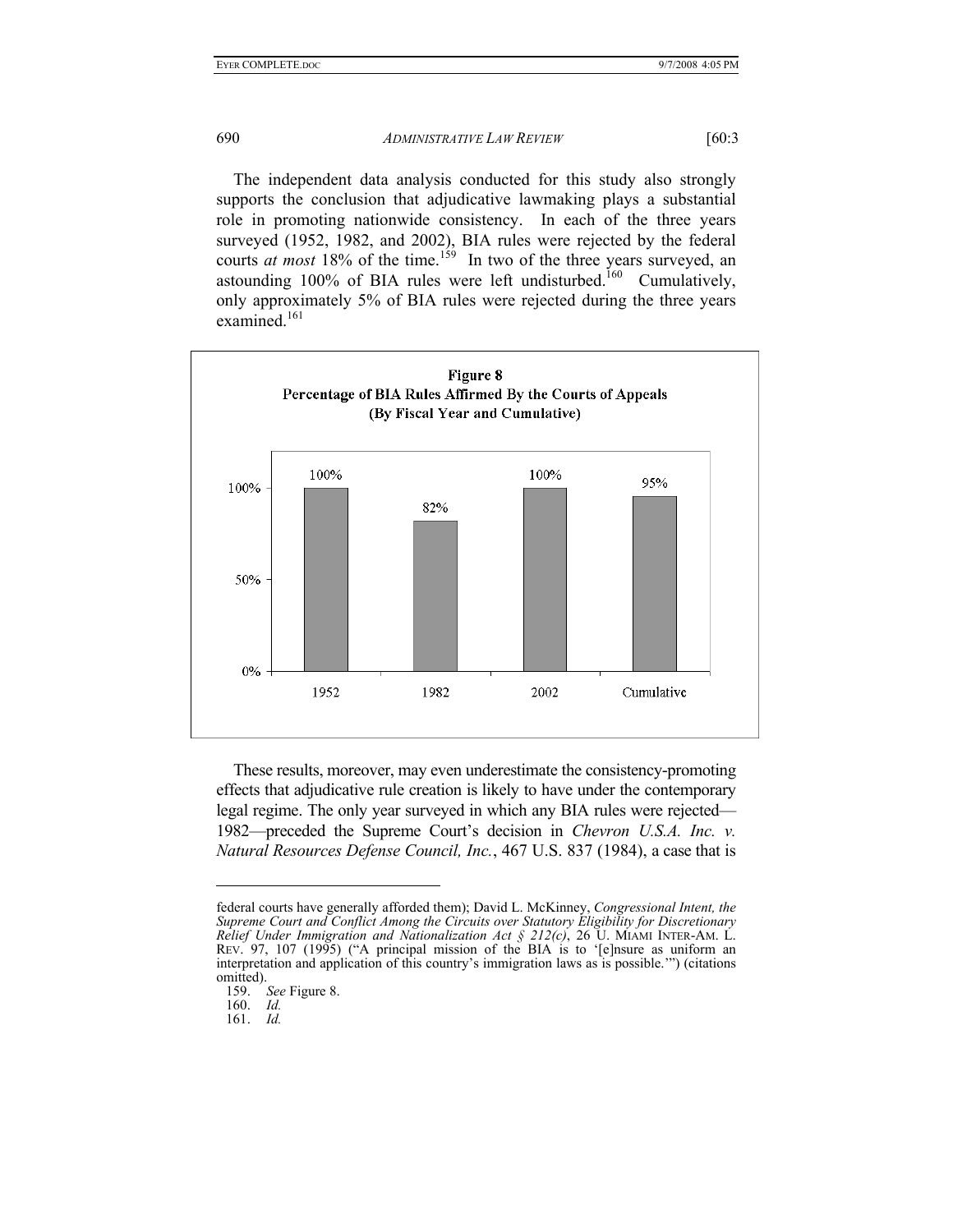widely viewed as increasing the level of deference afforded to administrative lawmaking by the federal courts. Moreover, none of the "rule rejecting" decisions examined in the study even mentioned the issue of deference, thus suggesting that the courts may not, in fact, have been applying a deferential standard of review.<sup>162</sup> Both of these factors suggest that the contemporary courts may be even *less* likely to reject adjudicative lawmaking than the study suggests.

Thus, it appears that adjudicative lawmaking may have a significant positive effect on the rule-of-law goal of consistency.<sup>163</sup>

### *3. Limitation of Discretion*

Adjudicative lawmaking may also hypothetically promote the rule-oflaw goal of limiting government discretion. Administrative agencies are often bestowed with substantial discretionary authority—authority which is often difficult or impossible for the federal courts to restrict.<sup>164</sup> As such, agencies themselves are uniquely situated to impose discretion-limiting rules on government action. Whether such agencies will in fact do so, however, will depend critically on their willingness to impose limitations on themselves or on a related enforcement agency.

Both a qualitative and a quantitative review of the BIA's caselaw suggest that the BIA has played a highly significant role in limiting otherwise unrestrained government action in the immigration context. Immigration is a notoriously discretionary field, with many statutes leaving critically important substantive determinations largely to the discretion of immigration officials.<sup>165</sup> The BIA has repeatedly created rules that limit the unfettered discretion afforded to immigration officials, thereby ensuring that claims of immigrants are, at a minimum, judged by reference to some objective standards.166 From an absolute standpoint, it is clear that the

 <sup>162.</sup> Data on file with author.

 <sup>163.</sup> The BIA itself also appears to believe that enhancing nationwide consistency in the interpretation of the immigration laws is one of its "principal mission[s]." *See In re* Cerna, 20 I. & N. Dec. 399 (BIA 1991) (Appendix) (indicating that "a principal mission of the Board of Immigration Appeals is to ensure as uniform an interpretation and application of this country's immigration laws as is possible," and noting the important role that *Chevron*  deference plays in enabling the Board to fulfill this mission).

<sup>164</sup>*. See generally supra* Part I.

<sup>165</sup>*. See, e.g.*, Heyman, *supra* note 49, at 861; Paul R. Verkuil, *A Study of Immigration Procedures*, 31 UCLA L. REV. 1141, 1205–06 (1984); *see generally* Maurice A. Roberts, *The Exercise of Administrative Discretion Under the Immigration Laws*, 13 SAN DIEGO L. REV. 144 (1975) [hereinafter Roberts, *Administrative Discretion*].

<sup>166</sup>*. See, e.g.*, Roberts, *Administrative Discretion*, *supra* note 165, at 158, 160; Seth M. Haines, *Rounding Up the Usual Suspects: The Rights of Arab Detainees in a Post-September 11 World*, 57 ARK. L. REV. 105, 130 (2005); Kanstroom, *supra* note 49, at 771– 72, 781–801; Roberts, *supra* note 80, at 36; *see also* Margaret H. Taylor, *Dangerous by Decree: Detention Without Bond in Immigration Proceedings*, 50 LOY. L. REV. 149, 157 n.38 (2004) (noting that in accordance with BIA precedents, INS must provide some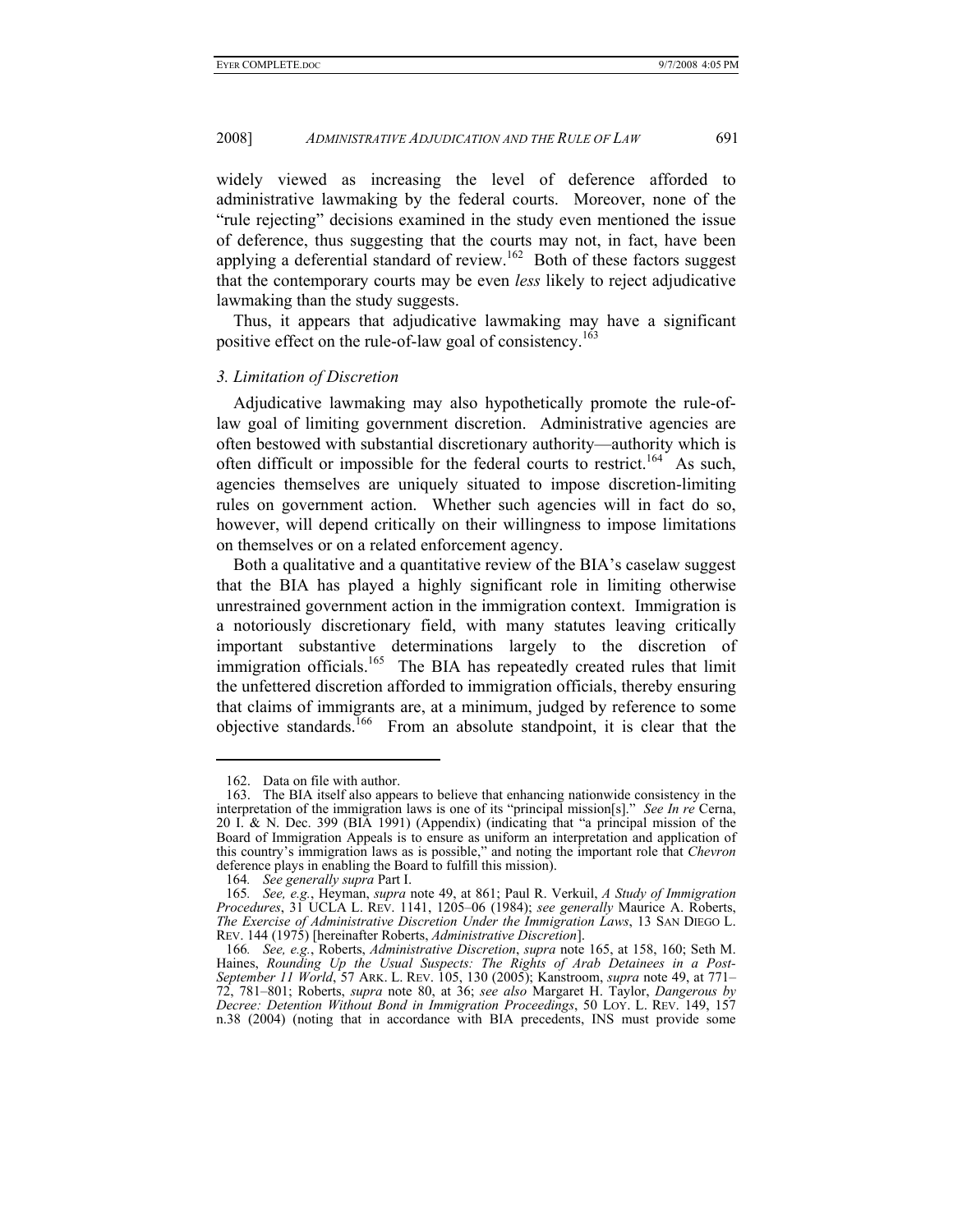BIA's adjudicative lawmaking has played an important role in promoting the rule-of-law goal of limiting government discretion.

Even from a comparative standpoint, the BIA's adjudicative lawmaking program has been highly significant. An examination of data for the years 1952, 1982, and 2002 demonstrates that BIA discretion-limiting rules formed the basis for discretion-limitation arguments in nearly 87% of cases in which such discretion-limiting arguments were raised.<sup>167</sup> In contrast, regulation-based discretion-limiting rules formed the basis for discretion limitation arguments in only 9% of cases, and judicially based discretionlimiting rules formed the basis for discretion limitation arguments in only  $4\%$  of cases  $168$ 



 Even more strikingly, 100% of the cases in which aliens prevailed on the basis of a discretion-limitation argument involved the application of a BIA discretion-limiting rule.<sup>169</sup> Thus, the BIA's adjudicative lawmaking Thus, the BIA's adjudicative lawmaking

justification for detaining an individual without bond).

 <sup>167.</sup> *See* Figure 9.

 <sup>168.</sup> *Id.* Because of the relatively low number of rules at issue in each fiscal year, statistical significance was assessed for all fiscal years cumulatively. The results are statistically significant at the p<.001 level.

 <sup>169.</sup> Because the number of cases in which aliens prevailed in each year was quite limited ( $N=3$  for 1952,  $N=2$  for 1982,  $N=3$  for 2002), it is impossible to say with statistical significance whether aliens employing a BIA discretion-limiting argument were more or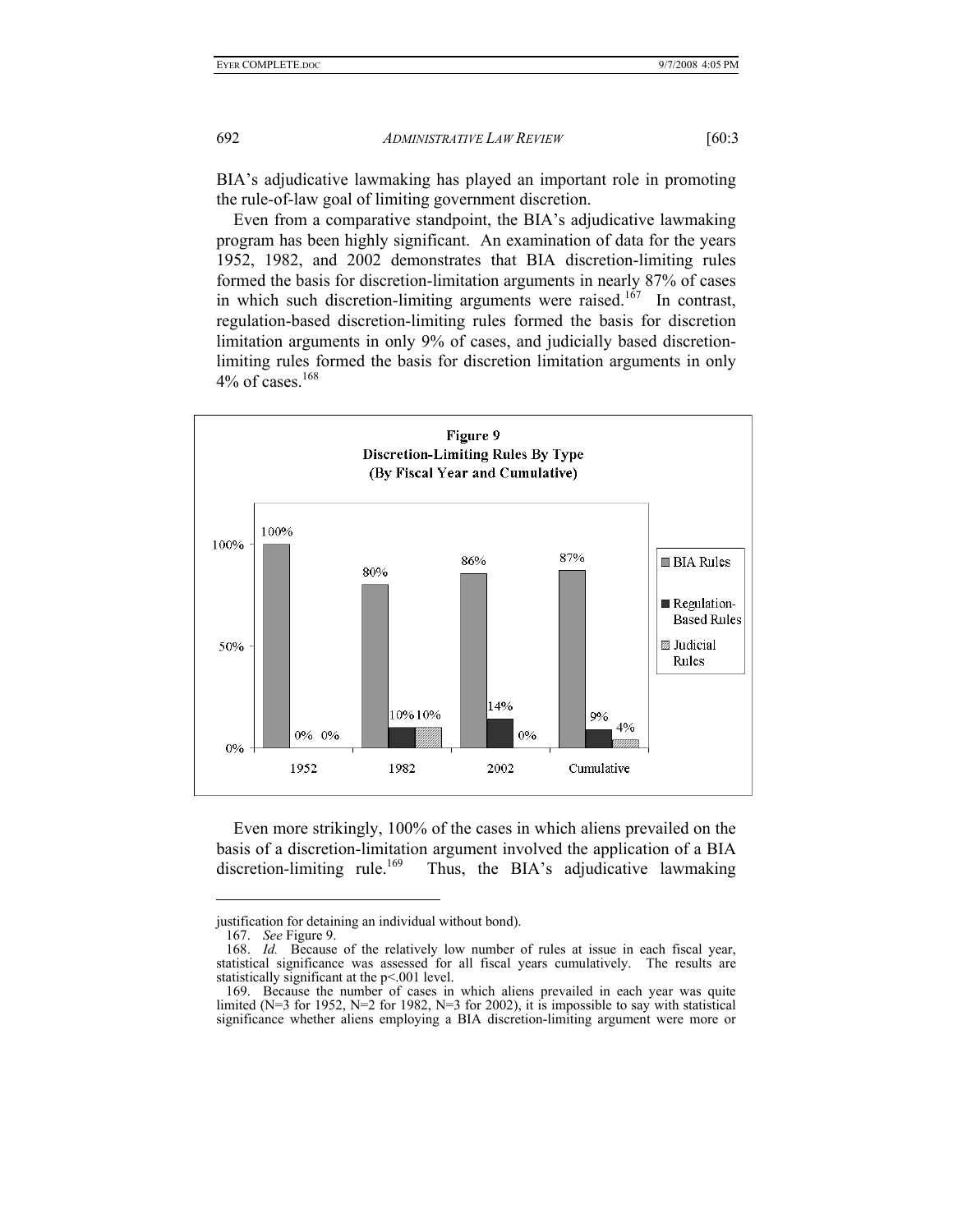program appears to have been comparatively far superior to either regulations or judicially imposed standards in truly limiting government discretion.

Finally, it should be noted that BIA-imposed limitations on government discretion may be particularly important in view of recent restrictions imposed on the ability of the federal judiciary to review the discretionary decisions of immigration entities. Under the Illegal Immigration Reform and Immigrant Responsibility Act of 1996 (IIRIRA), as amended by the REAL ID Act, federal courts are precluded from reviewing virtually all discretionary determinations in the immigration context.<sup>170</sup> Thus, as to areas of immigration discretion that are unrestricted by statute or by constitution, the federal courts will, at best, be limited to enforcing the BIA's own self-created discretion-limiting rules (or discretion-limiting rules issued by regulation).<sup>171</sup> Such rules therefore are likely to assume even greater stature under the current jurisdictional regime than they have historically possessed.<sup>172</sup>

### *4. Prospectivity*

 $\overline{a}$ 

Adjudicative lawmaking has been specifically criticized for its lack of prospectivity (i.e., the fact that it allows for the creation of legal rules in the context of the case in which they are to be applied).<sup>173</sup> Thus, one might

less likely to win, as compared with a regulation or judicial-based argument. Because of the small sample sizes at issue, the statistical significance of the results was assessed using a Fisher's Exact test.

<sup>170</sup>*. See* 8 U.S.C. § 1252(a)(2)(B) (2000); *see also* Kanstroom, *supra* note 49, at 703 (remarking on the "seriously limited judicial review of discretionary immigration decisions" under the two Acts); *see generally* Daniel Kanstroom, *The Better Part of Valor: The REAL ID Act, Discretion, and the "Rule" of Immigration Law*, 51 Boston College Law School Faculty Papers 161 (2007), *available at* http://lsr.nellco.org/bc/bclsfp/papers/191/ (last visited Sept. 14, 2007) (discussing judicial review of discretionary decisions post-IIRIRA) [hereinafter Kanstroom, *Better Part of Valor*]. The only substantial restriction on this jurisdictional limitation is imposed by the REAL ID Act, which provides that questions of law and constitutional claims remain reviewable by the federal courts. 8 U.S.C. §  $1252(a)(2)(B)$ .

 <sup>171.</sup> There is a strong argument that the application of (or more properly the failure to apply) BIA precedential decisions and standards set forth in immigration regulations should be reviewable, regardless of whether those decisions or standards concern discretionary determinations. Nevertheless, some courts prior to the enactment of the REAL ID Act had taken the position that such standards were not, in fact, reviewable. *See generally*  Kanstroom, *Better Part of Valor*, *supra* note 170, at 180–89. Following the enactment of the REAL ID Act, there should be little dispute that the application of (or failure to apply) such legal standards are reviewable as questions of law. *See, e.g.*, Johnson v. Ashcroft, 378 F.3d 164, 169 (2d Cir. 2004) (noting that the question of whether the BIA has followed mandatory requirements set forth in its caselaw is a question of law).

<sup>172</sup>*. See* Evelyn H. Cruz, *Double the Injustice, Twice the Harm: The Impact of the Board of Immigration Appeals's Summary Affirmance Procedures*, 16 STAN. L. & POL'Y REV. 481, 500 (2005) (noting the increased importance of the BIA in view of IIRIRA's restrictions on federal court reviewability of discretionary immigration decisionmaking).

<sup>173</sup>*. See, e.g.*, Araiza, *supra* note 5, at 356.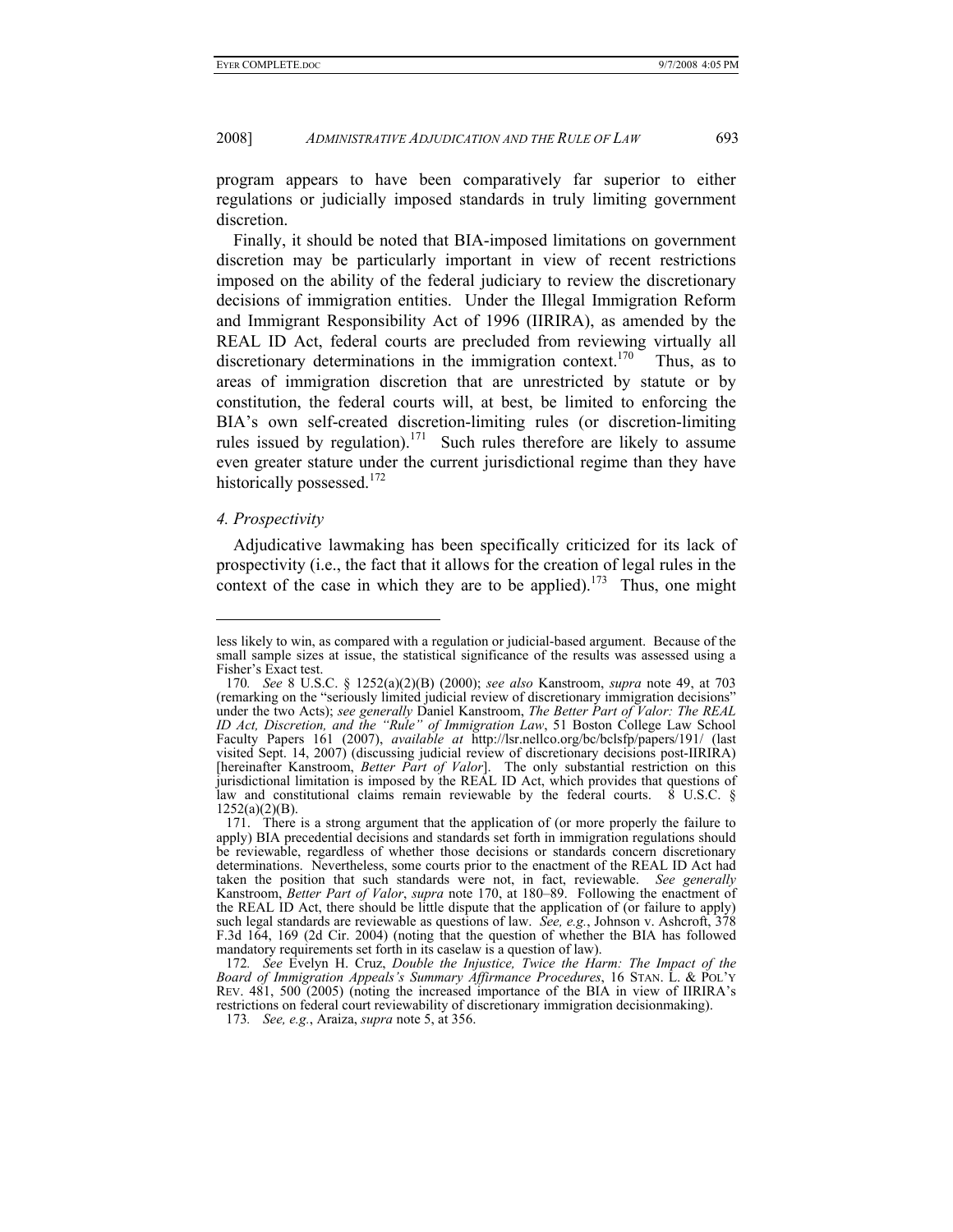anticipate that an empirical evaluation would demonstrate that adjudicative lawmaking has a substantial—or at a minimum, noticeable—negative impact on the rule-of-law goal of prospectivity. However, it appears that litigants perceive adjudicative lawmaking as having a minimal impact on prospectivity. This conclusion is consistent with the theoretical observations made in Part I regarding the limitations of many of the prospectivity criticisms of adjudicative lawmaking.

An analysis of federal circuit court decisions issued in 1952, 1982, and 2002 reveals only one case—0.15% of the sample evaluated—that raised a prospectivity challenge to the application of a BIA rule.<sup>174</sup> In contrast, 9.02% of the sample involved prospectivity challenges to the application of federal legislation.175 No prospectivity challenges were raised to the application of INS/DOJ regulations.<sup>176</sup> While the single challenge to a BIA rule's retroactivity was successful, a single successful challenge (out of all cases analyzed) hardly suggests that adjudicative lawmaking poses a serious threat to the rule-of-law objective of prospectivity.<sup>177</sup>

In addition, a survey of BIA caselaw reveals that the BIA is at least cognizant of the problem of retroactivity, and sometimes makes new rules applicable only prospectively.<sup>178</sup> The BIA is particularly likely to adopt such an approach where the new rule constitutes a true and unexpected departure from prior BIA precedent.<sup>179</sup> While this approach was by no means taken in all cases, it suggests that at least the more extreme cases of retroactivity may be eliminated through the BIA's own use of temporal limitations on newly created rules.<sup>180</sup>

Thus, while prospectivity goals seem unlikely to be promoted by adjudicative lawmaking, they also do not appear to be substantially hindered by such lawmaking.

#### *5. Notice or Publicity*

 $\overline{a}$ 

Notice or publicity norms—informing the public of the standards applicable to it—can theoretically be either promoted or hindered by adjudicative lawmaking. Unfortunately, there is no quantitative way of measuring the impact of the BIA's adjudicative lawmaking program on

 <sup>174.</sup> Data on file with author.

 <sup>175.</sup> Data on file with author.

 <sup>176.</sup> Data on file with author.

 <sup>177.</sup> Data on file with author.

<sup>178</sup>*. See, e.g.*, *In re* G-C-L-, 23 I. & N. Dec. 359, 361–62 (BIA 2002); *In re* S-H-, 23 I. & N. Dec. 462, 464 (BIA 2002).

<sup>179</sup>*. See, e.g.*, *In re* G-C-L-, 23 I. & N. Dec. at 361–62.

 <sup>180.</sup> Note, however, that the legitimacy of designating rules developed during administrative adjudication as purely prospective is somewhat in doubt under the Supreme Court's fractured caselaw. *See generally* Araiza, *supra* note 5 (surveying the pertinent caselaw in this area).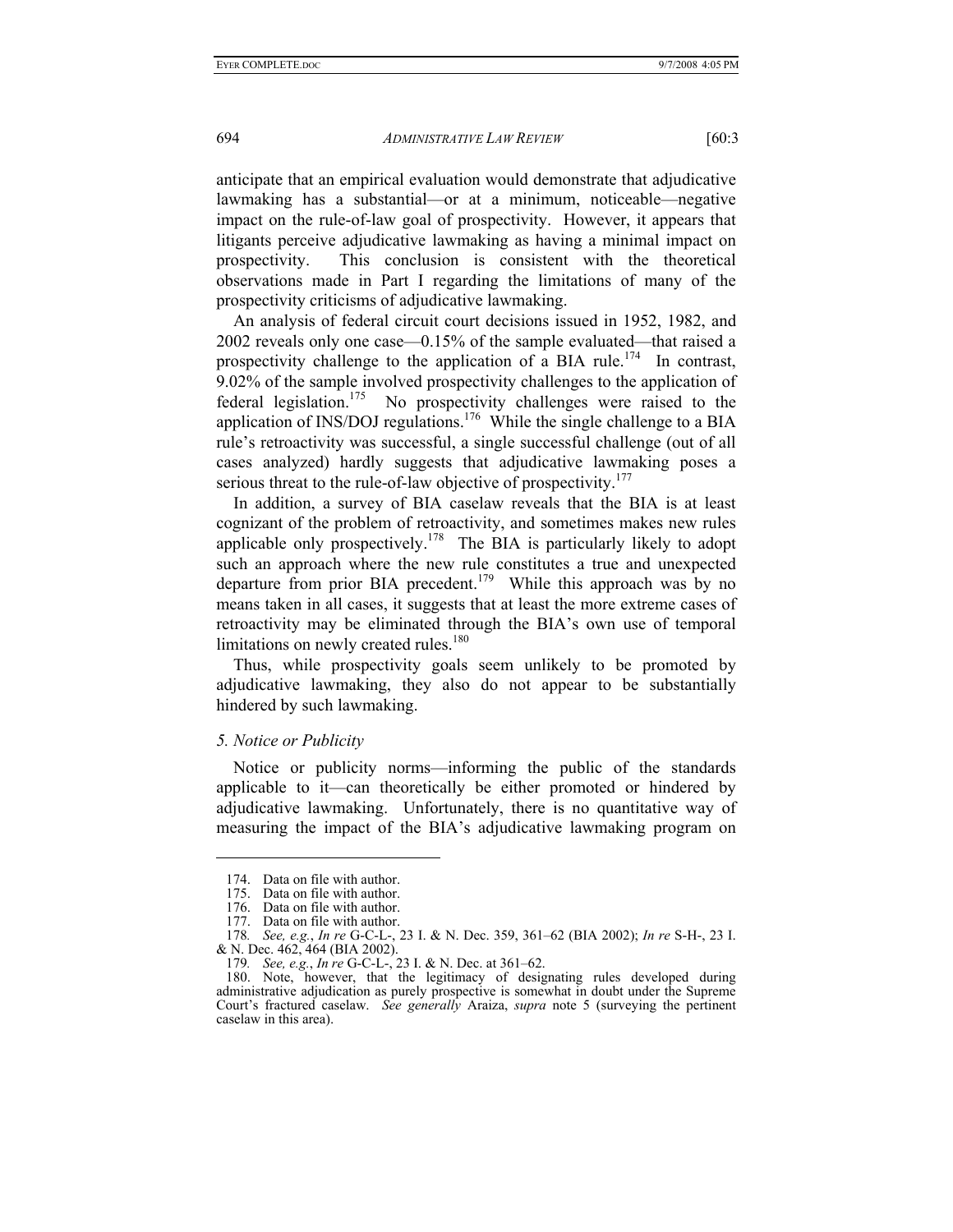notice and publicity. However, a qualitative evaluation suggests that the BIA's adjudicative lawmaking has had a positive impact.

The BIA has always, throughout its history, made its decisions available in a published, accessible format.<sup>181</sup> Thus, on an absolute level, it has promoted notice and publicity by ensuring that many of the legal rules applicable in the immigration context are available to interested constituents. This approach stands in contrast to immigration enforcement (previously INS and today ICE), which is often accused of applying *de facto* or "covert" policies, of which the public has no notice.<sup>182</sup>

On the other hand, it is clear—at least in theory—that notice and publicity norms would be better promoted by a comparable regulation scheme. It is difficult to accurately and precisely cull specific legal rules from over sixty years of BIA caselaw. Moreover, the format in which BIA decisions are issued—by date of issuance—does little to assist in finding all decisions related to a specific topic. A number of tools provided by private entities—including searchable electronic databases and topical summaries of BIA decisions—lessen, but do not eliminate, these difficulties. In contrast, a comparable regulation-based program would be organized topically, allowing for greater ease in determining the applicable legal rule.

In the absence of any such regulations, however, it is clear that the BIA's adjudicative lawmaking serves an important notice and publicity function. Without such adjudicative lawmaking, it is likely that many immigrationrelated rules would be totally hidden from public view, critically undermining the rule-of-law goals of notice and publicity.

#### *6. Stability*

 $\overline{a}$ 

Stability, in theory, could be either promoted *or* hindered by adjudicative lawmaking. However, the comparative ease of adjudicative lawmaking (as compared to legislative lawmaking) suggests that adjudicative lawmaking may be particularly susceptible to reversals of position, thus leading to lesser stability.<sup>183</sup> An examination of legal literature and of BIA caselaw tends to bear out this hypothesis. However, it also suggests that there are often good reasons—reasons that further other rule-of-law goals—for BIA changes of position.

<sup>181</sup>*. See generally* Administrative Decisions Under Immigration and Nationality Laws of the United States (setting forth the BIA's precedential decisions). Compiled data on file with author.

<sup>182</sup>*. See, e.g.*, Michele R. Pistone, *Justice Delayed Is Justice Denied: A Proposal for Ending the Unnecessary Detention of Asylum Seekers*, 12 HARV. HUM. RTS. J. 197, 230–31 (1999) (noting that INS has a *de facto* policy of basing its rate of release of detainees on the availability of detention beds); Orantes-Hernandez v. Meese, 685 F. Supp. 1488, 1505 (C.D. Cal. 1988) (finding that INS had a de facto policy of pressuring Salvadorans to accept voluntary departure).

<sup>183</sup>*. See generally supra* Part I.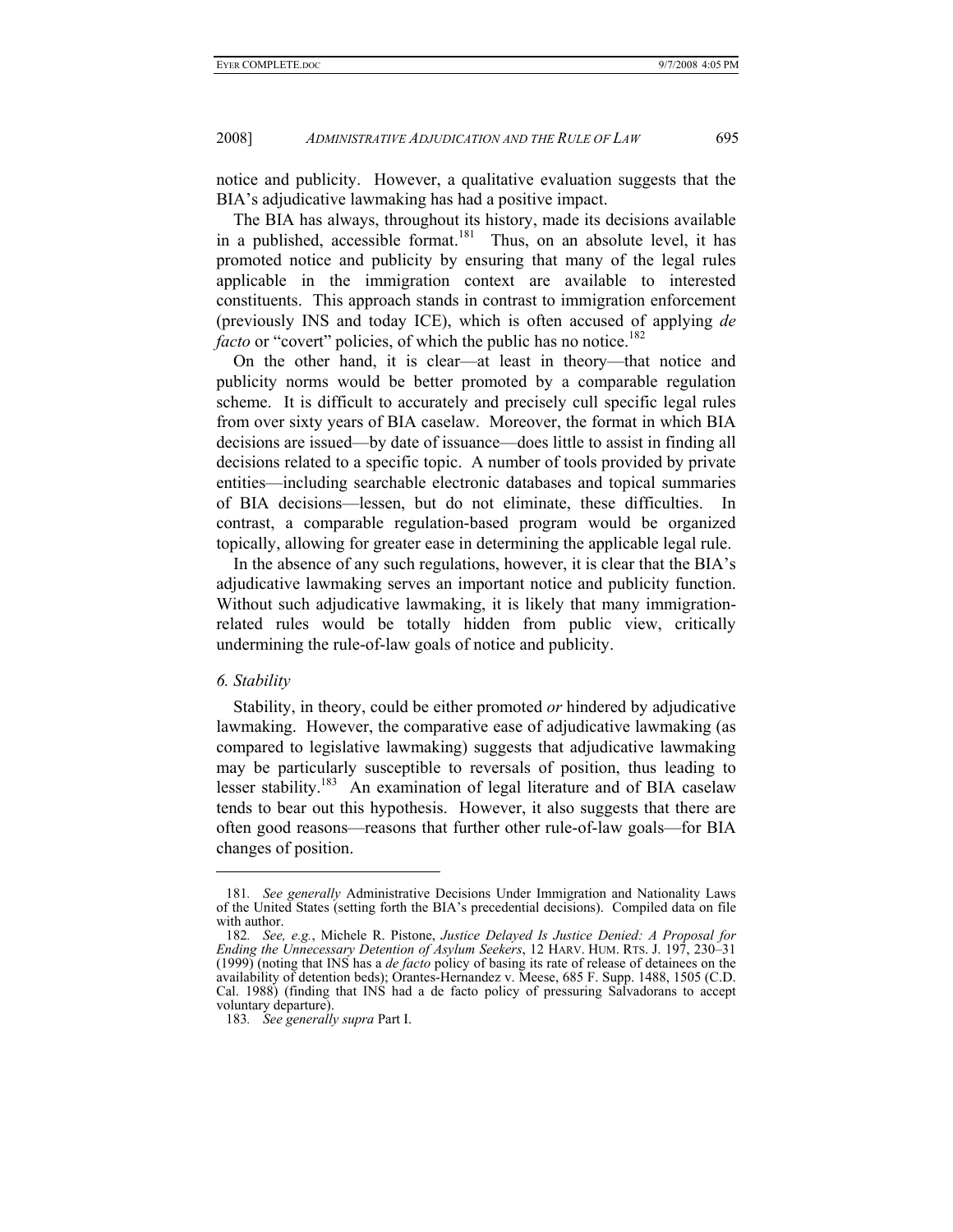Legal literature is replete with criticisms of the BIA for its inconsistency with respect to important issues of immigration policy.<sup>184</sup> As numerous authors have observed, there are several high profile immigration law issues on which the BIA has reversed direction or failed to articulate a clear, consistent policy.<sup>185</sup> Thus, it appears that the BIA may undermine the rule-of-law objective of stability by failing to consistently articulate and apply its own legal policies.

An evaluation of BIA caselaw supports this conclusion, at least with respect to the contemporary BIA.<sup>186</sup> In the cases surveyed, fourteen (or 12%) of the decisions reversed a prior decision of the BIA—facially, a very high proportion of cases.<sup>187</sup> Although it is not possible to compare this figure to reversals of position in immigration regulations (due to difficulties in assessing whether a new regulation reversed prior agency position), it seems likely that this proportion of reversals of position is high, not only as an absolute matter, but as compared to legislative lawmaking.

A closer examination of the reasons for these BIA reversals reveals, however, that they are often motivated or compelled by a desire to promote other rule-of-law goals. For example, 29% of the BIA reversals reviewed were compelled by a change in statutory, regulatory, or foreign law.<sup>188</sup> An additional 21% of the reversals were motivated by a desire for consistency with federal court of appeals precedents.<sup>189</sup> Thus, a full 50% of BIA reversals were motivated by a need or desire to promote consistency another critical rule-of-law objective.<sup>190</sup>

<sup>184</sup>*. See, e.g.*, Roberts, *Administrative Discretion*, *supra* note 165, at 160; Rex D. Kahn, *Why Refugee Status Should Be Beyond Judicial Review*, 35 U.S.F. L. REV. 57, 66 & n.82 (2001); Margulies, *supra* note 141, at 844.

<sup>185</sup>*. See, e.g.*, Kahn, *supra* note 184, at 66 n.82; Margulies, *supra* note 141, at 844.

 <sup>186.</sup> In contrast to the relatively high numbers of reversals of position observed in later years, in the 1952 sample no reversals were observed. Data on file with author.

 <sup>187.</sup> Data on file with author.

<sup>188</sup>*. See infra* Figure 10. There were no reversals of BIA position in FY 1952. Therefore, FY 1952 is omitted from the data represented in Figure 10.

 <sup>189.</sup> *Id*.

 <sup>190.</sup> *Id.*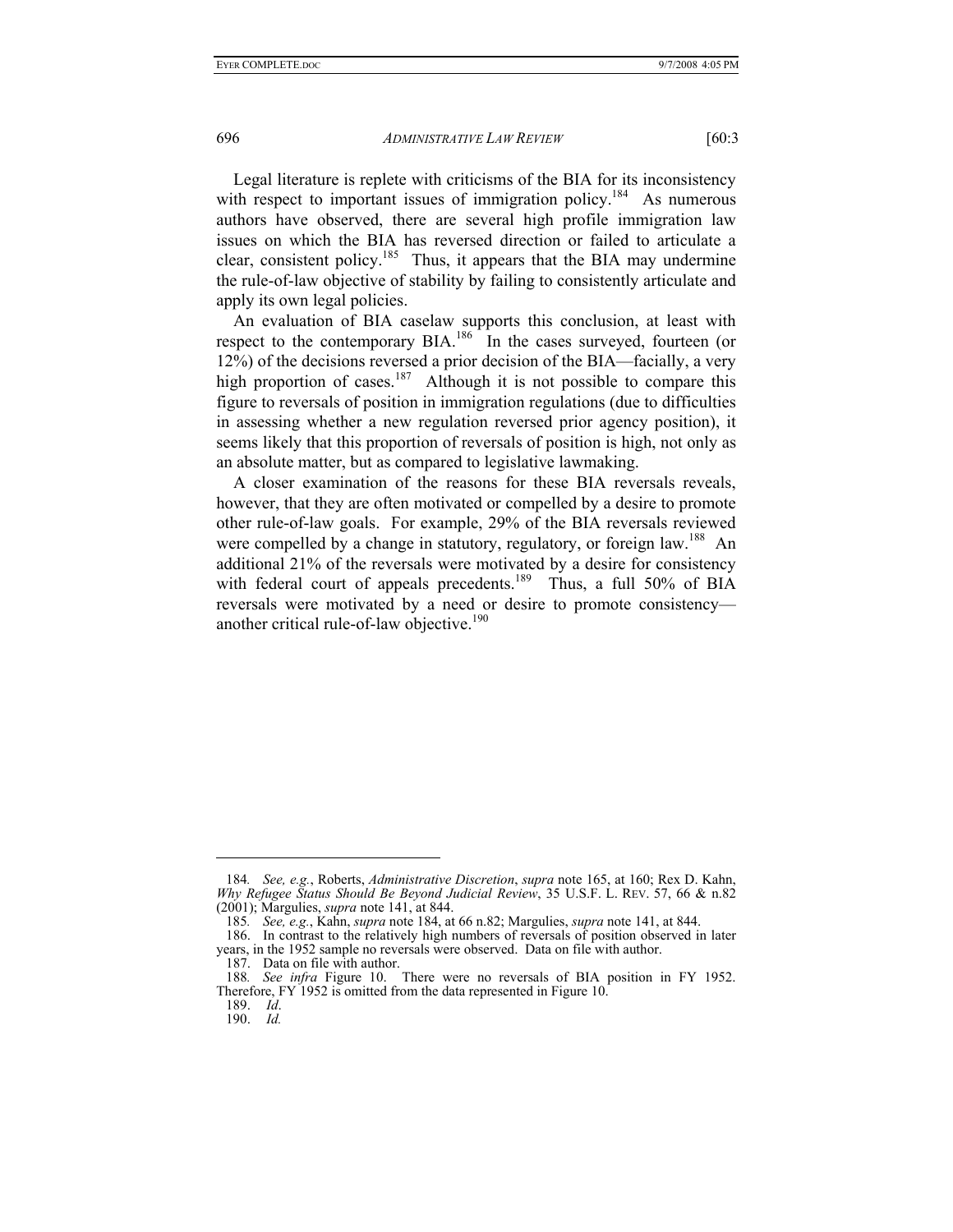

Thus, an analysis of BIA caselaw does support the conclusion that the BIA reverses its position frequently, thereby undermining the rule-of-law goal of stability. An examination of the reasons for these changes of position, however, suggests that they are often made in furtherance of another rule-of-law objective: consistency. Therefore, an assessment of the BIA's consistency leads to mixed conclusions with respect to the BIA's promotion of rule-of-law objectives.

#### *7. Predictability*

Predictability, in the sense of the ability of regulated parties to know what the law proscribes, should clearly be promoted by adjudicative lawmaking. Any time that an agency exercises its legal "gap filling" role, whether through adjudicative lawmaking or legislative lawmaking*,* this assists parties in understanding the law and thus enhances predictability. Moreover, as noted in Part I, adjudicative lawmaking seems—even from a comparative standpoint—likely to be superior to legislative lawmaking in promoting predictability. This is because adjudicative lawmaking seems likely to lead to overall greater rules creation than legislative lawmaking, given the lesser obstacles to new rules creation in the adjudication context. Adjudicative lawmaking also seems more likely than legislative lawmaking to address the specific predictability concerns of discrete groups of regulated entities, given that adjudication—unlike legislative lawmaking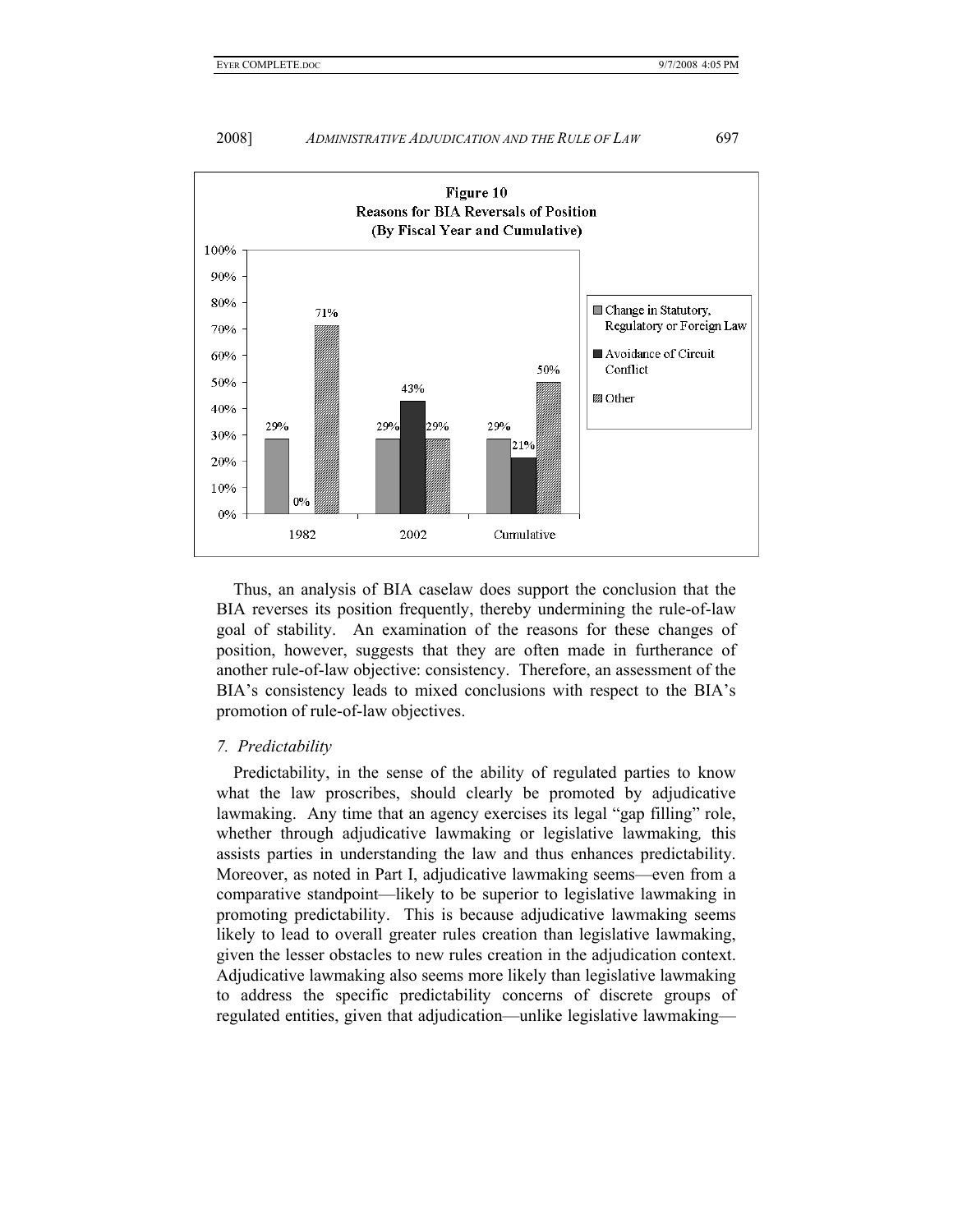is often directed at special individual circumstances.

An examination of BIA caselaw and legal literature tends to bear out the hypothesis that adjudicative lawmaking plays an important role in enhancing predictability. As noted at the outset of this section, the BIA has regularly exercised its lawmaking authority throughout its sixty-plus-year history, issuing precedential decisions at a rate of approximately forty-eight per year.191 Many of these decisions have resulted in the creation of multiple legal rules, all of which promote predictability of the law for regulated entities.<sup>192</sup> From a comparative standpoint, moreover, adjudicative immigration lawmaking has arguably been superior to legislative immigration lawmaking—the BIA has historically tended to issue a greater number of rules than have been issued via immigration regulations, particularly in the context of substantive (as opposed to procedural) lawmaking.193

BIA caselaw and legal literature also tend to support the conclusion that adjudicative lawmaking can play a unique, critical role in promoting predictability for discrete groups of regulated entities. Interpretation of the Immigration and Nationality Act (INA) regularly involves the application of vague general terms to a wide variety of discrete individual circumstances.194 Moreover, interpretation of the terms of the Act often requires the assessment of other (non-INA) laws that are both topically and jurisdictionally diverse.<sup>195</sup> Thus, there are an enormous number of discrete legal assessments that need to be carried out in order to interpret certain parts of the INA, assessments which are often uniquely poorly suited to legislative lawmaking given their contingency on potentially changeable non-INA law.

In several of these areas, the BIA has played a predominant or exclusive role in filling statutory gaps, and thus in enhancing predictability for regulated entities. For example, the BIA is acknowledged to be the primary entity responsible for defining what constitutes a crime of moral turpitude (a category of deportable offenses) under the INA, and has also played a major role in defining what constitutes an aggravated felony

<sup>191</sup>*. See supra* note 87 and accompanying text.

<sup>192</sup>*. See supra* notes 138–50 and accompanying text*.* 

<sup>193</sup>*. Id.*

<sup>194</sup>*. See, e.g.*, 8 U.S.C. § 1227(a)(2)(A)(i) (2000) (providing for the deportation, under certain circumstances, of an alien upon conviction of a "crime involving moral turpitude").

 <sup>195.</sup> For example, whether a particular crime is a crime involving moral turpitude and whether it is an "aggravated felony" for the purposes of the immigration laws depends on a case-by-case assessment of the underlying state, federal, or foreign criminal law. Similarly, determining whether an individual qualifies as a "sister," "brother," "mother," or "father" for visa purposes may also require reference to the terms of the family law of other countries.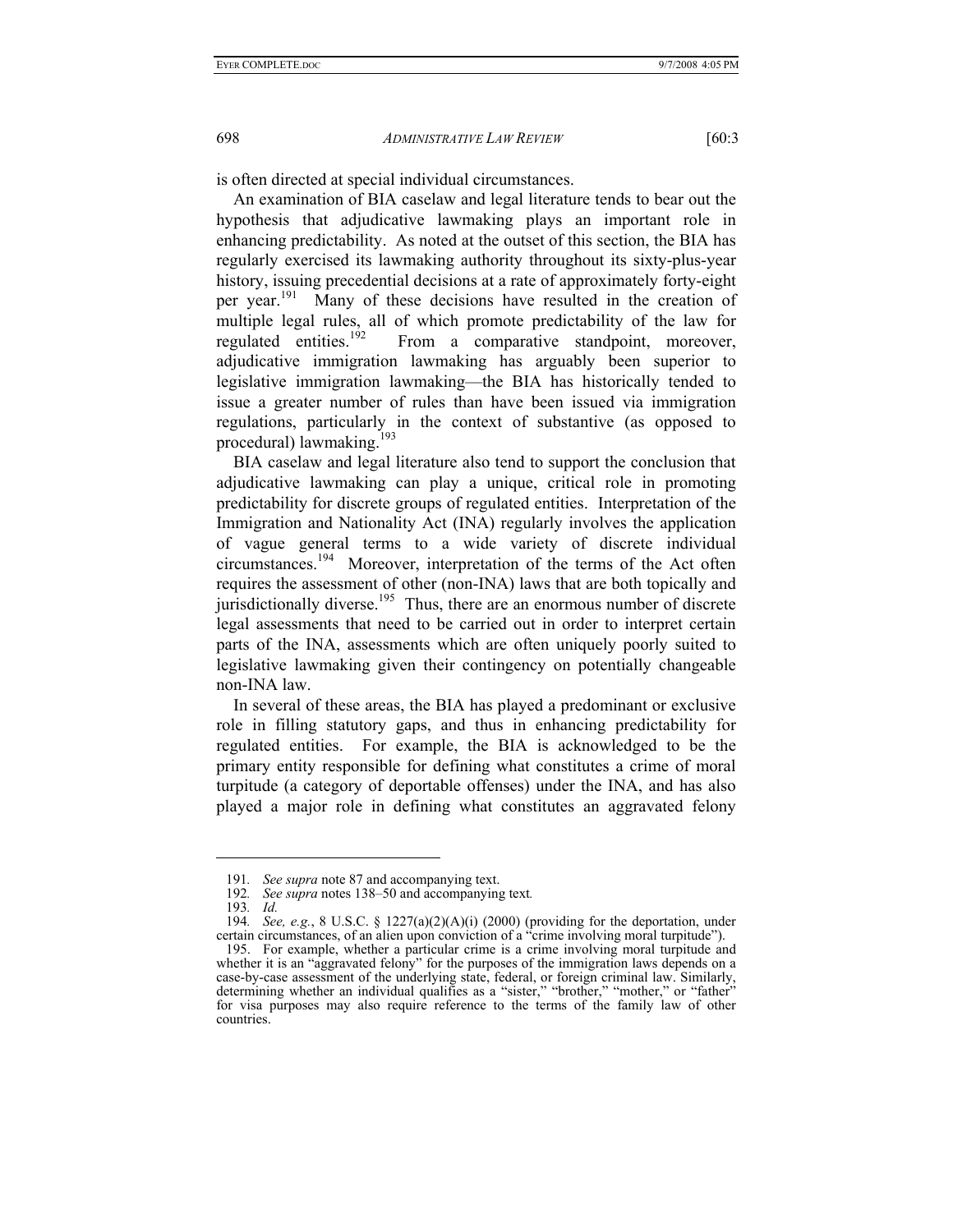(another category of deportable offenses).<sup>196</sup> The BIA has also played a predominant role in developing the law surrounding what factual and legal circumstances must be met in order to demonstrate a visa-qualifying familial relationship (e.g., what constitutes an INA-qualifying marriage, parent/child relationship, etc.).<sup>197</sup> Similarly, the BIA has also played a substantial role in clarifying what forms of state and federal postconviction relief serve to eliminate the immigration consequences of a conviction.198 Each of these areas may literally determine an alien's ability to enter or remain in the United States, but has been addressed minimally, if at all, through legislative lawmaking. Thus, the BIA's exercise of its adjudicative lawmaking function has played a critical role in enhancing predictability for numerous discrete categories of immigrants.

### **CONCLUSIONS**

This Article represented an effort to empirically assess the potential benefits of adjudicative lawmaking by administrative agencies. The results of the study are striking—by numerous rule-of-law measures, adjudicative lawmaking promotes desirable outcomes. Although adjudicative lawmaking also displays certain drawbacks from a rule-of-law perspective, these drawbacks are—with limited exceptions—quite minor.

These results directly contradict the traditional wisdom, which has generally viewed adjudicative lawmaking by administrative agencies as undesirable.<sup>199</sup> Specifically, numerous prior authors have hypothesized that adjudicative lawmaking should be discouraged because it is comparatively disadvantageous vis-à-vis legislative lawmaking.<sup>200</sup> Such authors have focused on a number of theoretical disadvantages of adjudicative

<sup>196</sup>*. See* Susan L. Pilcher, *Justice Without a Blindfold: Criminal Proceedings and the Alien Defendant*, 50 ARK. L. REV. 269, 311–15 (1997); *see also* Alexandra E. Chopin, *Disappearing Due Process: The Case for Indefinitely Detained Permanent Residents' Retention of Their Constitutional Entitlement Following a Deportation Order*, 49 EMORY L.J. 1261, 1278 n.102 (2000) (noting that "crimes of moral turpitude" are "a class of offenses defined by Board of Immigration Appeals case law"). An astounding 13% (15 of 113) of all BIA precedential decisions surveyed were concerned with the issue of what constitutes a crime of moral turpitude or what constitutes an aggravated felony.

 <sup>197.</sup> Eight percent (9 of 113) of the decisions surveyed addressed the issue of what constitutes a visa-qualifying familial relationship.

 <sup>198.</sup> Five percent (6 of 113) of the decisions surveyed addressed the issue of what forms of postconviction relief may serve to eliminate the immigration consequences of a criminal conviction.

<sup>199</sup>*. See, e.g.*, Araiza, *supra* note 5, at 356; Bernstein, *supra* note 4, at 621–22; Grunewald, *supra* note 4, at 278–79, 281; Handler, *supra* note 4, at 259–61; Mayton, *supra*  note 4, at 103; McFarland, *supra* note 4, at 433–38; Pierce, *supra* note 4, at 308–09; *see also* Elliott, *supra* note 4, at 1491 (noting that most American academic students are overly enamored with the legislative lawmaking process).

<sup>200</sup>*. See* Bernstein, *supra* note 4, at 621–22; Grunewald, *supra* note 4, at 278–79, 281; Handler, *supra* note 4, at 259–61; Mayton, *supra* note 4, at 103; McFarland, *supra* note 4, at 433–38; Pierce, *supra* note 4, at 308–09; *see also* Elliott, *supra* note 4, at 1491.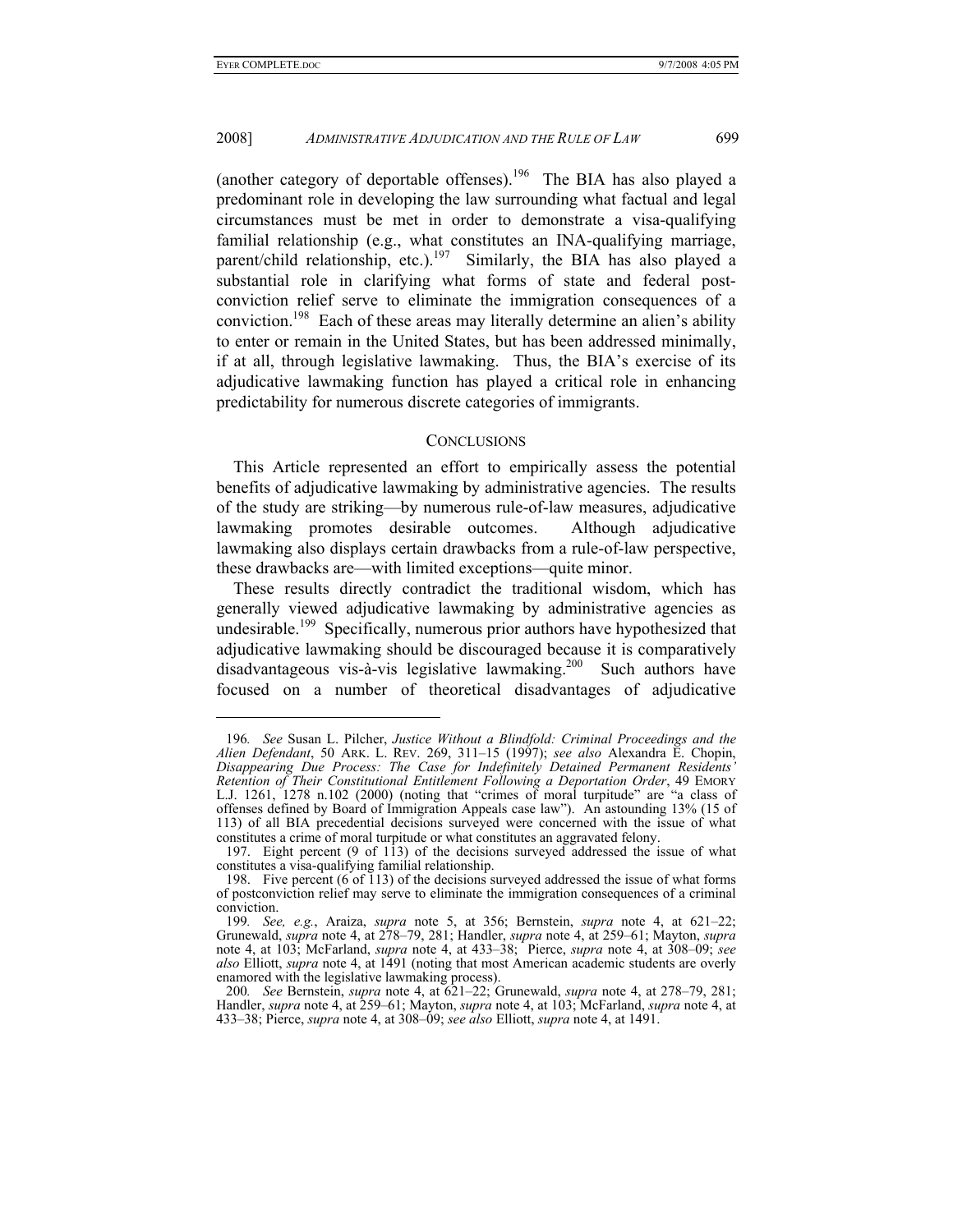lawmaking, including: (1) its lack of prospectivity, (2) its tendency to arise in fact-bound circumstances, (3) its limited predictability or transparency (as compared to legislative lawmaking), and (4) its limited opportunities for public participation (as compared to legislative lawmaking). $^{201}$ 

In striking contrast to this traditional perspective, the instant empirical analysis indicates that adjudicative lawmaking in fact has a number of significant benefits. Among other things, the analysis demonstrates that adjudicative lawmaking is superior to legislative lawmaking in the areas of: (1) creating significant numbers of legal rules, (2) limiting government discretion, and (3) enhancing predictability for regulated entities through legal gap filling. The analysis further establishes that there are—in addition to the above-noted comparative benefits—significant absolute benefits of adjudicative lawmaking, including: (1) promoting consistency in the development of immigration law and (2) assisting in the notice or publicity of such law. Finally, the empirical analysis conducted for this Article suggests that several of the previously identified theoretical drawbacks to adjudicative lawmaking, including its lack of prospectivity, are of lesser significance than previously hypothesized.

The reasons for the discrepancies between the conclusions of most prior authors and the instant analysis appear to be threefold.<sup>202</sup> First, prior academic treatments of adjudicative lawmaking have ignored absolute goods that may be furthered by such lawmaking—i.e., goods that may also be furthered by legislative lawmaking. Second, no prior analysis has endeavored to empirically assess the drawbacks and benefits of adjudicative lawmaking in any sort of a systematic fashion. Finally, the rule-of-law criteria evaluated by this study included several factors that have not traditionally been evaluated by other scholars—factors by which adjudicative lawmaking appears to be comparatively superior to legislative lawmaking.

 This Article's differing substantive conclusions necessarily lead to differing prescriptive conclusions from those expressed in the prior literature. Specifically, in contrast to prior literature—which has generally suggested that we should take steps to limit adjudicative lawmaking by administrative agencies—the results of this Article suggest that adjudicative lawmaking should generally be encouraged. At a minimum, the results of this Article suggest that we should be concerned by

<sup>201</sup>*. See, e.g.*, Araiza, *supra* note 5, at 356–57; Bernstein, *supra* note 4, at 587–98; Grunewald, *supra* note 4, at 278–79, 281; Mayton, *supra* note 4, at 103; McFarland, *supra*  note 4, at 433–38; Pierce, *supra* note 4, at 308–09; *see also* Elliott, *supra* note 4, at 1491.

 <sup>202.</sup> As noted, *supra*, a few prior articles have argued that the traditional critiques of adjudicative lawmaking are exaggerated. *See* Elliott, *supra* note 4, at 1491–92; Robinson, *supra* note 4, at 514–28; Kovacic, *supra* note 7, at 320.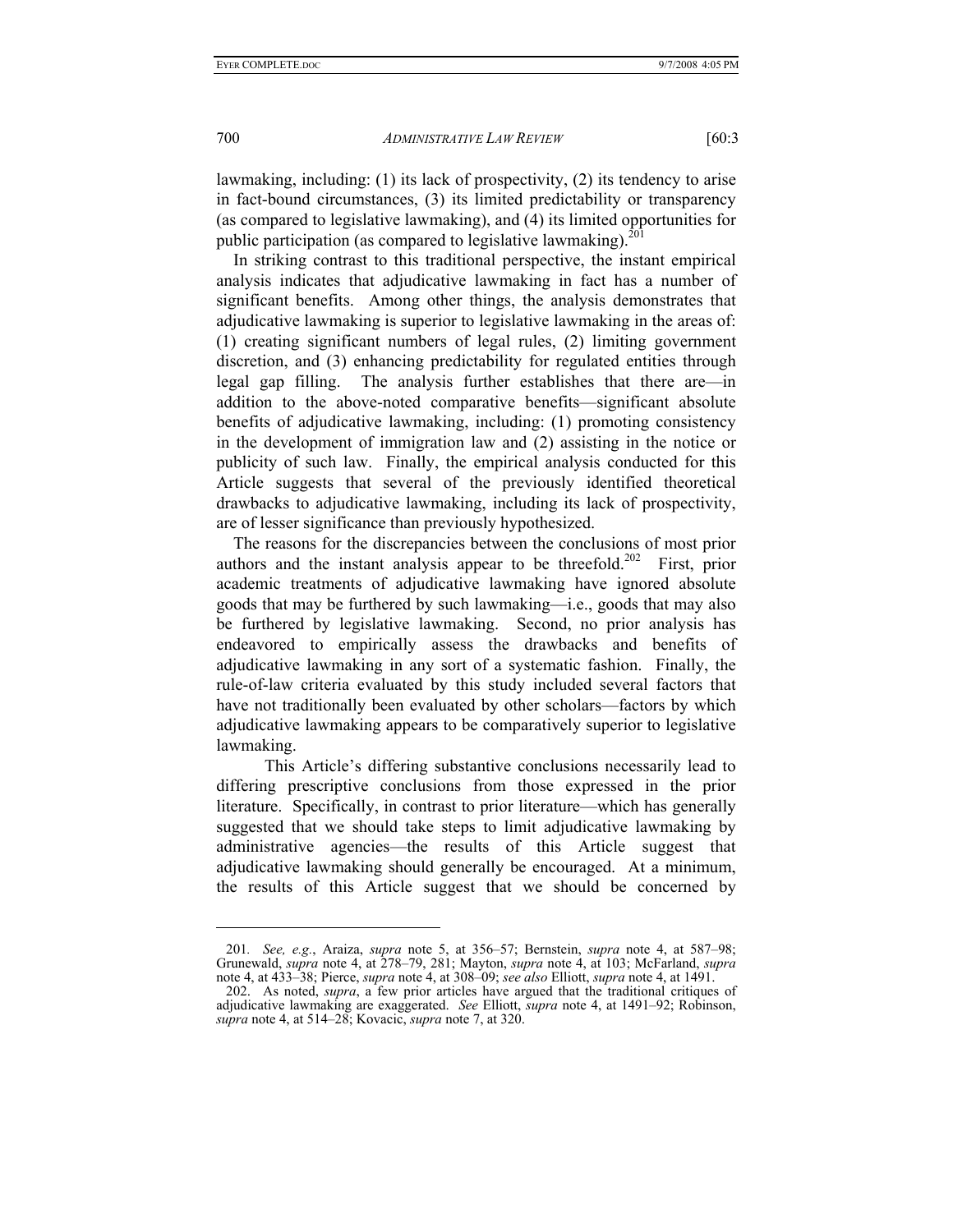significant decreases in adjudicative lawmaking by administrative agencies and should take steps to arrest or reverse such decreases.

The question then becomes: What steps can be taken? It is not immediately apparent how external actors can affect the quantity of law made by administrative agencies via adjudication. However, the experiences of the agency under review in our study—the Board of Immigration Appeals—provides some initial insights into the factors that may impact decreases in adjudicative lawmaking.

Most strikingly, as discussed in Part II, the experience of the BIA demonstrates that the federal courts can play a substantial role in reversing declines in adjudicative lawmaking by administrative agencies. Indeed, a single federal court—the Second Circuit Court of Appeals—has accounted for a full 28% of the increased numbers of precedential decisions issued by the BIA in the two most recent fiscal years.<sup>203</sup> Cumulatively, remands from the federal circuit courts have accounted for 38% of the increase in the number of precedential decisions issued by the BIA. These experiences highlight the fact that the federal Judiciary is uniquely situated to ensure that administrative agencies continue to fulfill their adjudicative lawmaking function and do not abdicate their responsibilities to properly develop the law.

There are, therefore, important conclusions that can be drawn, both substantively and prescriptively, from the case study of the BIA conclusions that differ significantly from those drawn in the prior literature. Adjudicative lawmaking by administrative agencies matters, and it furthers important rule-of-law goals. Such lawmaking can and should be encouraged by external actors, including, most notably, the federal Judiciary. It is my hope that this study can serve as a starting point for more extended discussions of these conclusions and their implications for the role of administrative adjudication in the development of American law.

 <sup>203.</sup> Indeed, the Second Circuit not only has begun ordering the BIA to consider important issues of law, but also has set time limits for the Board to do so. *See, e.g.*, Ucelo-Gomez v. Gonzales, 448 F.3d 180, 188 (2d Cir. 2006).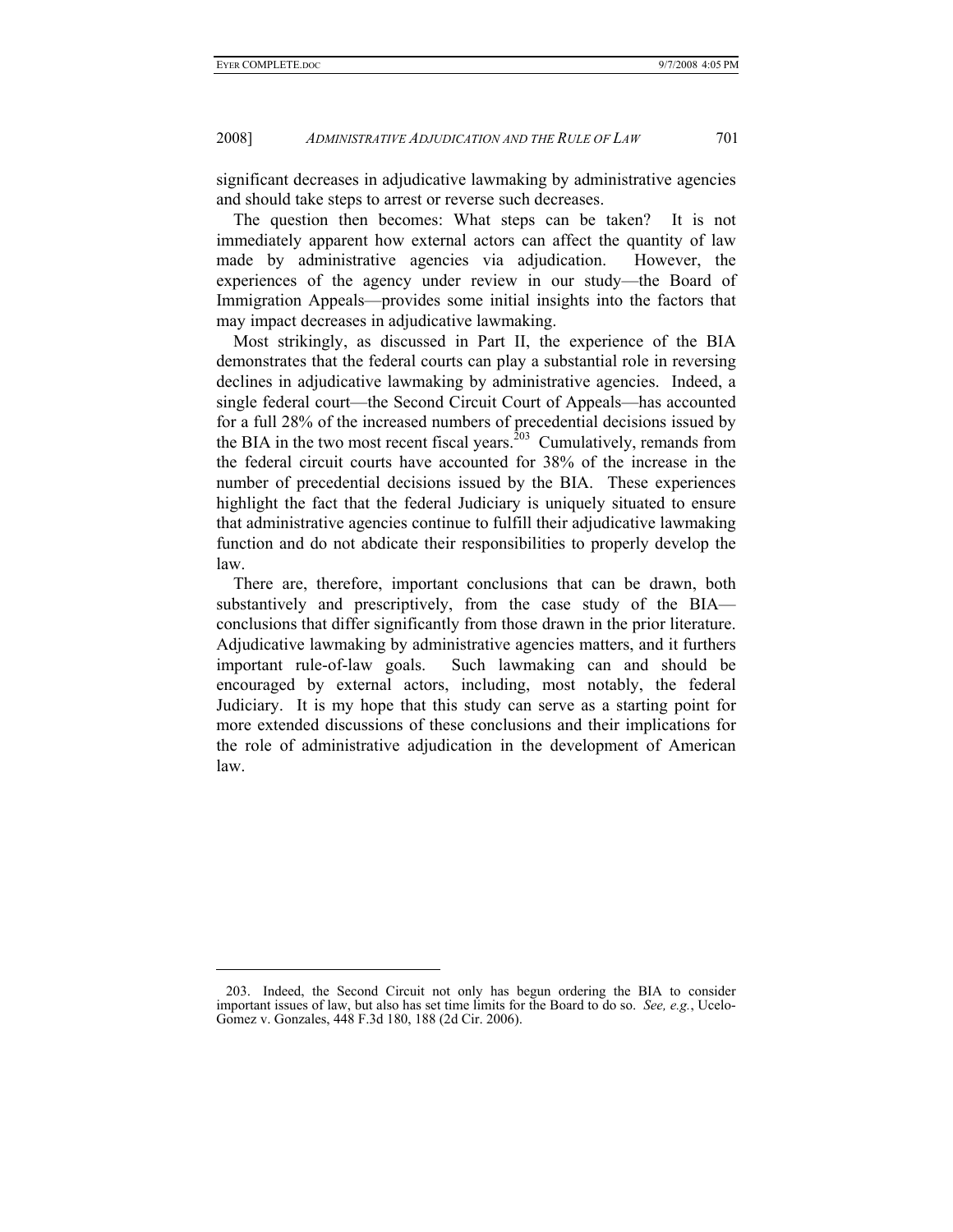#### APPENDIX: METHODOLOGY

In order to assess the hypothesized benefits and drawbacks of the BIA's history of adjudicative lawmaking, three years were selected for review of (1) published BIA decisions, (2) judicial immigration decisions issued by the courts of appeals, and (3) immigration regulations issued by the Department of Justice and/or Department of Homeland Security. An explanation is provided below of the methodology for selecting the years to be reviewed, the cases surveyed, and exclusions from the data analyzed.

#### I. SELECTION OF YEARS FOR REVIEW

In order to obtain results that would not be specific to only a discrete timeframe, years spanning the spread of the BIA's history were selected for review. Because of the difficulty of surveying regulations prior to the availability of the Federal Register in an easily accessible format online, the year 1982 (the first full fiscal year that the Federal Register is available on LEXIS or Westlaw) was selected as the midpoint year for the survey. The "early" survey year was set at thirty years prior to this (1952), and the "late" survey year was set twenty years subsequent to this (2002), in order to obtain a spread of years. The early and late years selected were not equidistant from the midpoint, because of a desire to obtain a spread that covered more of the early history of the BIA. In all cases, years were surveyed on a federal government fiscal year basis (October 1 of Year X– September 30 of Year Y) because that is the format in which data on the volume of BIA published and unpublished decisions is available from the **EOIR** 

#### II. SURVEY METHODOLOGY

### *A. Board of Immigration Appeals Decisions*

The following searches were performed in the "Immigration Precedent Decisions" LEXIS database in order to obtain BIA decisions for the analysis:

date(geq  $(10/01/01)$  and leq  $(9/30/02)$ ) date(geq (10/01/81) and leq (9/30/82)) date(geq  $(10/01/51)$  and leq  $(9/30/51)$ )

All non-BIA decisions were removed from the results, as were all nonprecedential decisions that nonetheless appeared in the precedential database. Upon substantive review of the cases, any cases addressing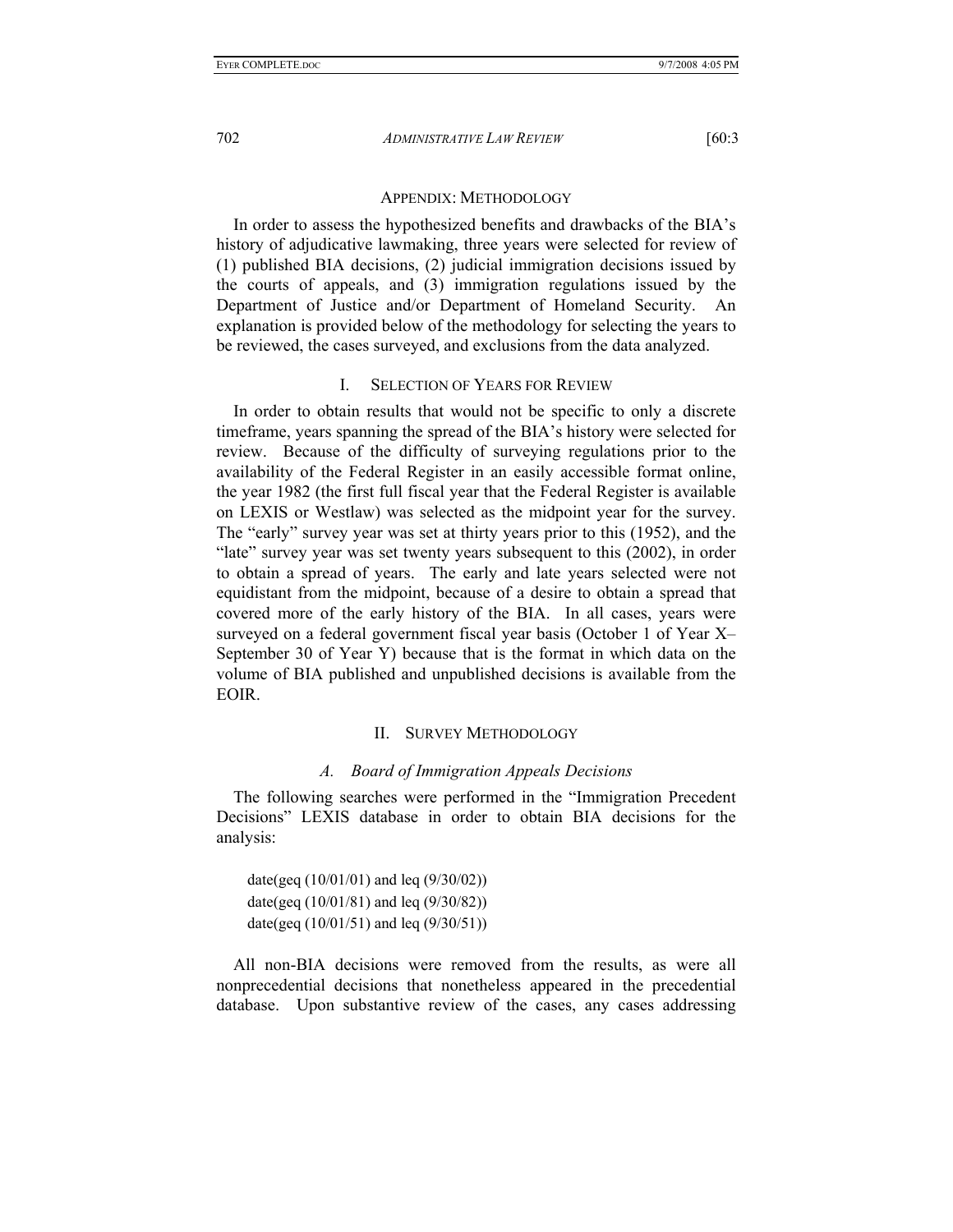#### 2008] *ADMINISTRATIVE ADJUDICATION AND THE RULE OF LAW* 703

purely individual issues, which did not appear to have any precedential value, were also excluded from the analysis.

All of the remaining cases were assessed ( $N=54$  for FY 1952,  $N=35$  for FY 1982, and  $N=24$  for FY 2002). The following categories/questions were addressed:

Number of Precedential Decisions Issued (Calculated Cumulatively by Year)

Number of Rules Number of Rules Created Number of Substantive Rules Created Number of Procedural Rules Created

Discretion-Limiting Rules Discretion-Limiting Rules at Issue If Discretion-Limiting Rule at Issue, What Type(s)? (BIA/Judicial/Regulation-Based) If Discretion-Limiting Rule at Issue, Did Alien Prevail?

Reversals of Prior BIA Decisions Decision Overruled Prior BIA Position?

What Was the Reason for Reversal? (Policy Change/Change in Statutory or Foreign Law/Change in Regulation/Intervening Supreme Court Case Law/Circuit Court Case Law/Other)

Development of the Law

A short substantive summary of the area of law that the decision developed was also completed.

Cases were coded UNC if the response to any of the above categories was unclear or unknown. UNC designations were counted as nos/zeros for the purposes of the analysis.

# *B. Federal Circuit Court Decisions*

The following searches were performed in the "US Courts of Appeals Cases, Combined" LEXIS database order to obtain federal circuit court cases for the analysis:

("board of immigration") and date(geq  $(10/01/01)$  and leq  $(9/30/02)$ )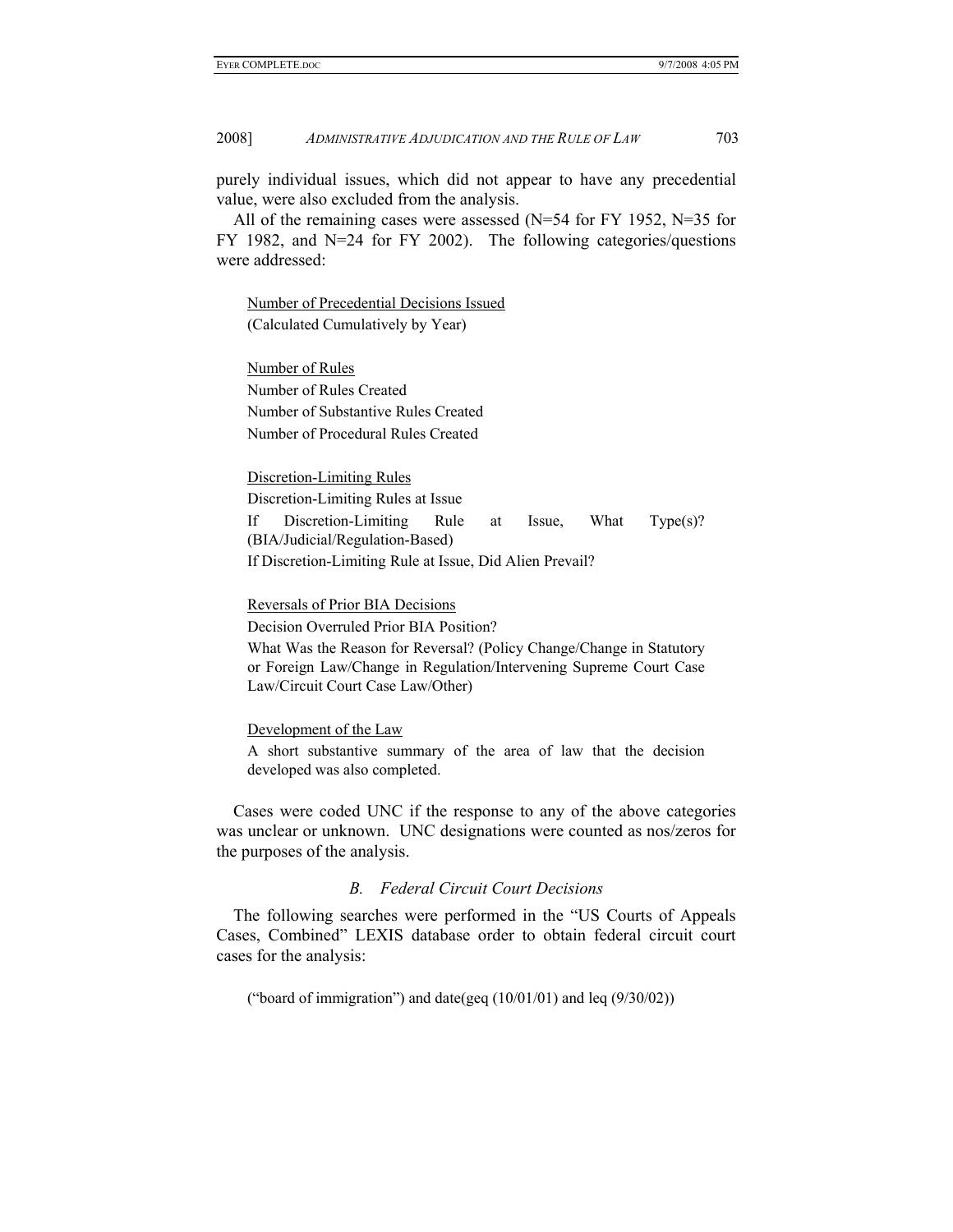("board of immigration") and date(geq  $(10/01/81)$  and leq  $(9/30/82)$ ) ("board of immigration") and date(geq  $(10/01/51)$  and leq  $(9/30/51)$ ) name("immigration and naturalization" or "attorney general" or justice) and (regulation! or rule or "8 c.f.r." or "8 c. f. r.") and immigration and not "board of immigration") and date(geq (10/01/01) and leq (9/30/02)) name("immigration and naturalization" or "attorney general" or justice) and (regulation! or rule or "8 c.f.r." or "8 c. f. r.") and immigration and not "board of immigration") and date(geq (10/01/81) and leq (9/30/82)) name("immigration and naturalization" or "attorney general" or justice) and (regulation! or rule or "8 c.f.r." or "8 c. f. r.") and immigration and not "board of immigration") and date(geq (10/01/51) and leq (9/30/51))

Because of the extremely high number of appeals during the FY 2002 timeframe, every tenth case was selected for review (resulting in a total of sixty cases reviewed). Results for FY 2002 were then extrapolated from this sample.

Appeals that did not pertain to immigration law, or that pertained to immigration law only indirectly (such as criminal appeals), were excluded from the analysis for all years. In addition, cases where no information regarding the case was provided (such as unpublished table decisions that are not available on LEXIS) were also excluded from the analysis.

All of the remaining cases were assessed ( $N=6$  for FY 1952,  $N=59$  for FY 1982, and N=60 for FY 2002).<sup>204</sup> The following categories/questions were addressed:

### Deference

Number of BIA Rules at Issue

Number of BIA Rules Affirmed/Adopted (Deferred to/Adopted/Not Disturbed (Not Otherwise Specified))

Number of BIA Rules Reversed (Deference Applied/Refused to Apply Deference/Deference Not Mentioned)

**Prospectivity** 

 $\overline{a}$ 

Prospectivity Challenge Raised?

If So, Number of Challenges Raised?

Number of Challenges to BIA Rule

Number of Challenges to Immigration Regulation

Number of Challenges to Statute/Interpretation of Statute

 <sup>204.</sup> As discussed *supra*, the sixty cases evaluated for FY 2002 constituted a sampling of all immigration cases heard by the federal courts of appeals during that year and results were extrapolated from that sample.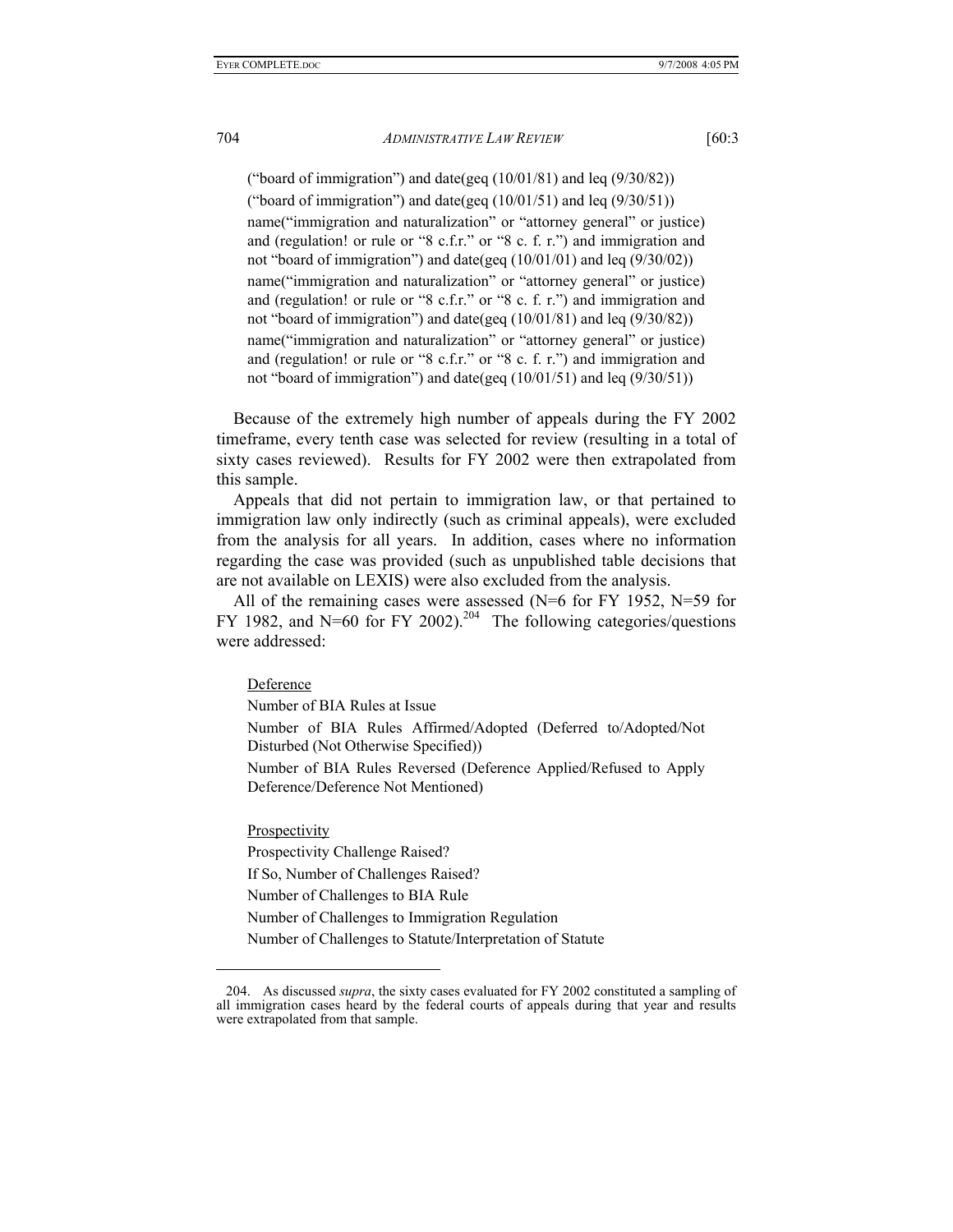Did Challenge(s) Prevail?

Cases were coded UNC if the response to any of the above categories was unclear or unknown. UNC designations were counted as nos/zeros for the purposes of the analysis.

# *C. Immigration Regulations*

The following searches were performed in the "FR–Federal Register" LEXIS database order to obtain immigration regulations for the analysis:

action(final rule) and agency(justice or "homeland security") and (immigr! or asylum! or deportat! or exclus! or removal) and date(geq (10/01/01) and leq (9/30/02))

action(final rule) and agency(justice or "homeland security") and (immigr! or asylum! or deportat! or exclus!) and date(geq (10/01/81) and leq (9/30/82))

As the Federal Register is not available prior to FY 1982 on LEXIS or Westlaw, HeinOnline was searched in order to obtain data for FY 1952. Because of the lesser search capabilities of HeinOnline, a broad search was executed for the following terms during the years 1951 and 1952: immigration, immigrant, asylum, deportation, exclusion. The results were then manually sorted to exclude:

(1) Regulations from outside of the FY 1952 time period (regulations issued prior to 10/01/51 or after 9/30/52);

(2) Regulations that were not issued by the Department of Justice; and

(3) Federal Register notices that are not final rules.

For all three years, all regulations not pertaining to immigration were excluded. Upon substantive review of regulations, any regulations addressing purely individual and/or administrative issues, which did not appear to have any precedential value, were also excluded from the analysis.

All of the remaining regulations were assessed ( $N=11$  for FY 1952,  $N=6$ for FY 1982, and N=4 for FY 2002). The following categories/questions were addressed:

Number of Immigration Regulations Issued (Calculated Cumulatively by Year)